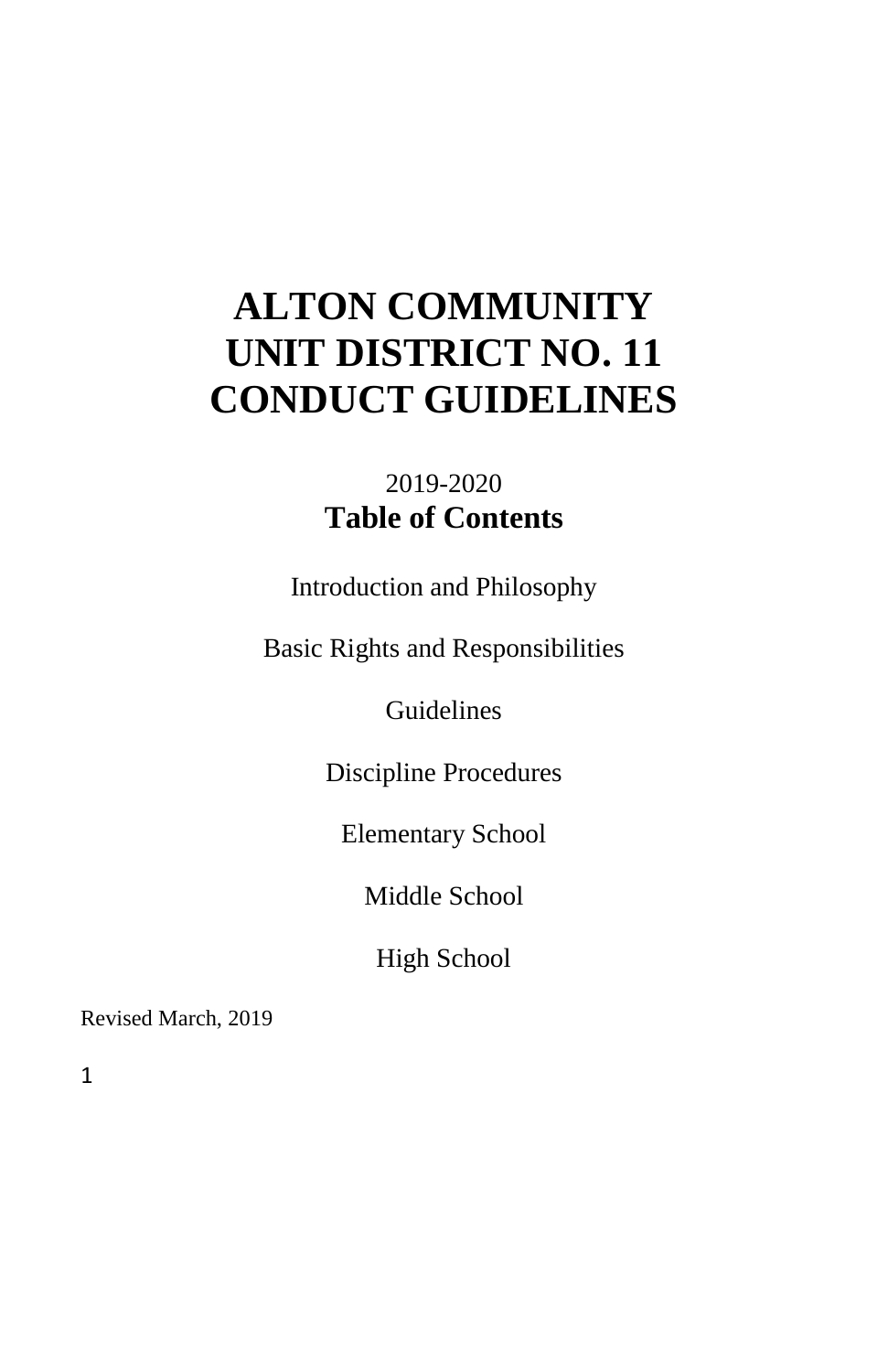### **Glossary**

### **STUDENT CONDUCT**

#### **Introduction**

It is the belief of the Alton School District that students should be in an environment where effective teaching and learning can occur. Therefore, we expect all students to behave in an appropriate manner. The conduct of students that is disruptive to a good learning environment will not be tolerated.

The District's behavior policy will be strictly enforced in a consistent manner by school personnel and by the Board of Education in order to promote the orderly operation of our schools. Discipline will be administered fairly, firmly, and consistently in an effort to maintain a good learning environment, to promote the development of good self-discipline among the students, and to modify unacceptable behavior.

Individual student rights will be respected and protected, but the right of expression by students does not permit the disruption of normal operations of the school nor does it permit interference with the lawful rights of others. In cases of gross disobedience or misconduct, disciplinary action may include suspension by the assistant principal, principal, or superintendent. It may also include expulsion by the Board of Education in accordance with Chapter 122, Section 10-22.6 of The School Code of Illinois. When criminal acts are committed on school property, the appropriate law enforcement officials will be involved.

At the beginning of the school year and when students transfer into the District during the year, an orientation of the discipline policy will be given to students,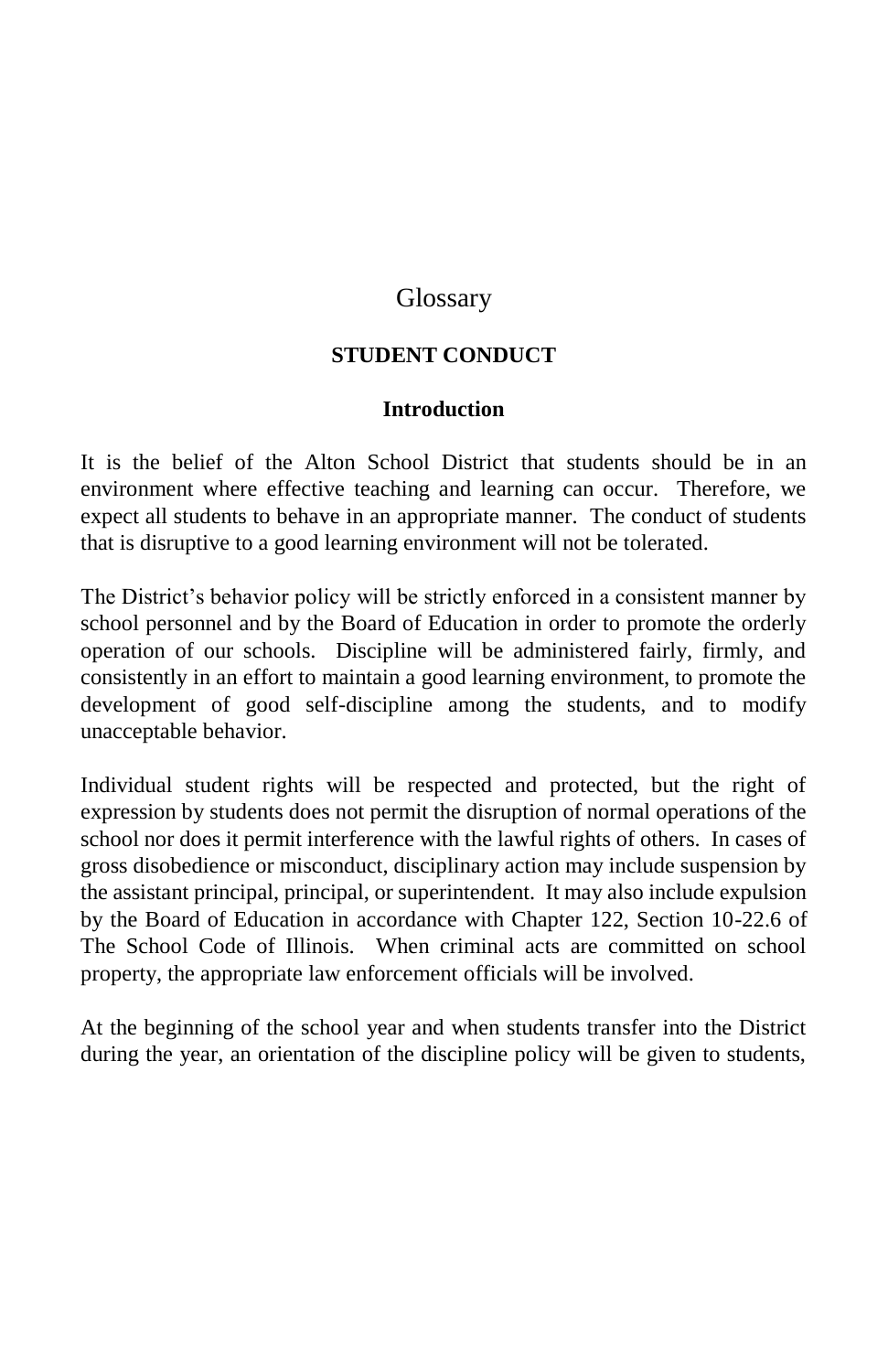parents, and school employees. The Board of Education believes that parents/guardians are responsible for the conduct of their children.

The Board of Education's Student Behavior Policy forms the basis for our expectations of students' behavior. We encourage you to read this information and to discuss the importance of good citizenship and appropriate conduct with your child. If you have a specific concern with the Conduct Guidelines, you are encouraged to discuss them with your child's principal.

Alton School District Board of Education and Administration

Board Policies – Alton School District Board of Education Policies are available on the district website at [www.altonschools.org](http://www.altonschools.org/) under Board Policies. These policies may be updated or amended during the year and are considered in effect once adopted by the Board. The failure to acknowledge receipt of the handbook and policies will not relieve a student from being responsible for knowing and/or complying with School and School District rules, policies, and procedures.

PBIS -- A Process in the Alton Schools

Positive Behavior Interventions and Support, usually known as PBIS, is flourishing in the Alton schools. Using PBIS, faculty and parents monitor student responses to interventions (RtI) designed to improve behavior. The goal of the PBIS process is to create a positive school culture and environment by reducing incidents of problem behavior and providing maximum academic time for students and staff.

The PBIS model includes a three-tiered approach for addressing behavioral issues. The first tier is referred to as the universal, for students without serious problem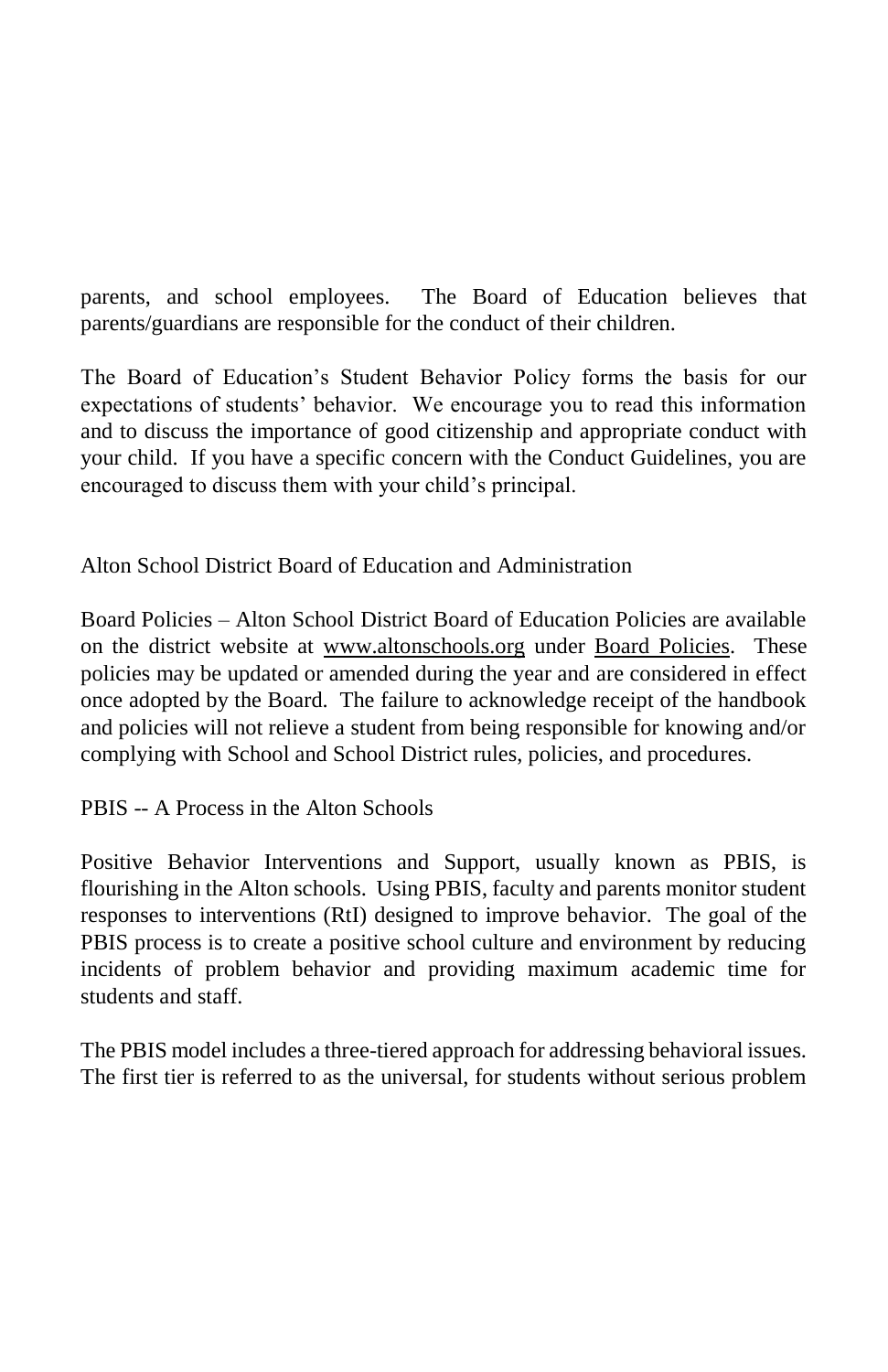behaviors (80-90%). The second tier is for a small group of students at risk for problem behavior (5-15%) who benefit from targeted group interventions. The third tier is for a very small group of students (1-7%) with chronic/intense problem behavior who can benefit from specialized individual interventions.

All District staff members have been trained in PBIS procedures. The building PBIS teams meet at least monthly and work to develop interventions for all three tiers in their system. Follow-up training in specific areas is offered, along with technical assistance, to building teams and staff. Each building team is led by a coach. Coaches receive ongoing intensive training on such topics as "Using Data to Make Decisions", "Developing Targeted Interventions", "Wraparound Planning" and "Classroom Management". Coaches meet monthly as a group to provide support and fidelity to the PBIS process.

### Universal Plans

The building PBIS teams develop behavior expectations for all settings in their school. The expectations are then taught to the students using creative means such as role-playing and/or skits in some instances. Students are reinforced and recognized for exhibiting the expected behavior through various means as appropriate for the grade levels served.

The universal plans are developed to provide students, staff, parents, and other building visitors with clear behavioral expectations. The premise is based on the fact that they will act appropriately if they know what is expected.

Most buildings spend the majority of their PBIS energy building a strong universal foundation. This is best practice and the most efficient use of resources.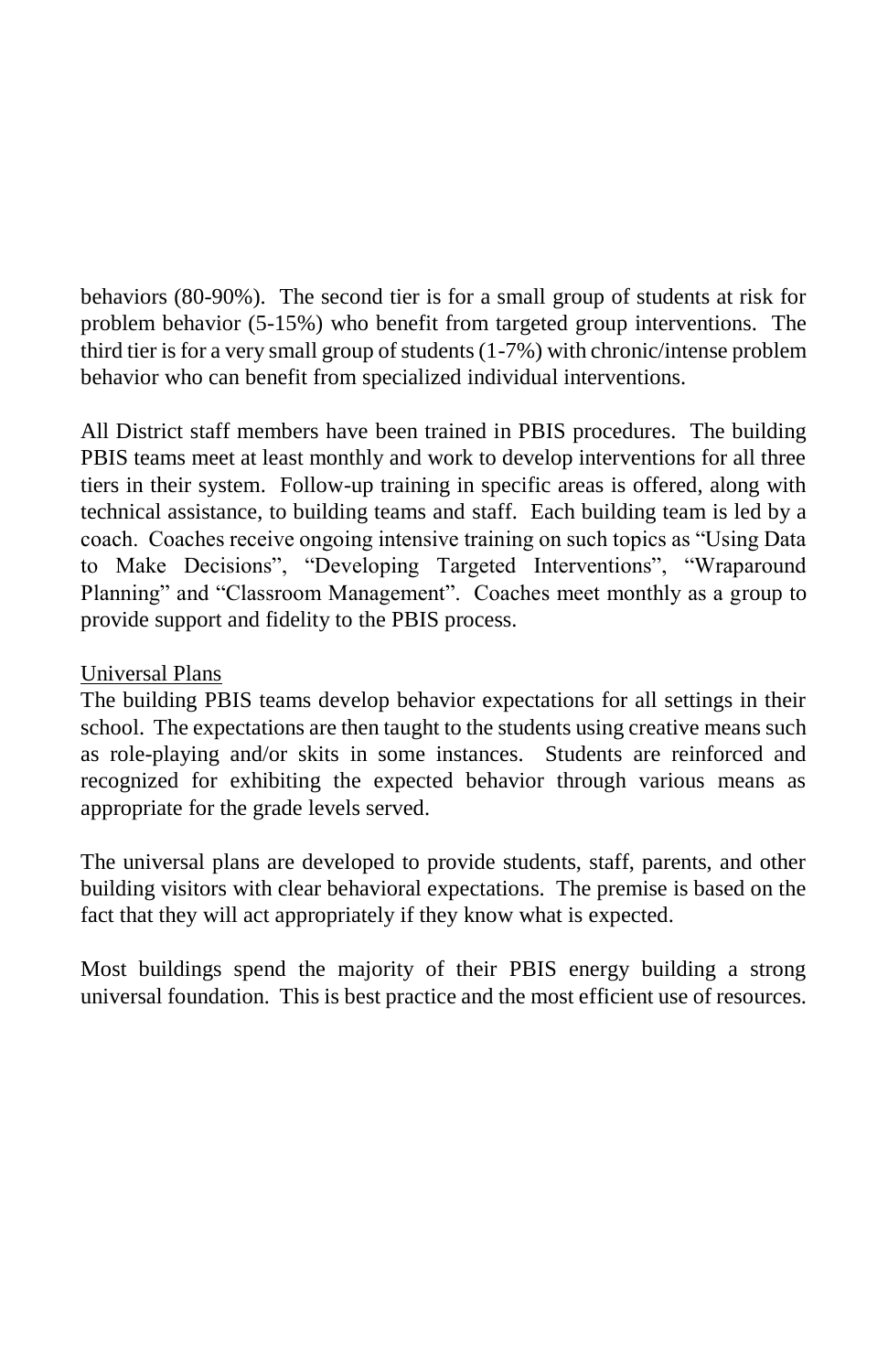#### Secondary Interventions

PBIS teams use data to target problem areas in their buildings. A focus of PBIS is to "work smarter not harder". Sometimes a very simple change can make a big improvement in behavioral outcomes for students.

Data allows teams to objectively review the school's behavioral issues. PBIS provides a systematic process to address problems and develop effective strategies.

Students receiving two or more office discipline referrals will be considered for supports at the secondary level. These may include Check-In-Check-Out (CICO), Social Academic Instructional Groups (SAIG), Simple Functional Behavior Assessment (FBA), and mentoring. Using data, these interventions are monitored for effectiveness by the secondary team and the teacher(s). The interventions are modified as needed to provide for improved student behavior.

#### Tertiary Interventions

Tertiary interventions are developed for students using criteria such as: 6 (six) or more office discipline referrals, 20% or more absenteeism rate, academic failure, lack of progress in secondary interventions after 4 to 5 weeks, mental health issues that interfere with student's academic success, parent request, teacher request, as well as other critical barriers causing lack of progress in school.

Tertiary interventions are developed by individualized child and family teams. The teams are facilitated by school social workers. The tertiary interventions may include Complex Functional Behavior Assessment (FBA) and/or Wraparound. The team develops a comprehensive plan for the home, school, and community. The parent/guardian chooses the members of the child and family team who support the family in their problem-solving efforts.

### **STUDENT BEHAVIOR POLICY**

The goals and objectives of this policy are to provide effective discipline practices that: (1) ensure the safety and dignity of students and staff; (2)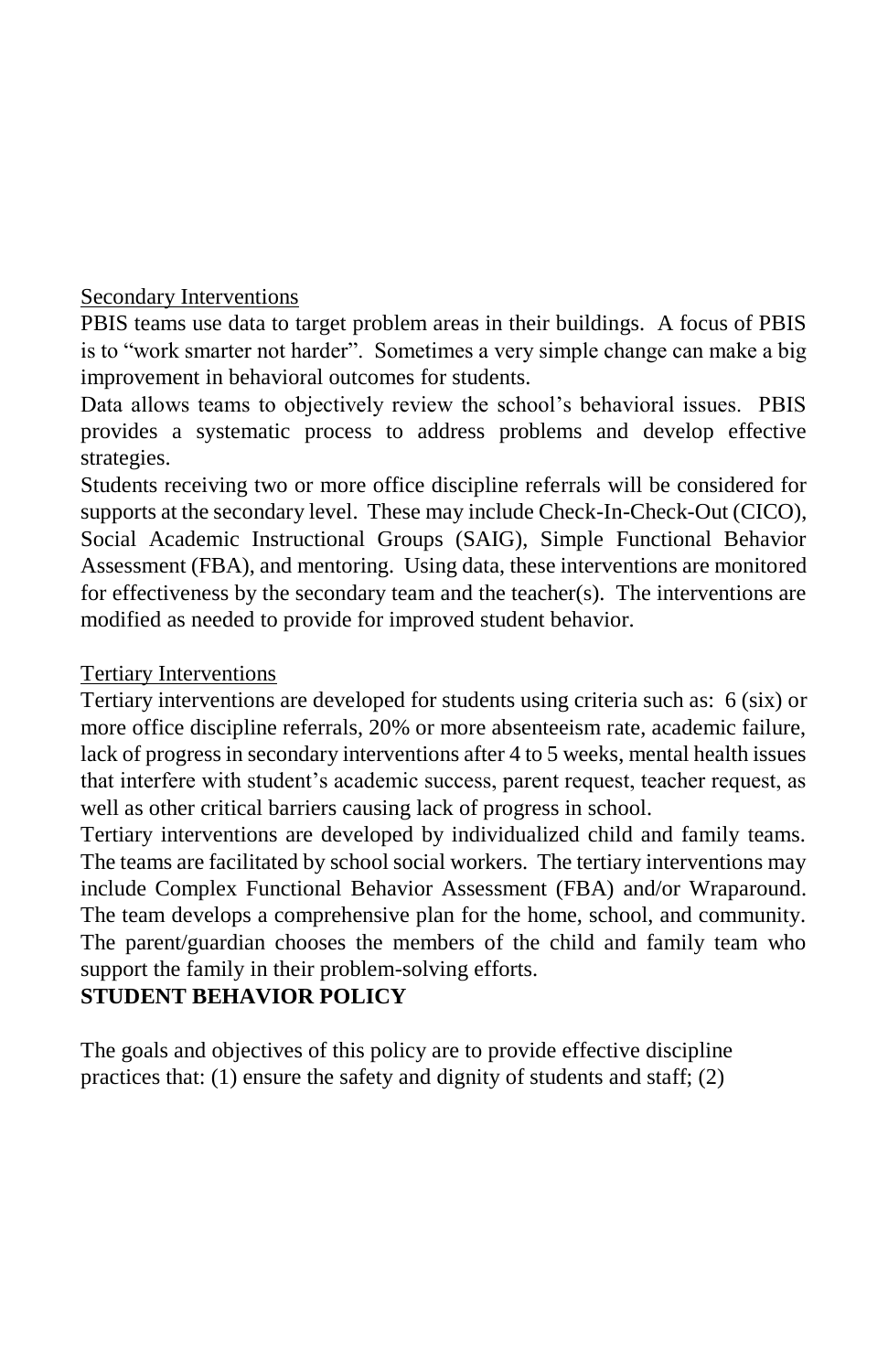maintain a positive, weapons-free, and drug-free learning environment; (3) keep school property and the property of others secure; and (4) teach students positive behavioral skills to become independent, self-disciplined citizens in the school community and society.

A student is subject to disciplinary action for engaging in prohibited student conduct, as described in the section with that name below, whenever the student's conduct is reasonably related to school or school activities, including, but not limited to:

1. On, or within sight of, school grounds before, during, or after school hours or at any time;

2. Off school grounds at a school-sponsored activity or event, or any activity or event that bears a reasonable relationship to school;

3. Traveling to or from school or a school activity, function, or event; or 4. Anywhere, if the conduct interferes with, disrupts, or adversely affects the school environment, school operations, or an educational function, including, but not limited to, conduct that may reasonably be considered to: (a) be a threat or an attempted intimidation of a staff member; or (b) endanger the health or safety of students, staff, or school property.

### Prohibited Student Conduct

The school administration is authorized to discipline students for gross disobedience or misconduct, including but not limited to:

 1. Using, possessing, distributing, purchasing, or selling tobacco or nicotine materials, including without limitation, electronic cigarettes and vaping devices.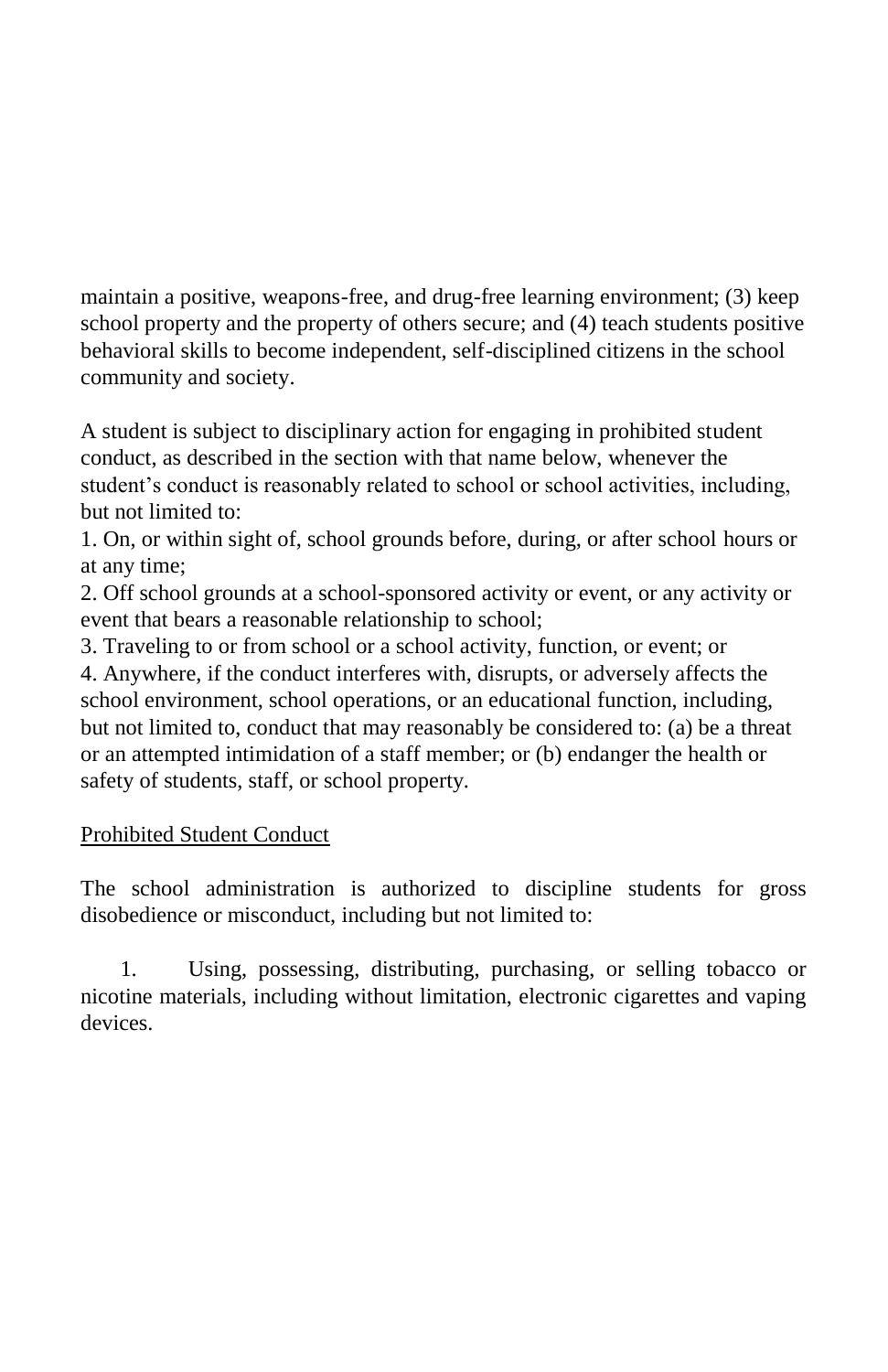2. Using, possessing, distributing, purchasing, selling, or offering for sale alcoholic beverages. Students who are under the influence of an alcoholic beverage are not permitted to attend school or school functions and are treated as though they had alcohol in their possession.

3. Using, possessing, distributing, purchasing, selling, or offering for sale:

a. Any illegal drug or controlled substance, or cannabis (including medical cannabis, marijuana, and hashish).

b. Any anabolic steroid unless it is being administered in accordance with a physician's or licensed practitioner's prescription.

c. Any performance-enhancing substance on the Illinois High School Association's most current banned substance list unless administered in accordance with a physician's or licensed practitioner's prescription.

d. Any prescription drug when not prescribed for the student by a physician or licensed practitioner, or when used in a manner inconsistent with the prescription or prescribing physician's or licensed practitioner's instructions. The use or possession of medical cannabis, even by a student for whom medical cannabis has been prescribed, is prohibited.

e. Any inhalant, regardless of whether it contains an illegal drug or controlled substance: (a) that a student believes is, or represents to be capable of, causing intoxication, hallucination, excitement, or dulling of the brain or nervous system; or (b) about which the student engaged in behavior that would lead a reasonable person to believe that the student intended the inhalant to cause intoxication, hallucination, excitement, or dulling of the brain or nervous system. The prohibition in this section does not apply to a student's use of asthma or other legally prescribed inhalant medications.

f. Any substance inhaled, injected, smoked (including electronic cigarettes and vaping devices) and, consumed, or otherwise ingested or absorbed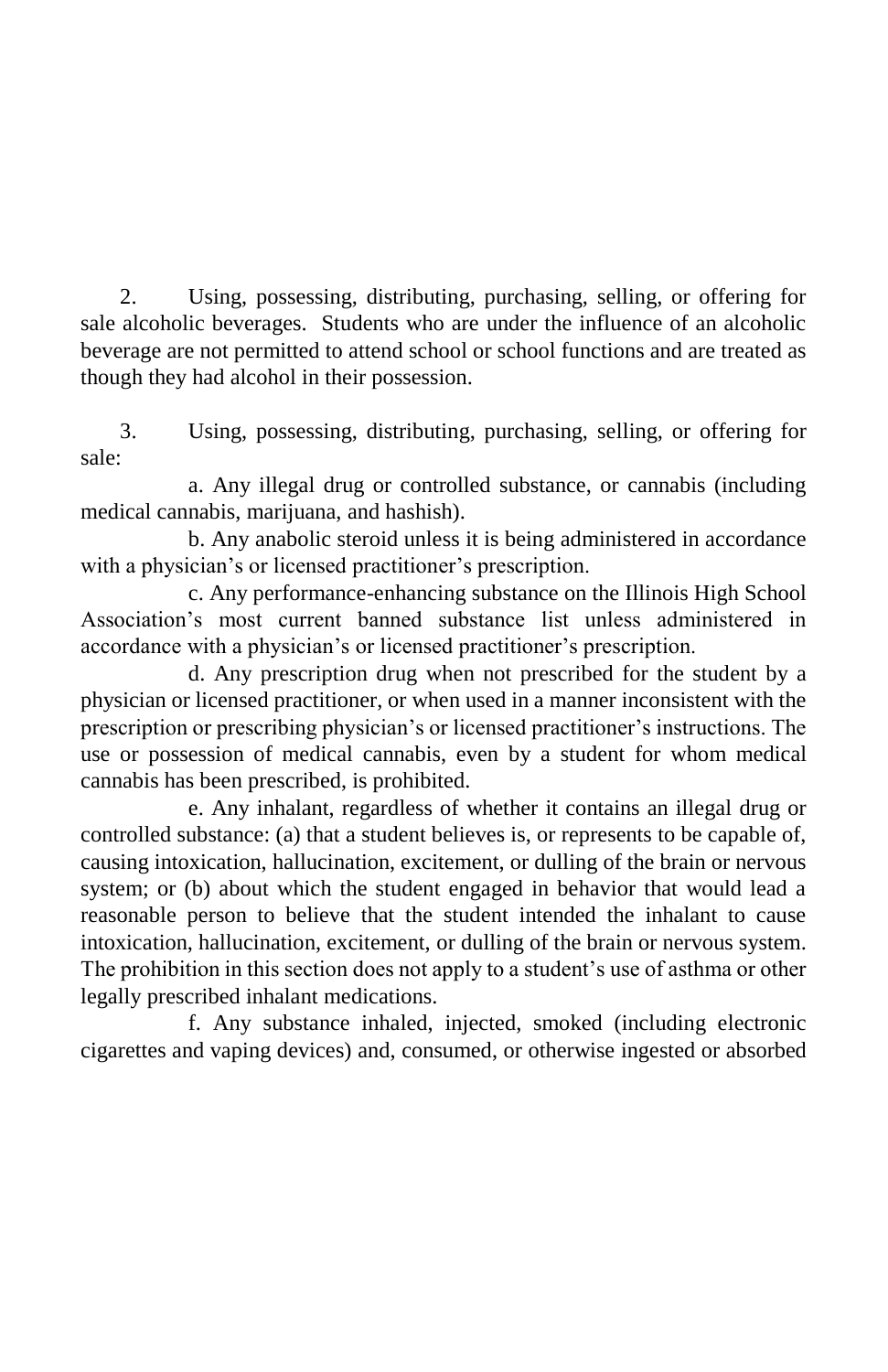with the intention of causing a physiological or psychological change in the body, including without limitation, pure caffeine in tablet or powdered form.

g. "Look-alike" or counterfeit drugs, including a substance not containing an illegal drug or controlled substance, that is not prohibited by this policy, but one: (a) that a student believes to be, or represents to be, an illegal drug, or controlled substance, or other substance that is prohibited by this policy; or (b) about which a student engaged in behavior that would lead a reasonable person to believe that the student expressly or impliedly represented to be an illegal drug, or controlled substance, or other substance that is prohibited by this policy.

h.Drug paraphernalia, including devices that are or can be used to: (a) ingest, inhale, or inject cannabis or controlled substances into the body (including vaping devices); and (b) grow, process, store, or conceal cannabis or controlled substances.

Students who are under the influence of any prohibited substance are not permitted to attend school or school functions and are treated as though they had the prohibited substance, as applicable, in their possession.

4. Using, possessing, controlling, or transferring a "weapon" as that term is defined in the Weapons section of this policy, or violating the Weapons section of this policy.

5. Using or possessing an electronic paging device. Using a cellular telephone, video recording device, personal digital assistant (PDA), or other electronic device in any manner that disrupts the educational environment or violates the rights of others, including using the device to take photographs in locker rooms or bathrooms, cheat, or otherwise violate student conduct rules. Prohibited conduct specifically includes, without limitation, creating, sending, sharing, viewing, receiving, or possessing an indecent visual depiction of oneself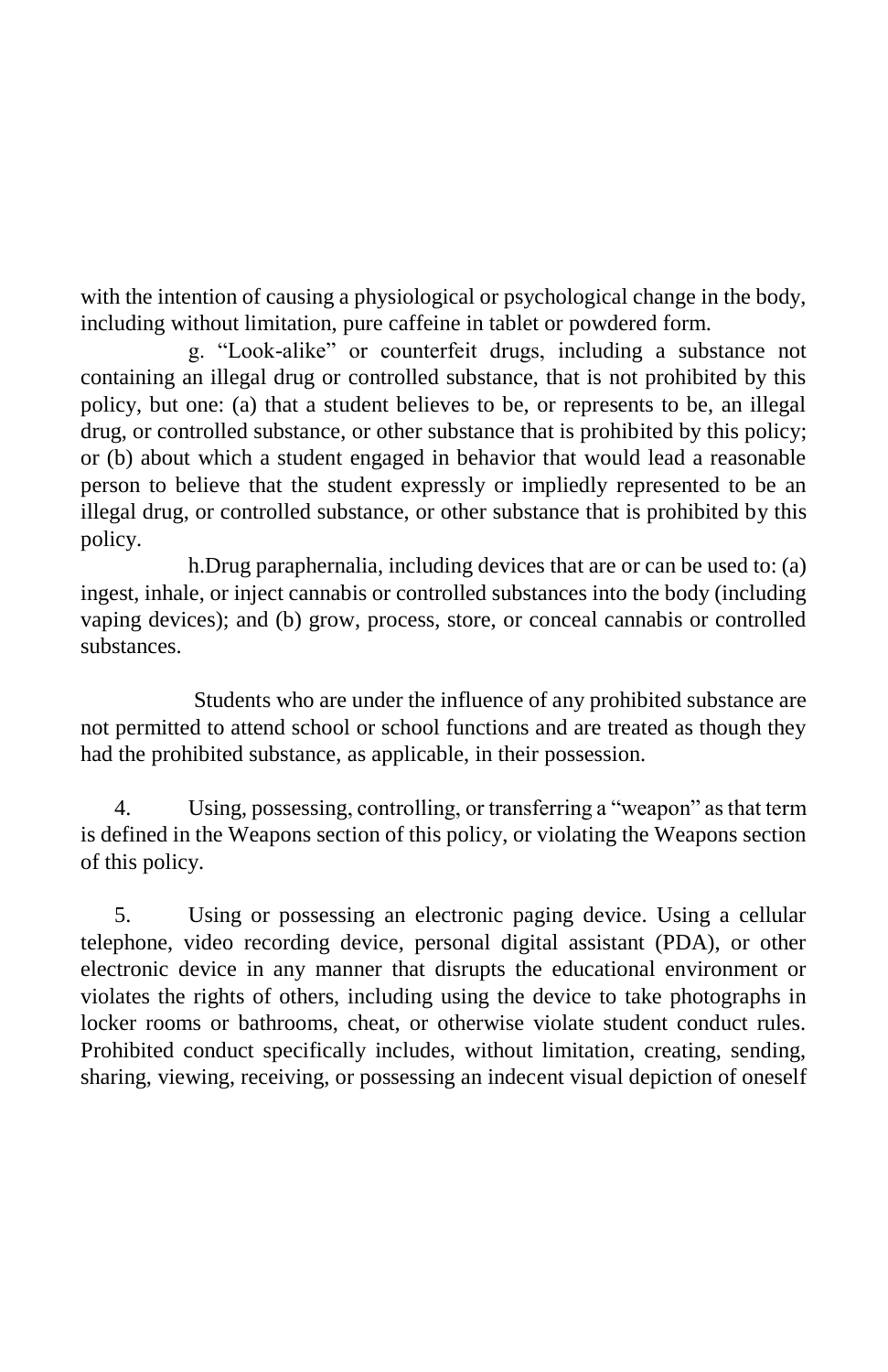or another person through the use of a computer, electronic communication device, or cellular phone. Unless otherwise banned under this policy or by the Building Principal, all electronic devices must be kept powered-off and out-ofsight during the regular school day unless: (a) the supervising teacher grants permission; (b) use of the device is provided in a student's individualized education program (IEP); (c) it is used during the student's lunch period, or (cd) it is needed in an emergency that threatens the safety of students, staff, or other individuals.

6. Using or possessing a laser pointer unless under a staff member's direct supervision and in the context of instruction.

7. Disobeying rules of student conduct or directives from staff members or school officials. Examples of disobeying staff directives include refusing a District staff member's request to stop, present school identification, or submit to a search.

8. Engaging in academic dishonesty, including cheating, intentionally plagiarizing, wrongfully giving or receiving help during an academic examination, altering report cards, and wrongfully obtaining test copies or scores.

9. Engaging in hazing or any kind of bullying or aggressive behavior that does physical or psychological harm to a staff person or another student, or urging other students to engage in such conduct. Prohibited conduct specifically includes, without limitation, any use of violence, intimidation, force, noise, coercion, threats, stalking, harassment, sexual harassment, public humiliation, theft or destruction of property, retaliation, hazing, bullying, bullying using a school computer or a school computer network, or other comparable conduct.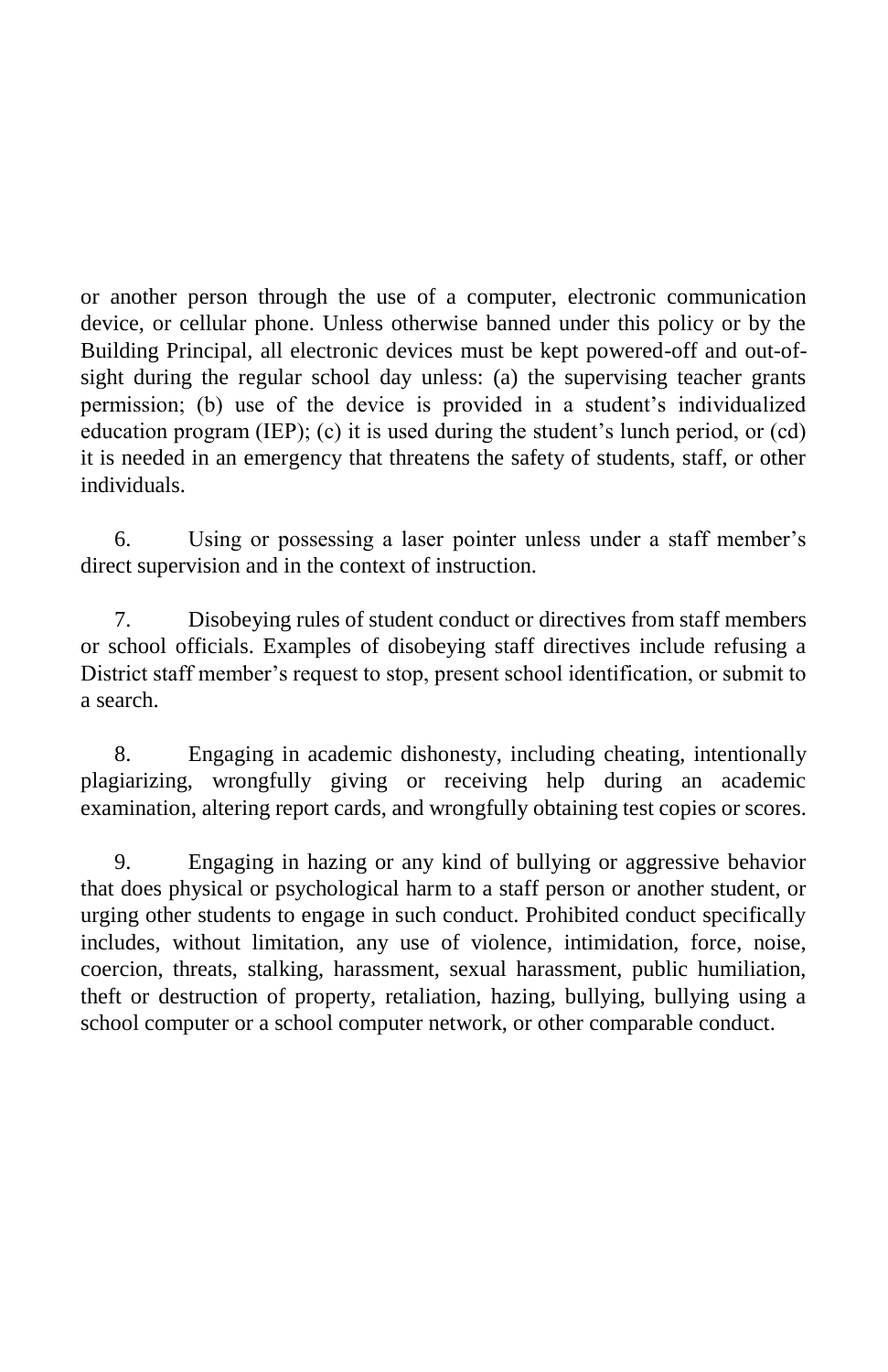10. Engaging in any sexual activity, including without limitation, offensive touching, sexual harassment, indecent exposure (including mooning), and sexual assault. This does not include the non-disruptive: (a) expression of gender or sexual orientation or preference, or (b) display of affection during noninstructional time.

11. Teen dating violence, as described in Board policy 7:185, Teen Dating Violence Prohibited, is prohibited.

12. Causing or attempting to cause damage to, or stealing or attempting to steal, school property or another person's personal property.

13. Entering school property or a school facility without proper authorization.

14. In the absence of a reasonable belief that an emergency exists, calling emergency responders (such as calling 911); signaling or setting off alarms or signals indicating the presence of anemergency; or indicating the presence of a bomb or explosive device on school grounds, school bus, or at any school activity.

15. Being absent without a recognized excuse; State law and School Board policy regarding truancy control will be used with chronic and habitual truants.

16. Being involved with any public school fraternity, sorority, or secret society, by: (a) being a member; (b) promising to join; (c) pledging to become a member; or (d) soliciting any other person to join, promise to join, or be pledged to become a member.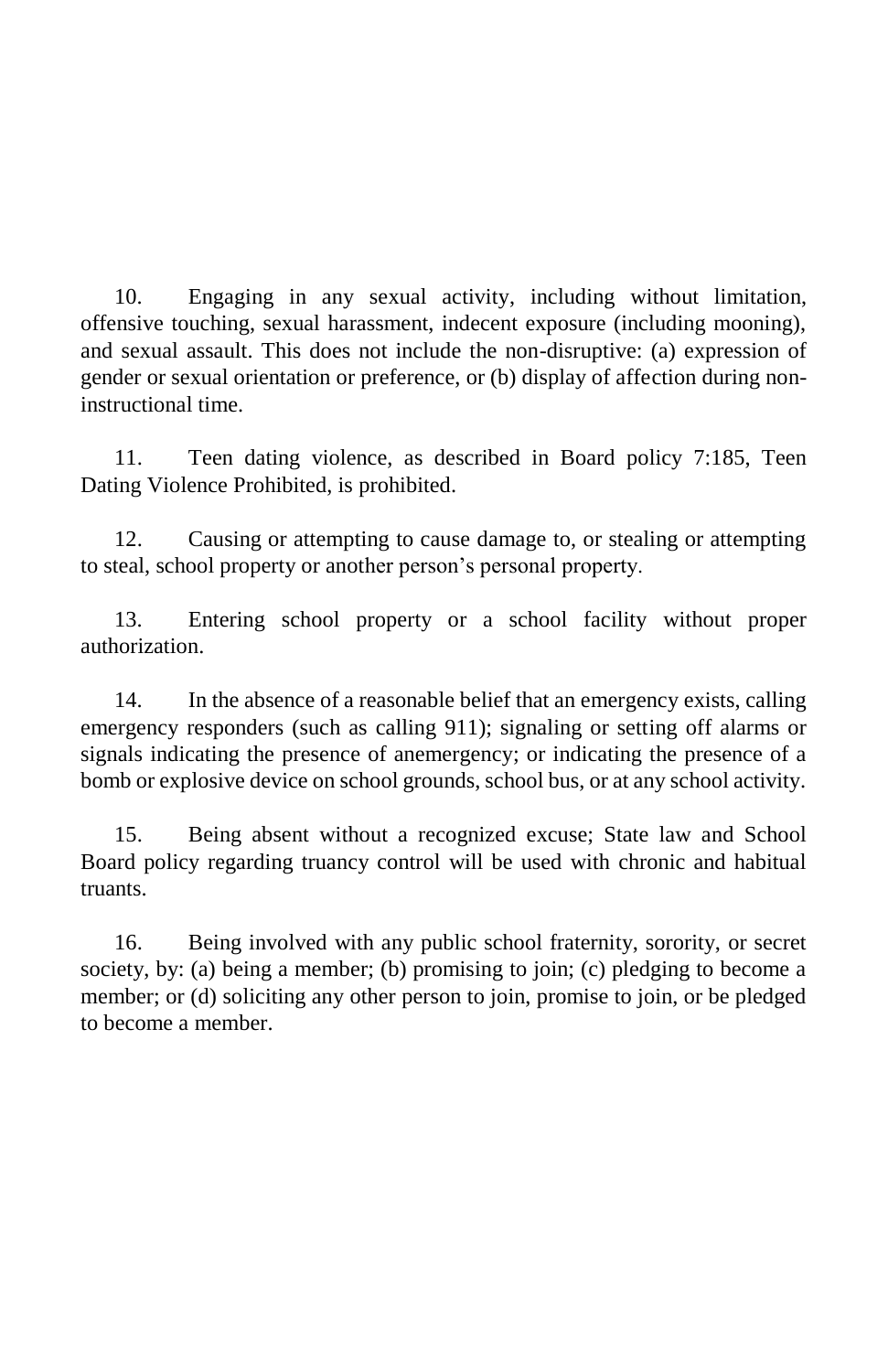17. Being involved in gangs or gang-related activities, including displaying gang symbols or paraphernalia.

18. Violating any criminal law, including but not limited to, assault, battery, arson, theft, gambling, eavesdropping, vandalism, and hazing.

 19. Making an explicit written threat against a school employee, a student, or any school-related personnel. Written threats include but are not limited to threats written on paper, acts of vandalism (e.g. threats written on bathroom stalls/walls, etc.), threats made on social media, threats communicated digitally or via text message, and/or threats made on any Internet website. If the threat could be reasonably interpreted as a threat to the safety and security of the threatened individual, the student(s), or the school community, and/or causes a substantial disruption to, impedes, or interferes with the operation of the school.

20. Operating an unmanned aircraft system (UAS) or drone for any purpose on school grounds or at any school event unless granted permission by the Superintended or designee.

21. Engaging in any activity, on or off campus, that interferes with, disrupts, or adversely affects the school environment, school operations, or an educational function, including but not limited to, conduct that may reasonably be considered to: (a) be a threat or an attempted intimidation of a staff member; or (b) endanger the health or safety of students, staff, or school property.

For purposes of this policy, the term "possession" includes having control, custody, or care, currently or in the past, of an object or substance, including situations in which the item is: (a) on the student's person; (b) contained in another item belonging to, or under the control of, the student, such as in the student's clothing, backpack, or automobile; (c) in a school's student locker,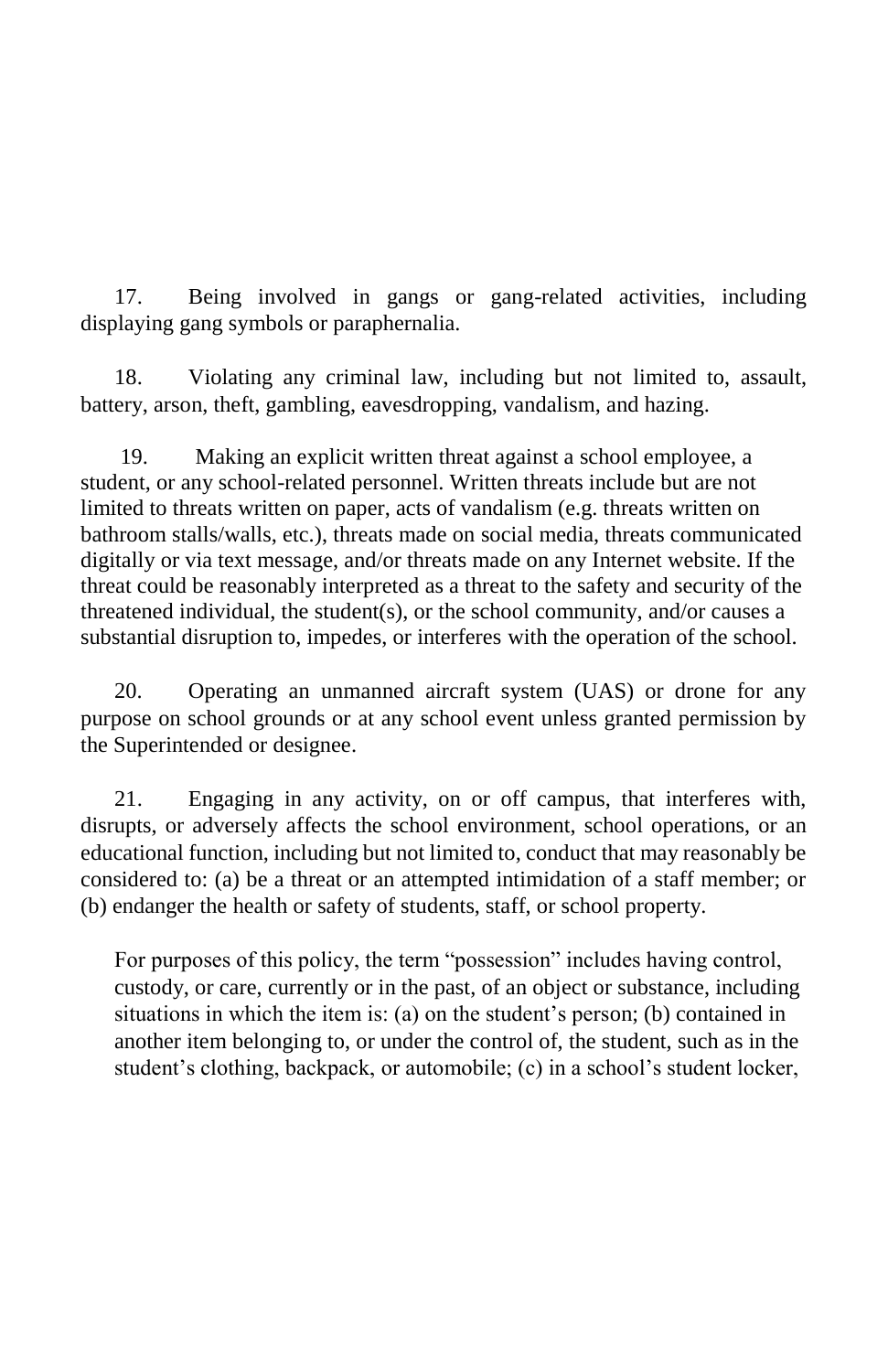desk, or other school property; or (d) at any location on school property or at a school-sponsored event.

Efforts, including the use of early intervention and progressive discipline positive interventions and supports, shall be made to deter students, while at school or a school-related event, from engaging in aggressive behavior that may reasonably produce physical or psychological harm to someone else.

### **BASIC RIGHTS AND RESPONSIBILITIES**

### **I. Each student shall be entitled to:**

A. An educational opportunity equal to that of other students.

B. Due process involving any disciplinary action taken against the student by school authorities.

### **II. Each student shall be responsible to:**

A. Accord other students, teachers, and other school employees the same lawful rights and privileges.

B. Obey the policies, procedures, rules, and regulations established by appropriate school authorities.

C. Pursue the required course of study.

D. Dress appropriately. (Appearance shall not disrupt the educational process.)

E. Not take or use any property that belongs to others without proper authorization.

F. Not engage in conduct that the student knows, or should reasonably know, to be inappropriate.

G. Abide by directives of teachers, administrators, and other school employees.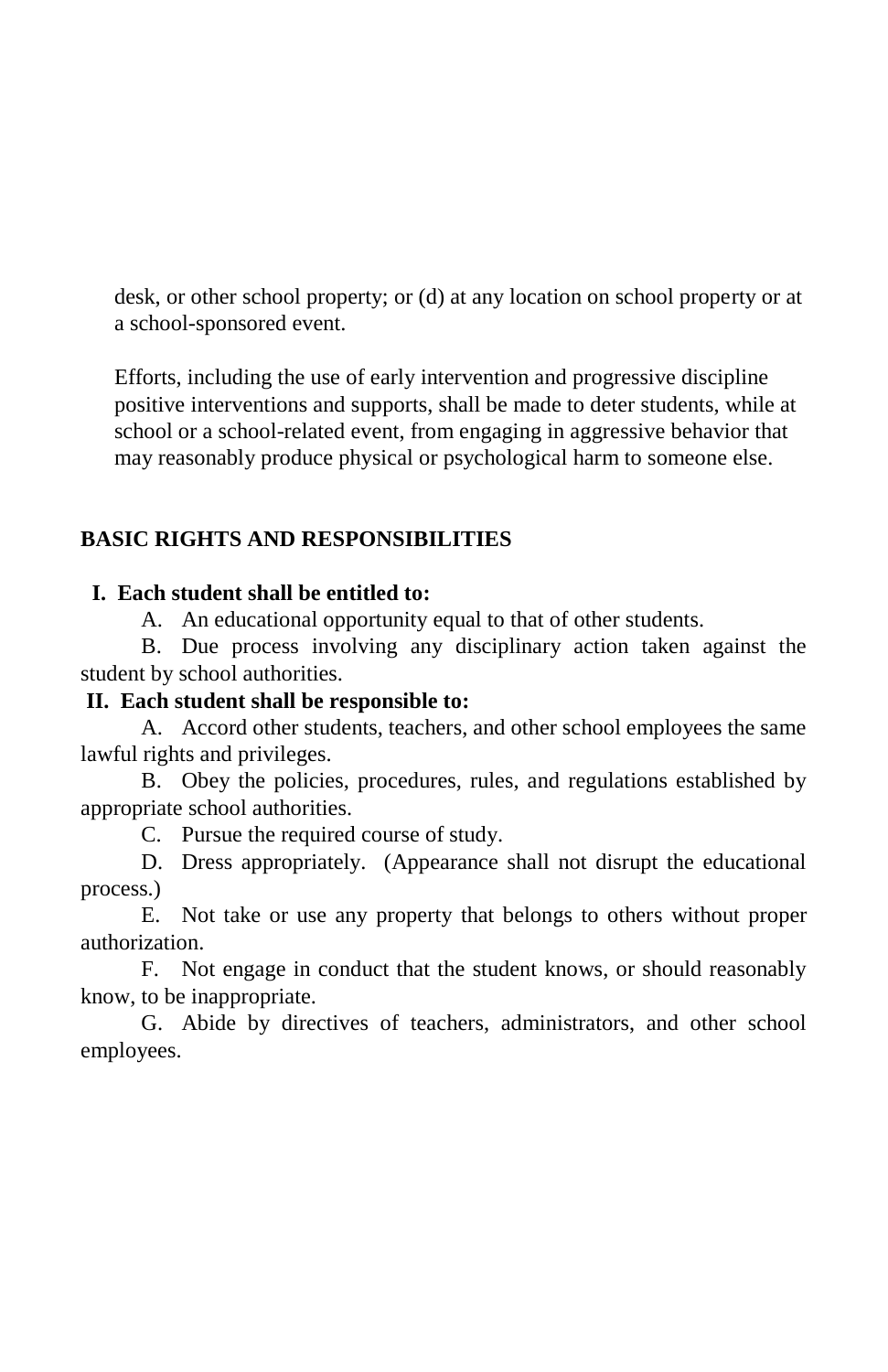#### **III. Each teacher shall be entitled to:**

A. An environment free of offensive language or threats of physical violence.

B. Use reasonable force as needed to maintain safety for other students.

C. Remove a student from the classroom for disruptive behavior.

#### **IV. Each administrator shall have the responsibility to:**

A. Know and to accurately follow discipline guidelines as established by District Policy.

B. Make school rules and regulations contained in a handbook and/or district calendar available to all students and parents. However, the failure of a student or parent to receive a handbook and/or calendar shall in no way prevent the student from being disciplined for inappropriate conduct.

C. Notify law enforcement agencies of criminal violations by students as deemed necessary.

D. Implement intervention procedures within his/her jurisdiction through available means; e.g., in-service evaluation criteria, special counseling procedures, and programs.

E. Notify parents in a timely manner of any violation of discipline.

### **V. Each parent shall be entitled to:**

A. Information concerning the lawful policies, procedures, rules and regulations established by school authorities.

B. Expect a safe educational environment for his/her child.

C. Have access to his/her child's school record according to District guidelines and the Illinois School Code.

#### **VI. Each parent shall be responsible for:**

A. Seeing that his/her child attends school in accordance with Illinois State Laws.

B. Being aware of District policies and building rules and regulations concerning his/her child.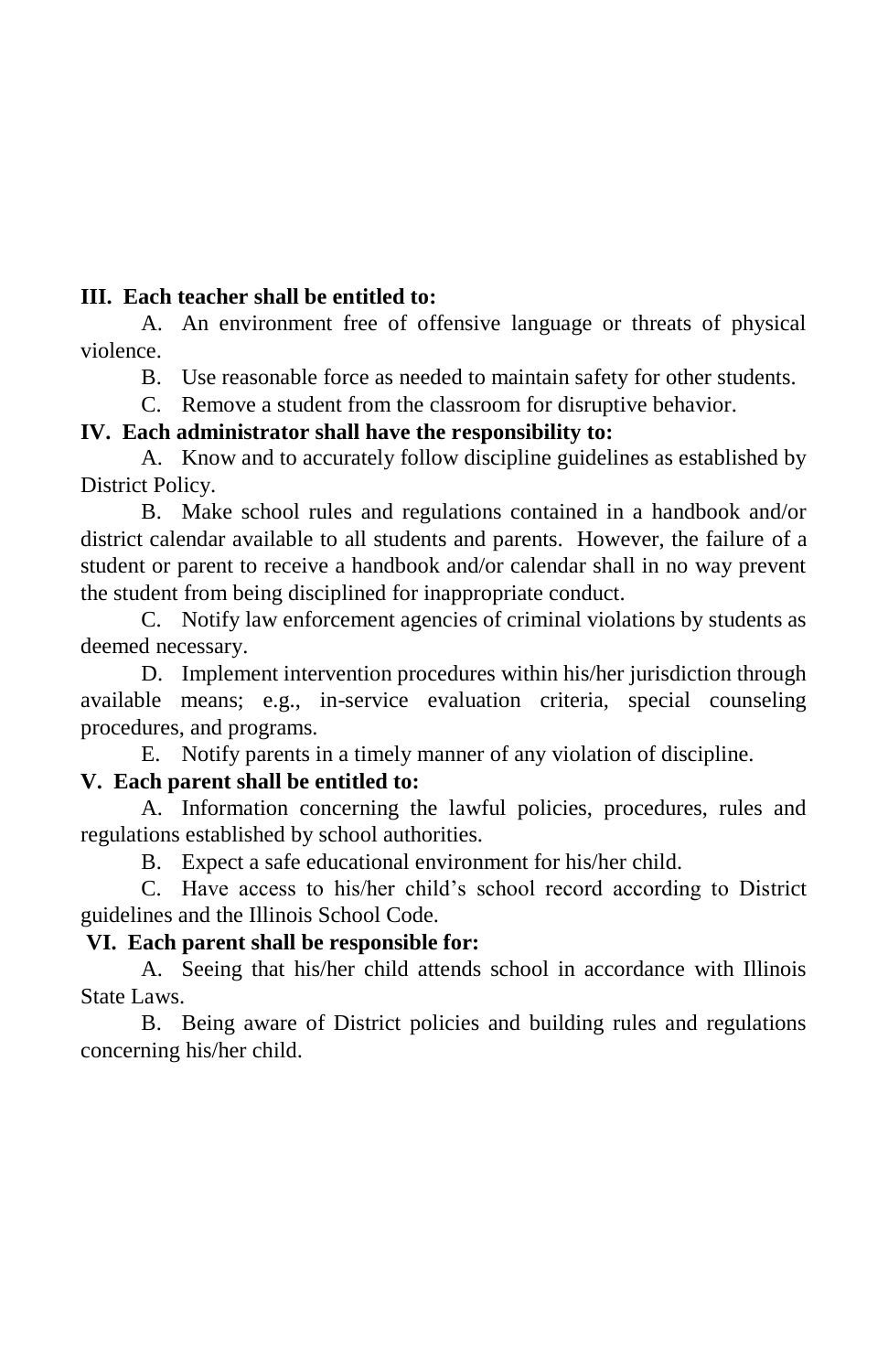C. Being aware of the academic and behavioral requirements in the classroom.

D. Meeting the physical needs of his/her child including nutrition, clothing, proper rest, and healthy home environment.

E. Communicating with school personnel, either by conference, telephone, or in writing concerning the necessity to meet the special needs of his/her child.

F. Developing self-discipline in his/her child.

G. Being aware of the consequences of misbehavior on the part of his/her child.

H. Having working telephone and emergency telephone numbers, and email if available, on file in the school office of his/her child.

#### **VII. The Board of Education shall have the rights and responsibilities to:**

A. Hold students to strict account for disorderly conduct on school property and the right to discipline students for disorderly conduct on the way to and from school.

B. Hold the parents or legal guardians liable for all damages caused by their child or ward.

C. Review any disciplinary action against a student by school personnel.

D. Expel students from school for serious violation(s) of school policy and guidelines.

### **VIII. Discipline Intervention and Strategies:**

A. Each student is to be informed of behavior expectations and the rights and responsibilities that he/she enjoys as a student of the particular Alton Public School attended. Failure of a student to receive a handbook and /or calendar shall not excuse student conduct otherwise subject to discipline.

B. Consistent and effective discipline procedures shall be followed in each classroom. District staff shall be trained in assertive and/or cooperative discipline techniques or other suitable disciplinary approaches.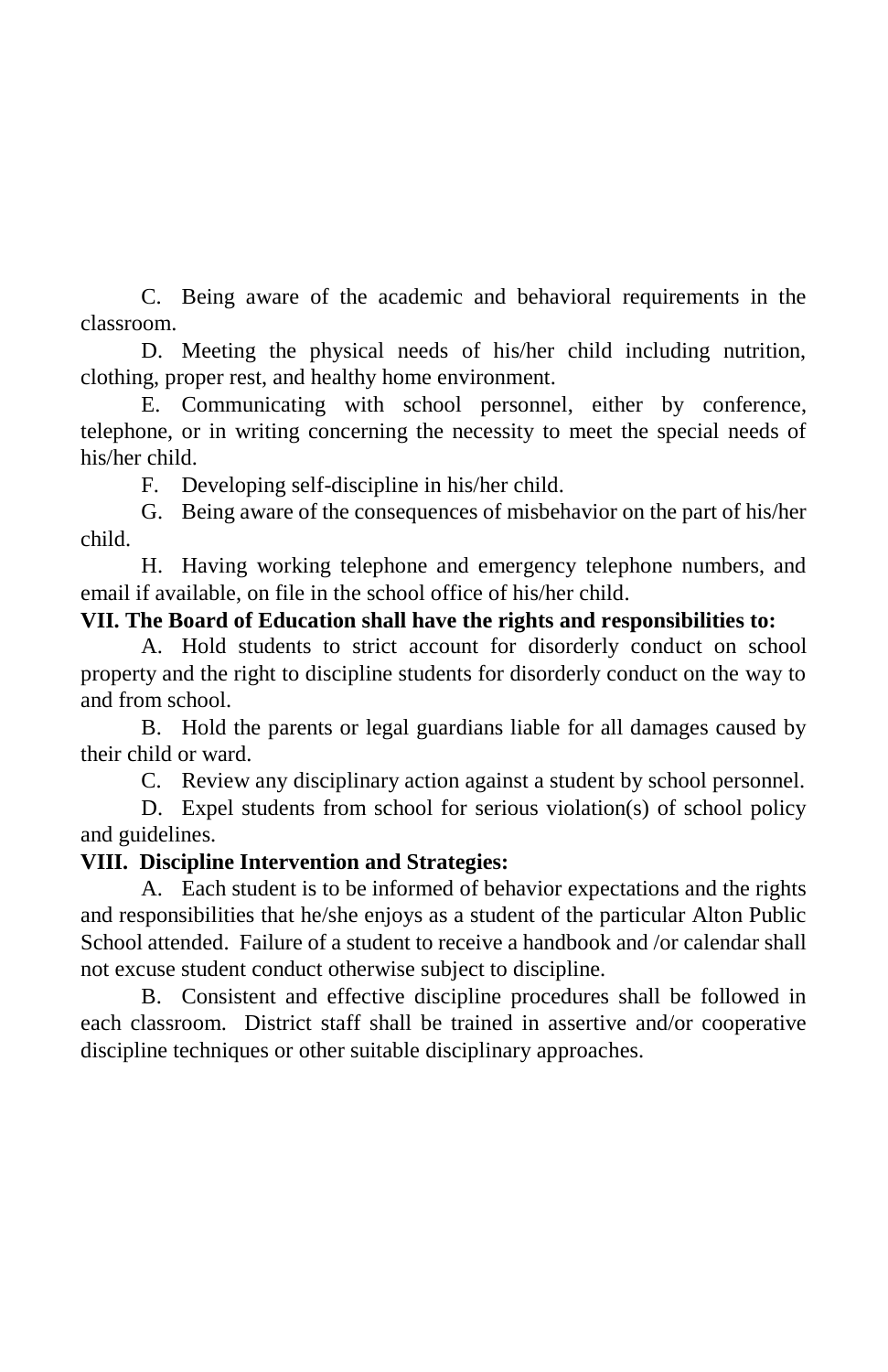C. All instructional, as well as administrative staff, shall be aware of resource personnel available for assistance in the solution of discipline problems. These include:

- 1. Counselors
- 2. School Psychologists
- 3. Health Services
- 4. Alternative Classroom Teachers
- 5. Social Workers
- 6. Student Assistance Program (SAP)
- 7. Project Success

D. Effective communication among students, teachers, parents, and administrators provides for the prevention of many discipline problems.

- 1. Student-teacher conferences
	- (a) Behavior Contracts
	- (b) Granting or withdrawal of privileges
- 2. Parent-Teacher Contact
- 3. Staffing with parent, teacher, and any other specialized

professional individuals who may give input to behavioral problems of any student.

E. Other resources may be necessary for prevention/intervention of discipline situations. These include:

- 1. Social agencies
- 2. Mental health services
- 3. Probation officers/juvenile court services
- 4. Law enforcement agencies
- 5. Child protective services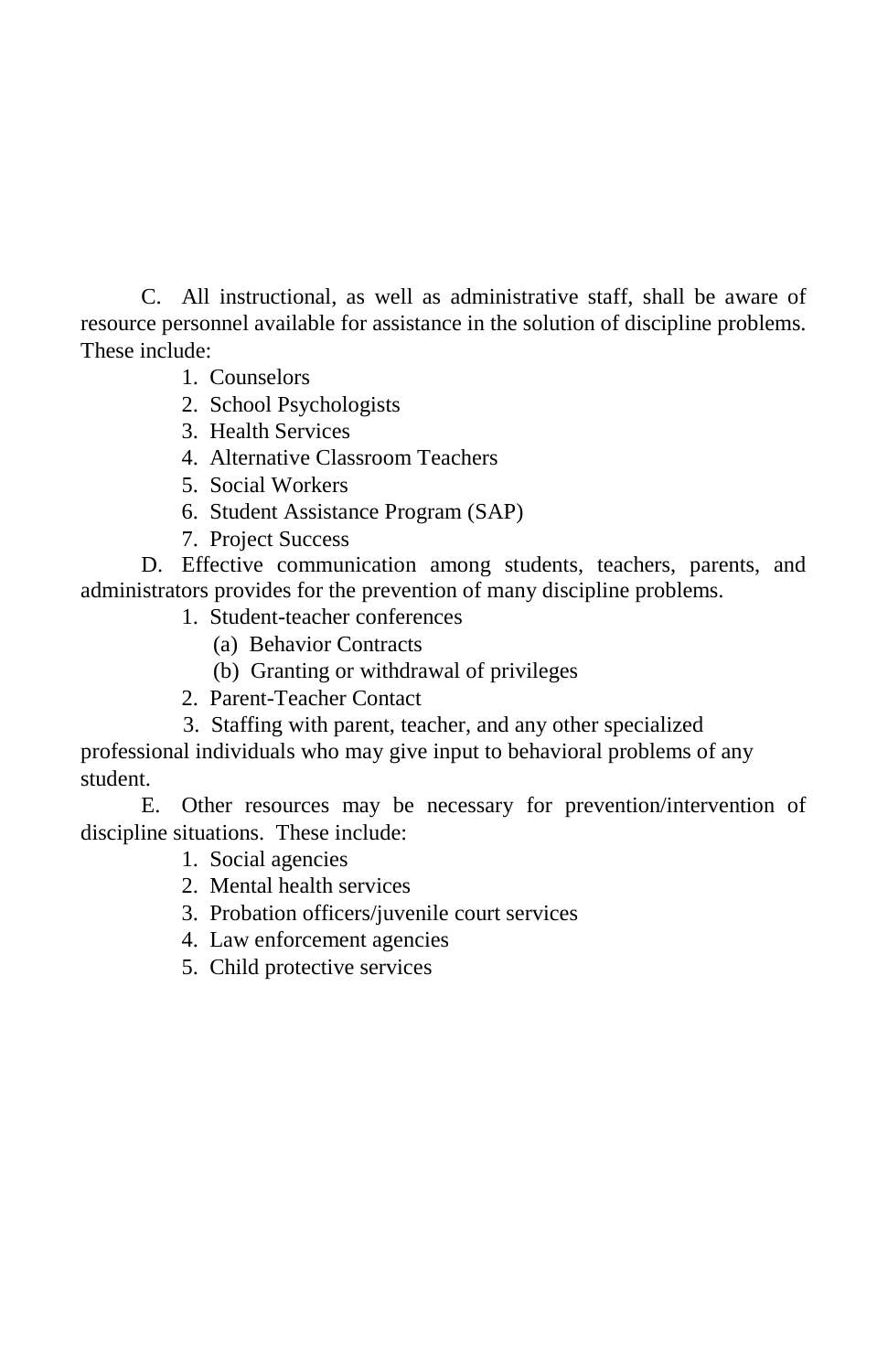### **GUIDELINES**

### **Absences From School/Truancy**

Parents of high school, middle school, and elementary students have three (3) school days to provide information for the absence or truancy to be excused.

#### **Bicycles and Skateboards**

Students may ride bicycles and skateboards to school only if the following rules are followed:

- 1. Obey the Rules of the Road.
- 2. Keep the bicycle or skateboard in safe condition.
- 3. Bring a lock.
- 4. Walk bicycle or skateboard on and off school grounds.
- 5. Do not drive any motor driven vehicle.
- 6. Do not walk or ride bicycle or skateboard in front of building before or after school while buses are loading and unloading.
- 7. Bicycles are to be parked in designated parking area.
- 8. Skateboards are to be walked onto campus and stored in a locker or other area designated by the building administrator.
- 9. Students are not to be in the bicycle parking area during unauthorized times.

### **Canine Use**

The use of drug sniffing dogs by school officials may occur at any time on school premises, in accordance with district policy.

#### **Corporal Punishment**

Corporal punishment shall not be used in the Alton School District.

#### **Destruction**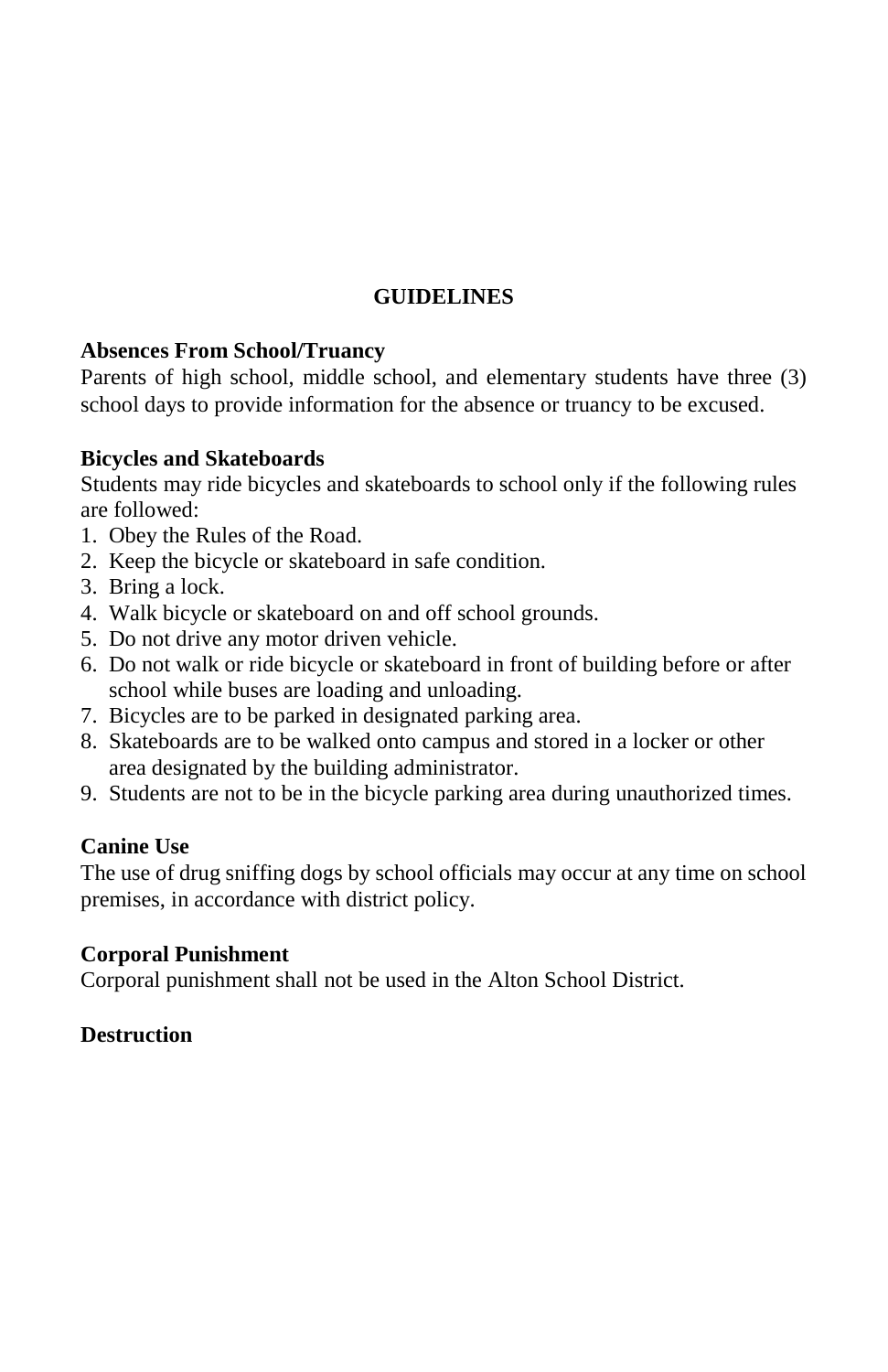Acts of vandalism are not permitted. Offenders may be required to pay for damages or other restitution, be subject to legal prosecution, and be disciplined by school authorities.

### **Drugs, Narcotics, and Alcohol**

Possession, distribution, or use of any type of drugs including but not limited to medical marijuana, alcohol, narcotics, or noxious or look-alike substance or paraphernalia is strictly forbidden. Controlled substances will be confiscated and offenders are subject to legal prosecution.

#### **Fighting**

If physical confrontation is anticipated, a student should seek assistance from an administrator, teacher, or staff member. Students participating in fighting at the middle school and high school levels, on school property, may be subject to legal prosecution.

#### **Fire and Emergency Equipment**

Tampering with or damaging fire and emergency equipment is a criminal offense and is forbidden.

### **Food and Drink in Halls, Classrooms, and on School Buses**

Food and beverages are not to be consumed in the hallways, classrooms, or on school buses unless so authorized.

#### **Improper Dress**

Students' dress and grooming must not disrupt the educational process, interfere with the maintenance of a positive teaching/learning climate, or compromise reasonable standards of health, safety, and decency.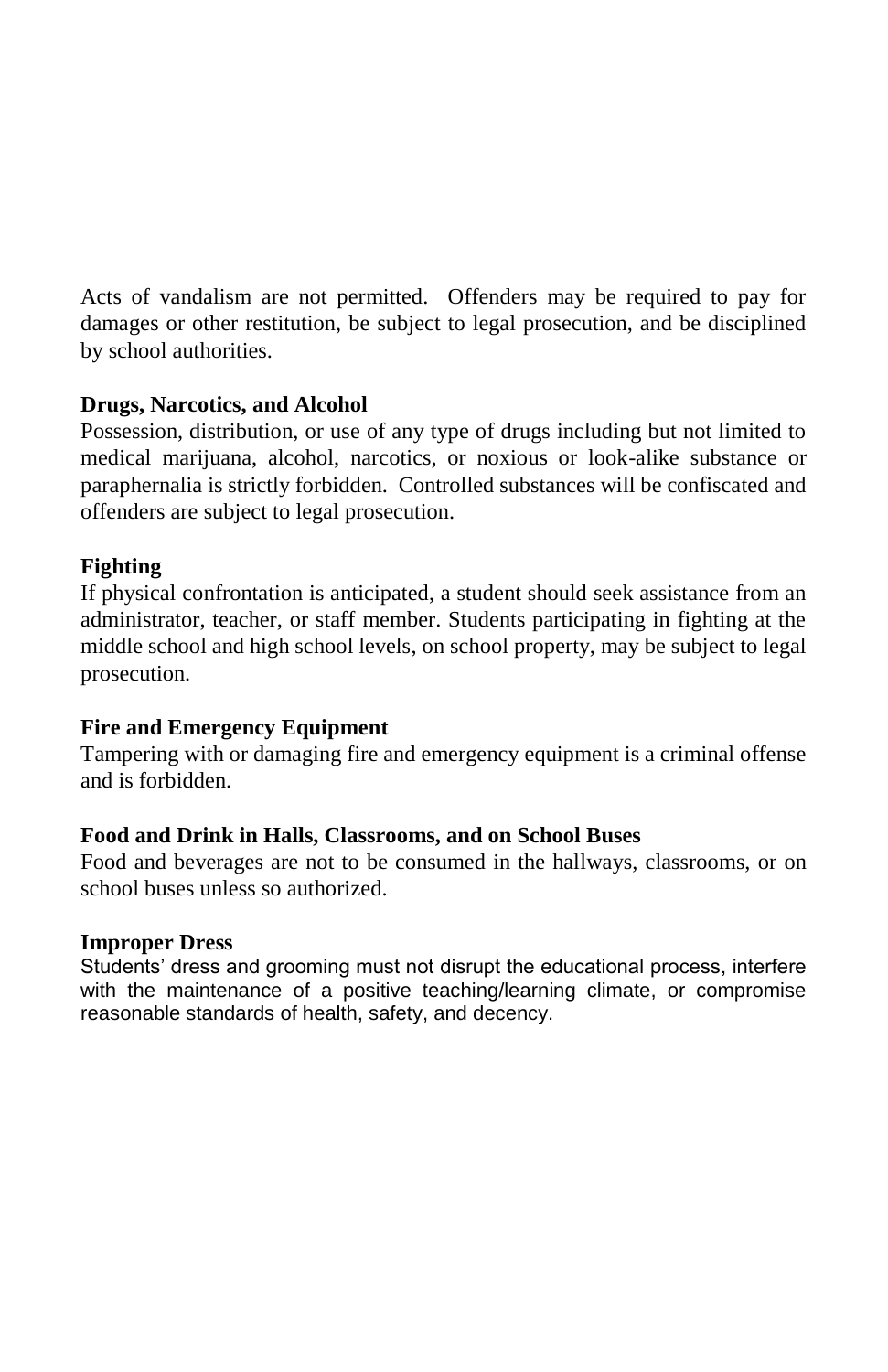Improper attire includes, but is not limited to the following:

• Gang colors or symbols are not permitted on school property or at any school function.

• Clothing which exhibits advertising for drugs, alcohol, or tobacco is not permitted on school property or at any school function.

• Clothing which exhibits profanity, vulgarity, or ethnic, or gender slurs is not permitted on school property or at any school function.

• Clothing which exhibits military or paramilitary insignia (this does not include camouflage clothing) is not permitted on school property or at any school function unless it is worn by military personnel or ROTC members.

Mesh or see-through clothing or clothing which has been torn or cut away (including extremely short shorts) which expose body parts or under garments which are normally covered is not permitted on school property or at any school function.

• Although jackets and sweaters which are part of coordinated outfits are permitted, overcoats and other forms of outerwear are not to be worn in the classrooms.

All top garments must cover shoulder to shoulder and the torso must be covered.

• Clothing bearing insignia and slogans that are offensive or profane or which exhibits weapons, ammunition or violence is not permitted

• Yoga pants, tights, leggings, jeggings, spandex, etc. are not permitted as primary clothing unless the entire top garment covers to below the fingertips when arms are extended straight down at the side and remains covered even while seated.

• Brief or sagging clothing with undue exposure of the body or undergarments. Pants must properly fit and be worn at the student's waist

- Shirts/tops must cover cleavage and midriff
- Safe footwear must be worn at all times, NO rubber flip flops or rubber thongstyle sandals are to be worn at the middle school or high school
- Undergarments and buttocks must remain entirely covered even while seated,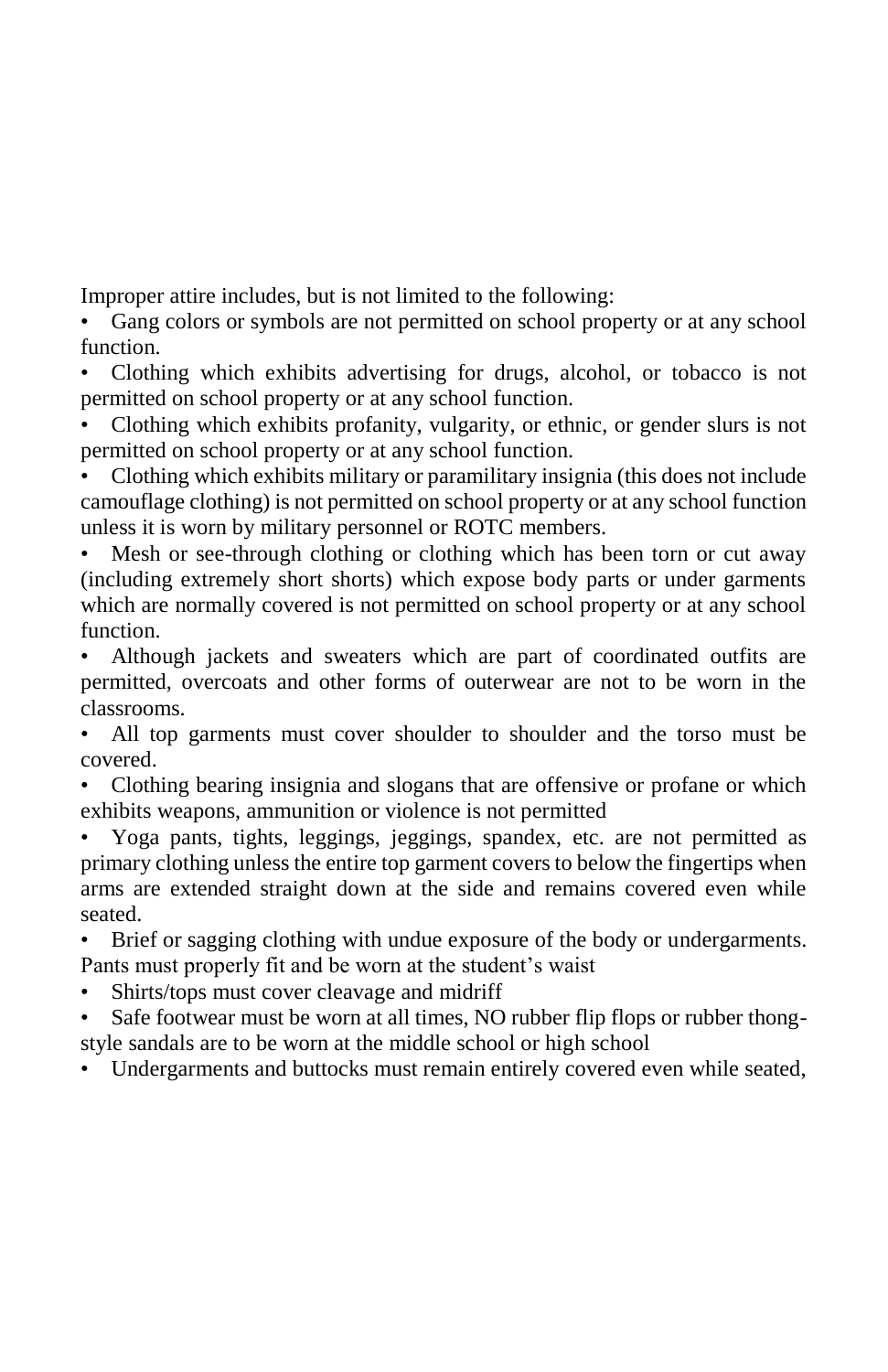with no exposed skin above the fingertips when arms are extended straight down at the side

• **Hats or any other head covers, including but not limited to bandanas, sweat bands, hoods, and sunglasses are not to be worn in school buildings at any time. Exception: Prescription sunglasses are allowed with the consent of the school nurse.**

\*Any other items deemed inappropriate by administration are subject to dress code violations.

### **Leaving School Property**

Students are to officially check out through the office or designated areas prior to leaving school property during the school day.

### **Motorized Vehicles**

The operation of motorized vehicles is prohibited at the elementary and middle schools. High school students' privilege to operate a motorized vehicle is subject to the following rules:

- 1. Have a permit or some form of authorization from the principal.
- 2. Operate their vehicles safely.
- 3. Observe speed limits.
- 4. Give pedestrians/walkers and buses the right of way.
- 5. Not sit in or on vehicles during school hours.
- 6. Enter and exit through designated areas.

7. A signed consent form is on file allowing school officials to search the vehicle at any time while parked on school property.

### **Electronic Devices**

Students are not to bring electronic cigarettes, radios, video cameras, digital cameras, MP3 players, iPods, laser pointers, hand-held video games, walkie-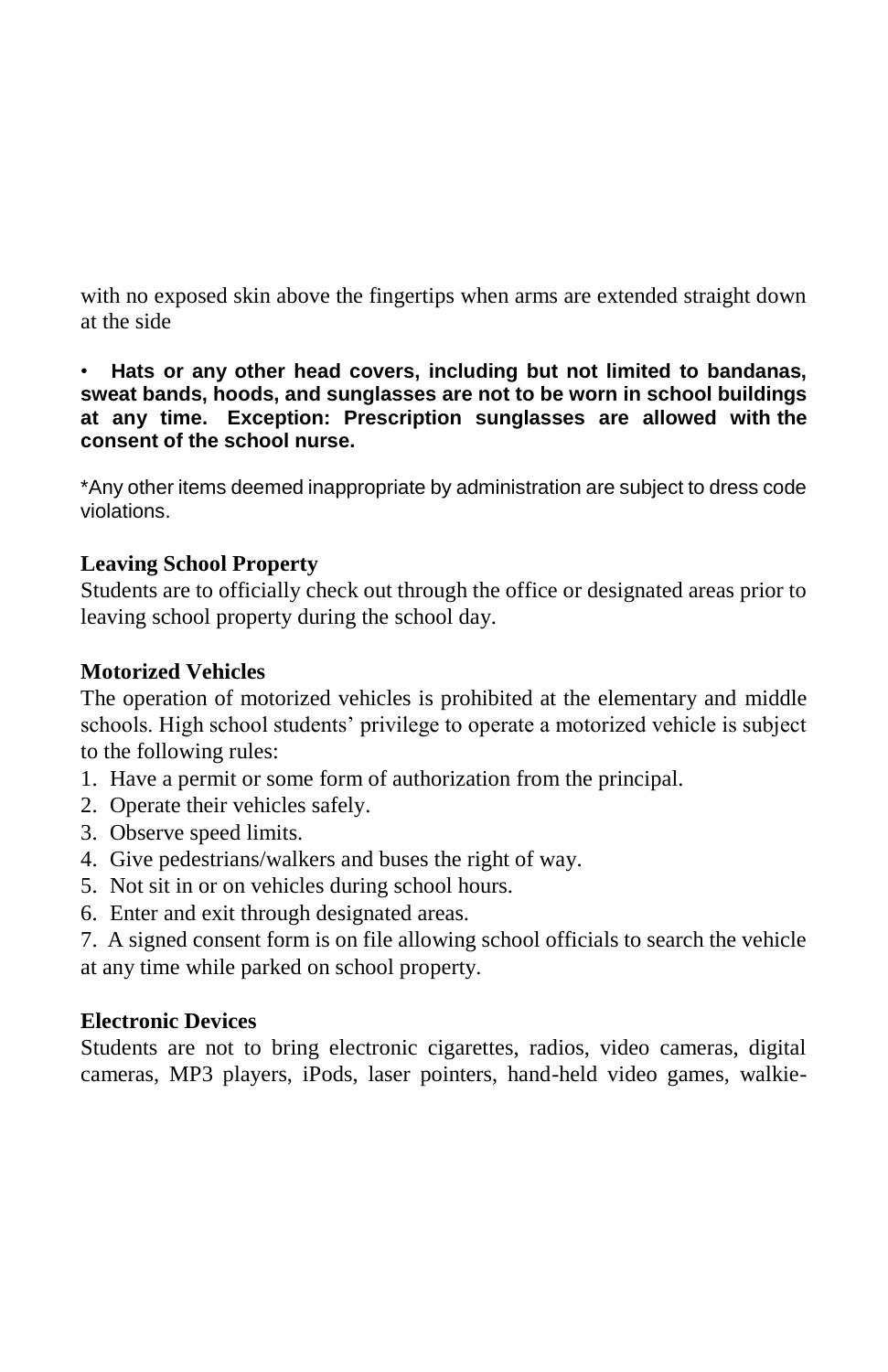talkies, and pagers to school unless so authorized by a building administrator. Cell phones/Smart phones/tablets are allowed on campus; however, they must be powered off and not visible during regular school day hours. Text-messaging and taking videos/pictures with a camera and/or cell/smart phone/tablet are subject to authorized use. Sexting is strictly prohibited. Unauthorized use of devices that are similar to and/or perform the same functions as items listed, but not necessarily limited to those items listed above, will result in confiscation and school discipline. If permission is granted, then the student will be held responsible for the operation and safety of the item. The district's "Bring Your Own Device" policy (Board policy 6:220) applies to electronic devices.

Possession of electronic cigarettes and/or related paraphernalia is subject to confiscation and school discipline. The severity of the discipline may be subject to the circumstances of the possession, including but not limited to unauthorized use of an electronic device, tobacco offense, and/or drug offense.

### **The School District is NOT responsible for replacing items brought to school that are lost, stolen, or damaged.**

#### **Search and Seizure**

To maintain order and security in the schools, school authorities are authorized to conduct reasonable searches of school property and equipment, as well as of students and their personal effects. "School Authorities" includes school liaison police officers.

Desks, lockers, and other storage facilities utilized by students are the property of the school district. Acceptance of the use of such facilities by the student implies consent to inspection and examination of the contents by appropriate school personnel. School authorities may inspect and search school property and equipment owned or controlled by the school (such as lockers, desks, and parking lots), as well as personal effects left there by a student, without notice to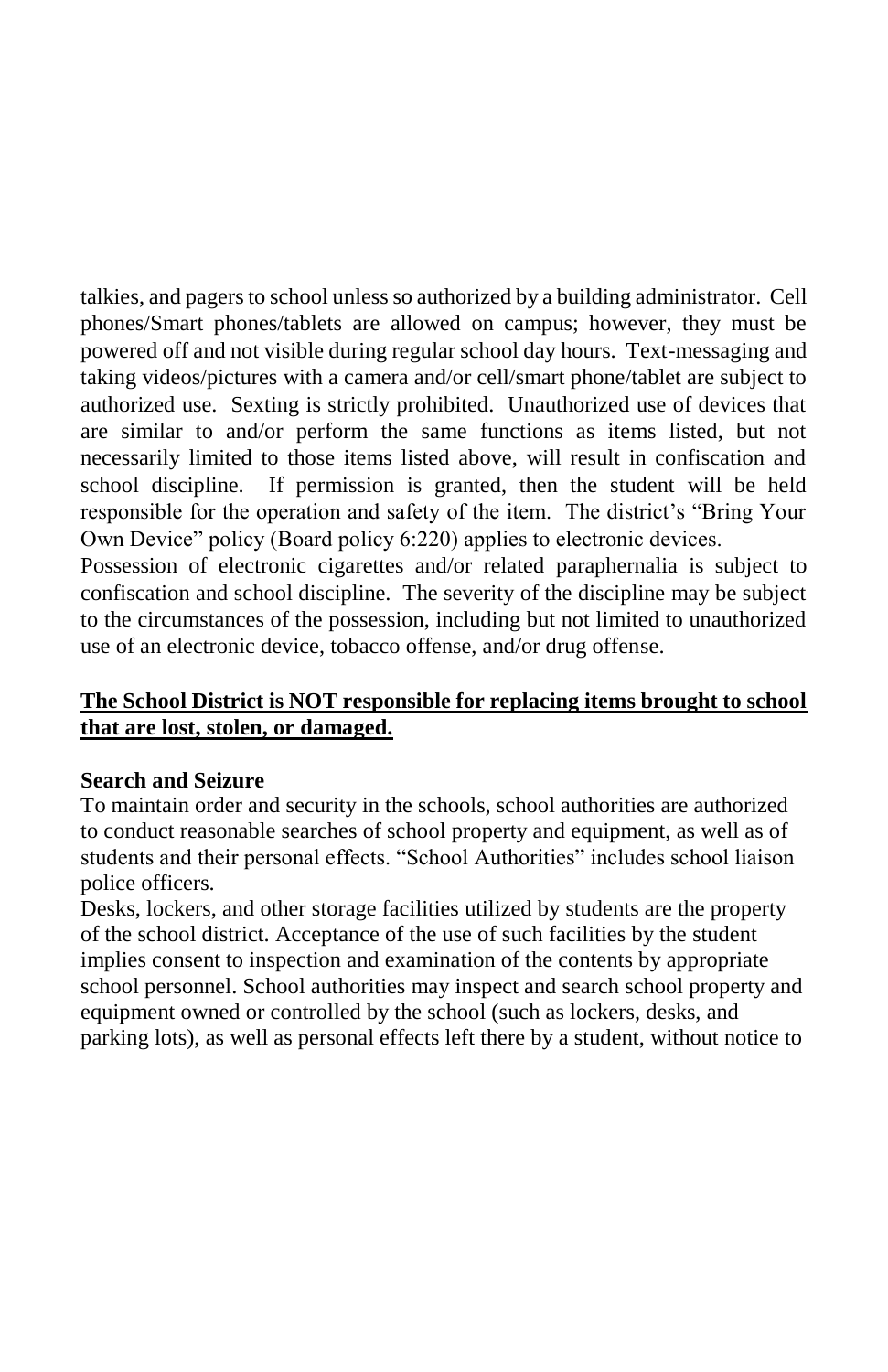or the consent of the student. Students have no reasonable expectation of privacy in these places or areas or in their personal effects left there.

The building principal may request the assistance of law enforcement officials to conduct inspections and searches of lockers, desks, parking lots, and other school property and equipment for illegal drugs, weapons, or other illegal or dangerous substances or materials, including searches conducted through the use of specially trained dogs.

School authorities may search a student and/or the student's personal effects in the student's possession (such as, purses, wallets, backpacks, book bags, water bottles, lunch boxes, automobiles, coats, pockets, etc.) when there is a reasonable ground for suspecting that the search will produce evidence the particular student has violated or is violating either the law or the school or district's student rules and policies. The search will be conducted in a manner that is reasonably related to its objective of the search and not excessively intrusive in light of the student's age and sex, and the nature of the infraction. Principals, teachers or other school employees in the normal course of their duties may find it necessary to question a student about the student's or other person's actions. Where circumstances permit, such questioning should be accomplished in private.

School officials may conduct an investigation or require a student to cooperate in an investigation if there is specific information about activity on the student's social networking account that violates a school disciplinary rule or policy. In the course of an investigation, the student may be required to share the content that is reported in order to allow school officials to make a factual determination. School officials may not request or require a student or his/her parents/guardians to provide a password or other related account information to gain access to the student's account or profile on a social networking site.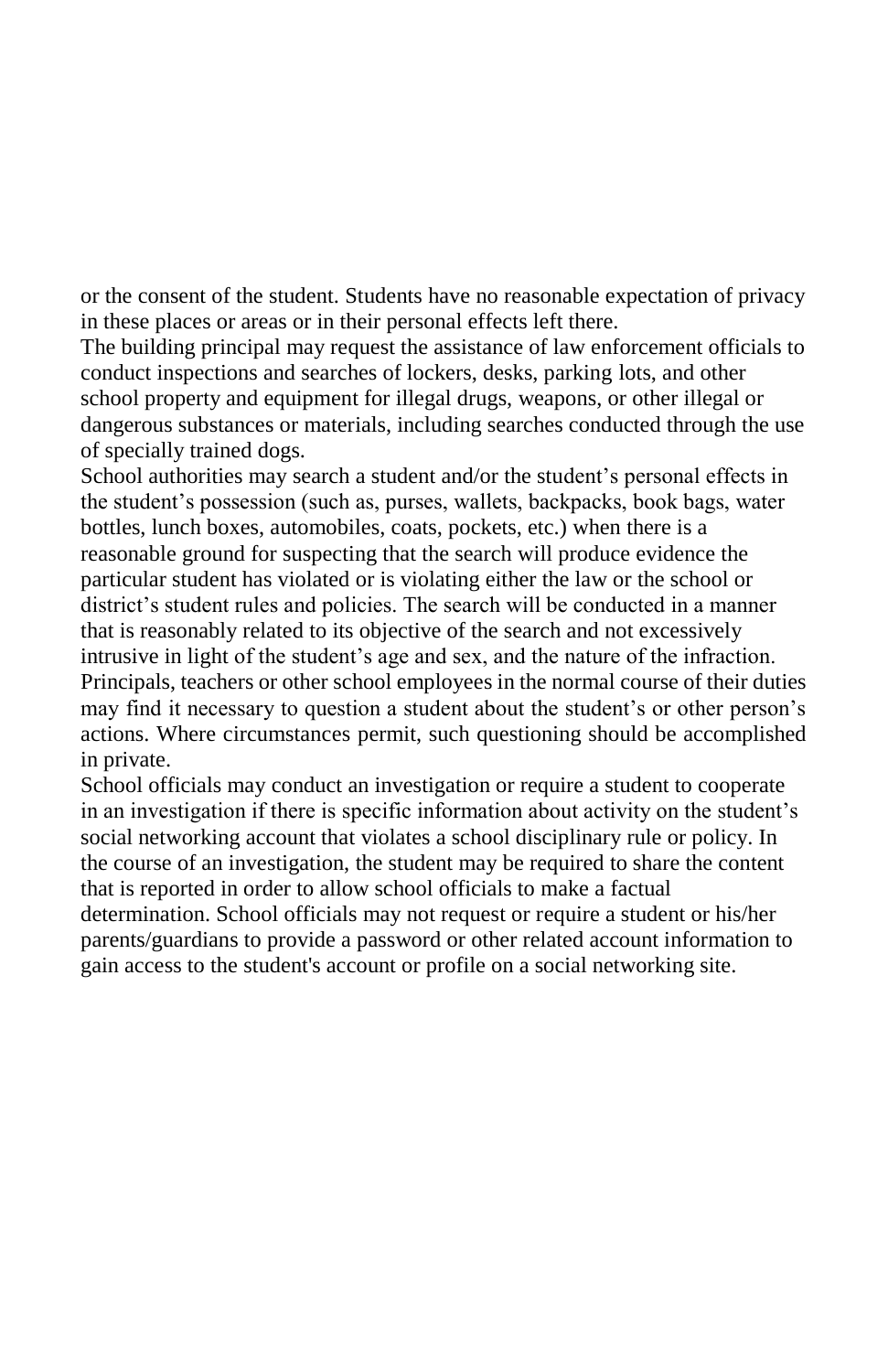### **Seizure of Property**

If a search produces evidence that the student has violated or is violating either the law or the school or district's policies or rules, evidence may be seized and impounded by school authorities, and disciplinary action may be taken. When appropriate, evidence may be transferred to law enforcement authorities.

### **School Buses**

Behavior on school buses is governed by all the rules described within the Behavior Rules section of this handbook. We reserve the right to assign seats on buses. Parents will receive information regarding bus rules and expectations during the first two weeks of school. New parents will be oriented upon entering the Alton School District. Students are to follow the directions of the bus driver.

- 1. The driver is in charge of the pupils and the bus. Pupils must obey the driver promptly and respectfully.
- 2. Pupils must be on time. The bus cannot wait beyond its regular schedule for those who are tardy.
- 3. Pupils should never stand in the roadway while waiting for the bus.
- 4. Smoking or eating on the bus at any time is not permitted.
- 5. Unnecessary conversation with the driver is prohibited.

Students may be suspended from riding the school bus for up to ten (10) consecutive days for engaging in gross disobedience or misconduct, including but not limited to:

- 1. Prohibited student conducted as defined in the Student Behavior Policy.
- 2. Willful injury or threat of injury to a bus driver or another rider.
- 3. Willful and/or repeated defacement of the bus.
- 4. Repeated use of profanity.
- 5. Repeated willful disobedience of a directive from a bus driver or other supervisor.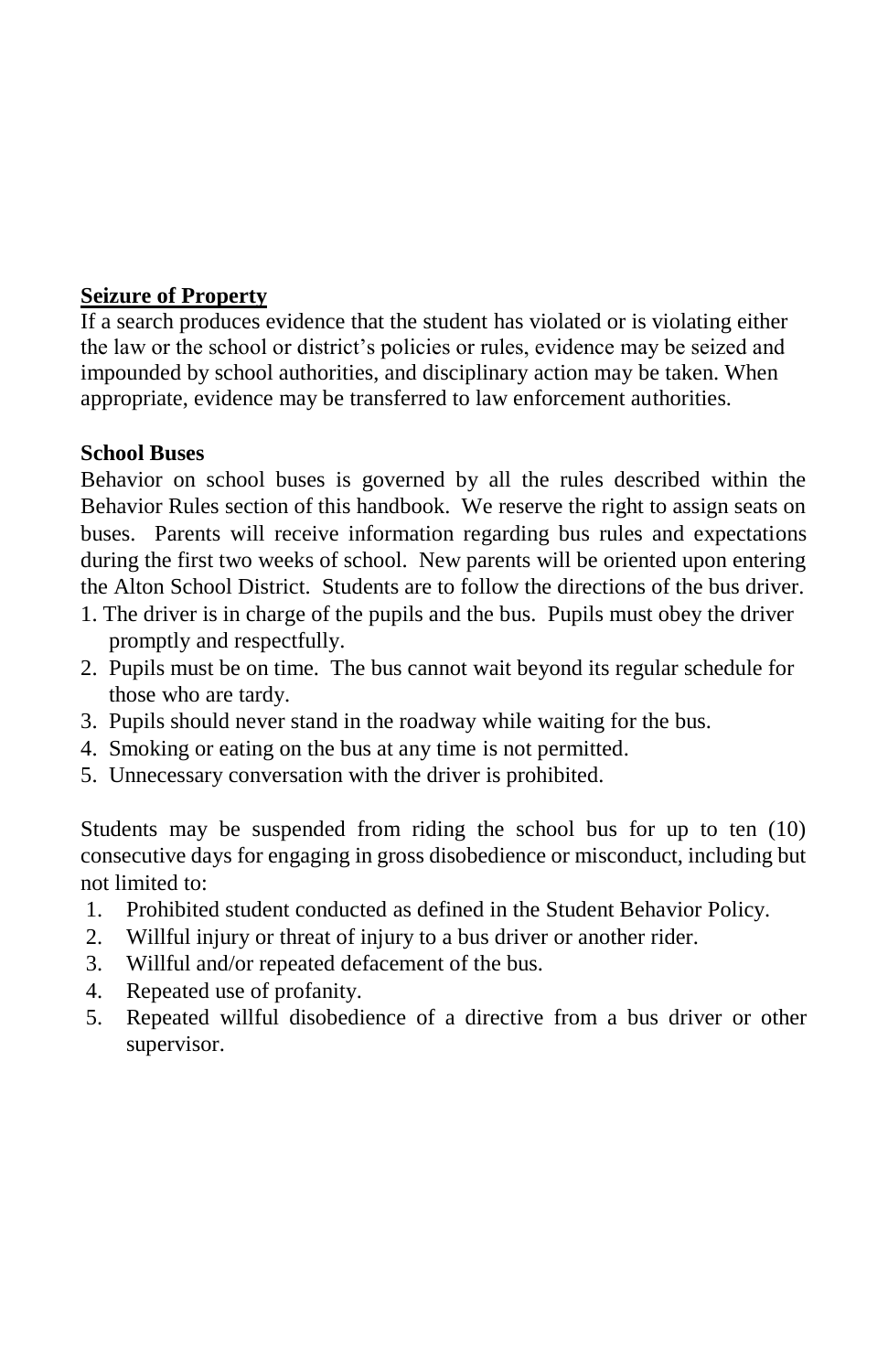6. Such other behavior as a school official deems to threaten the safe operation of the bus and/or its occupants.

### **Tobacco**

Tobacco in any form is strictly prohibited on school grounds and will be confiscated. Matches, lighters, and electronic cigarettes are also prohibited and will be confiscated. Students found in possession of these items will receive school discipline and are subject to citations resulting in a fine (Alton & Godfrey City Ordinance).

### **Weapons, Ammunition, Fireworks**

Students are not to bring weapons, genuine or imitation, or ammunition to school. A weapon shall be defined as any object used or which could be used to cause harm. Fireworks and explosive devices will be confiscated.

A student who is determined to have brought one of the following objects to school, any school-sponsored activity or event, or any activity or event that bears a reasonable relationship to school shall be expelled for a period of at least one calendar year but not more than 2 calendar years:

- 1. A firearm, meaning any gun, rifle, shotgun, or weapon as defined by Section 921 of Title 18 of the United States Code (18 U.S.C. § 921), firearm as defined in Section 1.1 of the Firearm Owners Identification Card Act (430 ILCS 65/), or firearm as defined in Section 24-1 of the Criminal Code of 1961 (720 ILCS 5/24-1).
- 2. A knife, brass knuckles, or other knuckle weapon regardless of its composition, a billy club, or any other object if used or attempted to be used to cause bodily harm, including "look alikes" of any firearm as defined above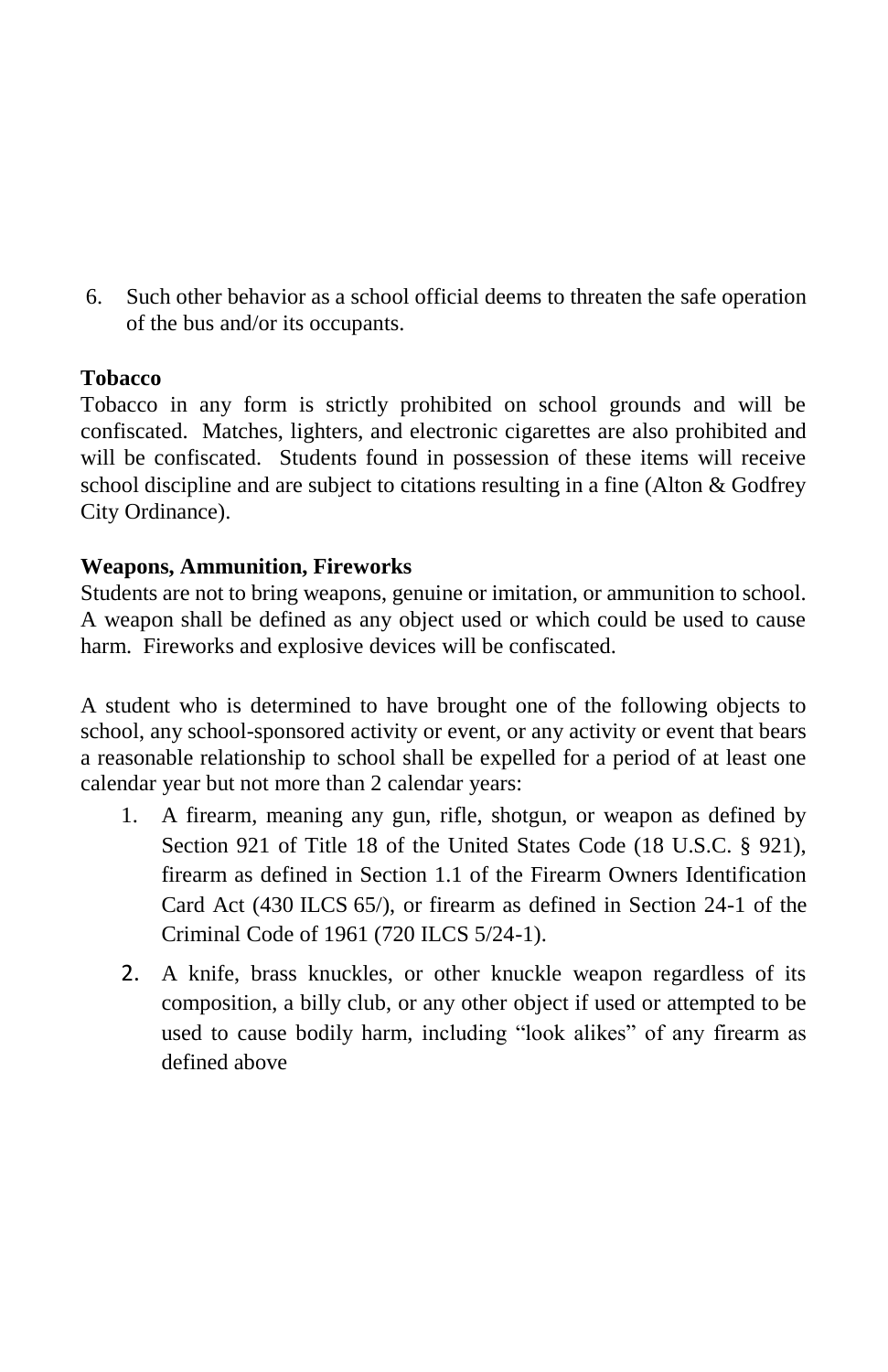### **INVOLVEMENT OF LAW ENFORCEMENT OFFICIALS**

**Law enforcement officials shall be involved in cases of felony which includes theft of/or damage to property, bodily harm, possession of weapons (guns, brass knuckles, knives, tasers, mace, etc.) drugs (possession and/or selling). Involvement of law enforcement officials shall be sought for those criminal acts which include, but are not limited to the following:**

\* **Theft over \$300.**

**\* Theft under \$300 when a teacher or administrator has direct knowledge regarding the incident.**

- **\* Theft from a person (purse snatching, etc.)**
- **\* Any sexual assault.**
- **\* Aggravated battery.**
- **\* Any weapon or ammunition, including toy guns.**
- **\* Assault with any kind of weapon.**
- **\* Aggravated assault - threat with a weapon.**
- **\* Drugs and alcohol.**
- **\* Disorderly Conduct.**
- **\* Terrorist Activity such as bomb threats, mob action, or any activity that may cause mass hysteria.**

**The liaison officer or appropriate authority shall be immediately notified of criminal acts. In criminal cases, the Superintendent of Schools or designee shall seek appropriate prosecution of violators regardless of whether or not the victim wishes to also prosecute.**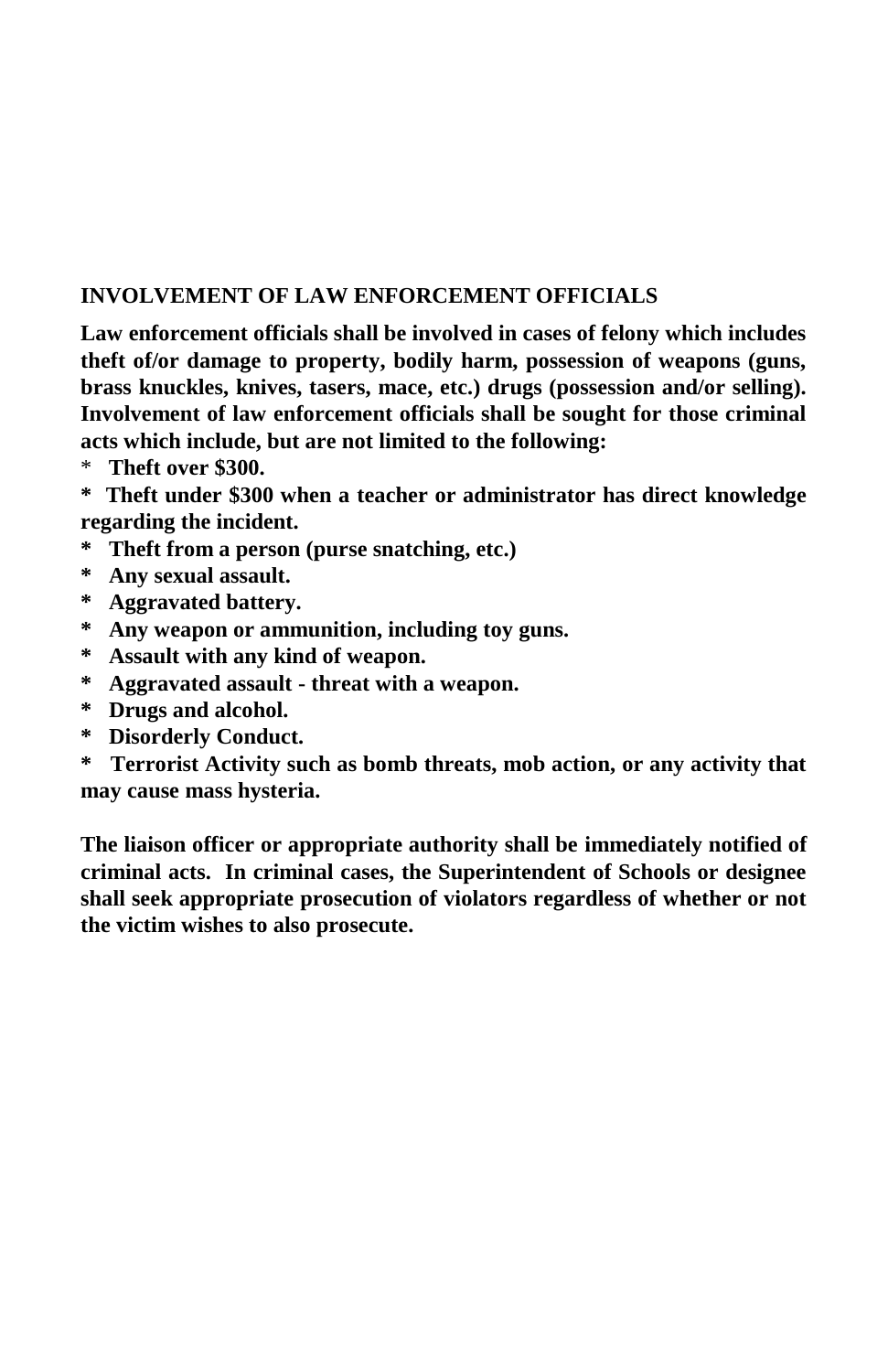### **DISCIPLINARY ACTIONS**

#### **Informal Talks**

A school official (teacher, administrator, social worker, or counselor) will talk to the student and try to reach an agreement regarding how the student should behave. Action taken and results are recorded and kept on file.

#### **Student Disciplinary Conference**

A formal conference is held between the student and one or more school officials. During this conference the student must agree to correct his/her behavior. Action taken and results of the conference are recorded and kept on file.

#### **Parental Involvement**

Parent(s) and/or legal guardian(s) are notified of disciplinary action by telephone, personal contact, or letter. A conference may be conducted with the student, his/her parent(s), a school administrator, and/or the teacher as appropriate. Action taken and results of the conference are recorded and kept on file.

#### **Referral to Counselor/Social Worker**

Students may be required to meet with an assigned counselor/social worker on a periodic basis. The counselor/social worker will advise students concerning ways of improving his/her behavior. The counselor/social worker may recommend special projects to the student including reading, attending seminars, etc.

#### **Assignment of Extra Work or Duties, or Restitution**

Depending on the nature of the behavior or infraction, duties may be assigned or restitution sought to match the nature of the offense and are to be completed by the student on his/her own time. This work shall be assigned, supervised and evaluated by an administrator, teacher or designee. This assignment of extra work or duties, outside of school hours, must have parental permission.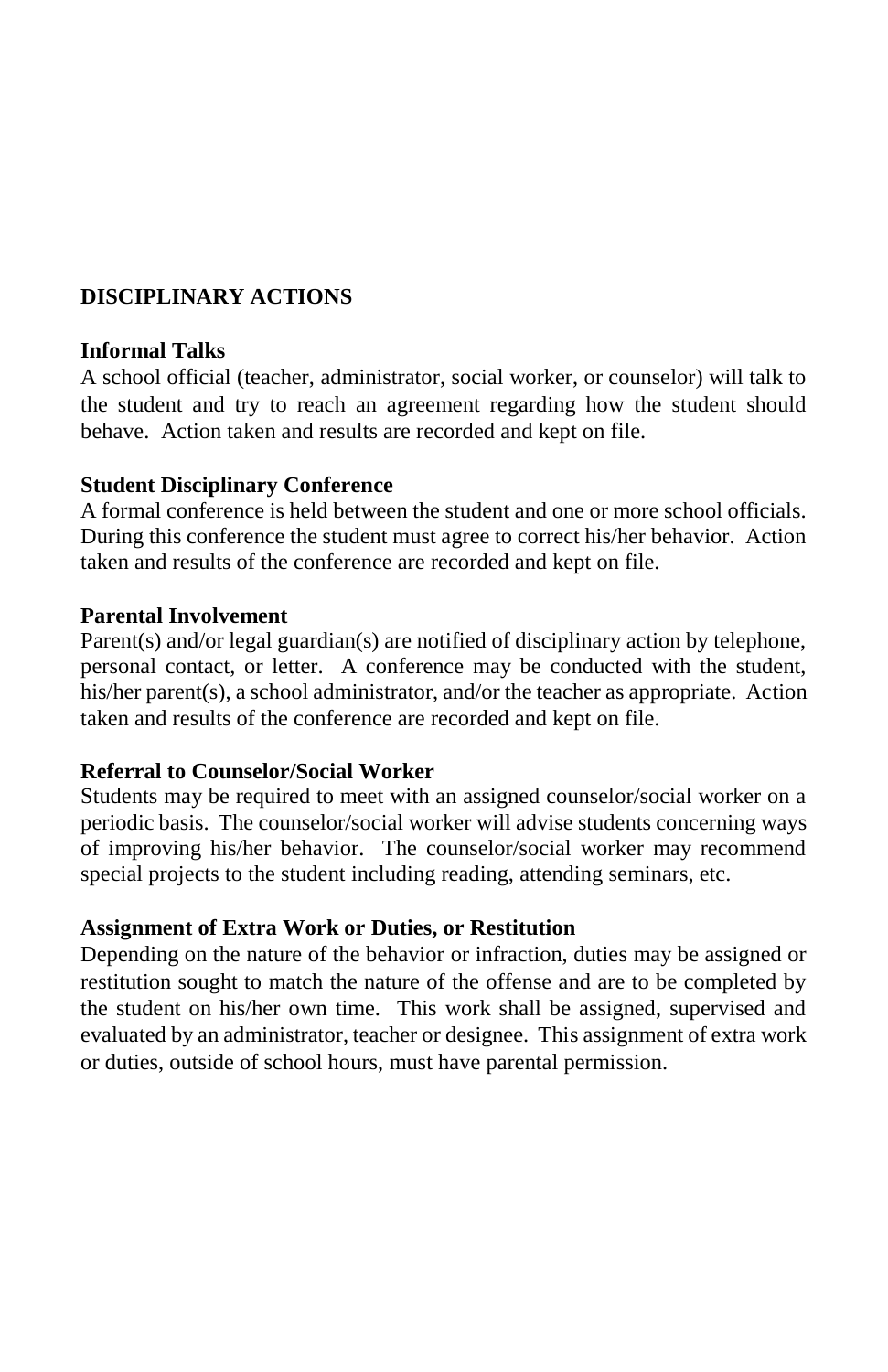#### **Removal from Classroom**

Depending on the nature of the behavior or infraction, temporary removal from the classroom may be used as a disciplinary measure.

#### **Detention**

Students may receive a detention before or after school hours, during lunch hour, or from a specific class at the discretion of the teacher and/or principal. Parents of students should be notified by the principal or teacher if the student is to be detained. The parents are responsible for the student's transportation. Action taken and results are to be recorded and kept on file.

#### **Referral to PBIS Team**

The premise of PBIS is to teach, model, and reinforce the behavior expected and desired. After reviewing the referral, the team may recommend positive interventions to be taken by the teacher, parent, staff and student.

### **Referral to Authorities**

Depending on the nature of the behavior or infraction, juvenile authorities or other law enforcement may be notified whenever conduct involves criminal activity.

### **Withholding/Loss of Privileges**

Extracurricular activities are special privileges offered to enhance the students' over-all learning experience. Other benefits, such as riding the bus to and from home are also privileges, not rights. Any or all of these and other privileges may be revoked. Actions taken and results are recorded and kept on file.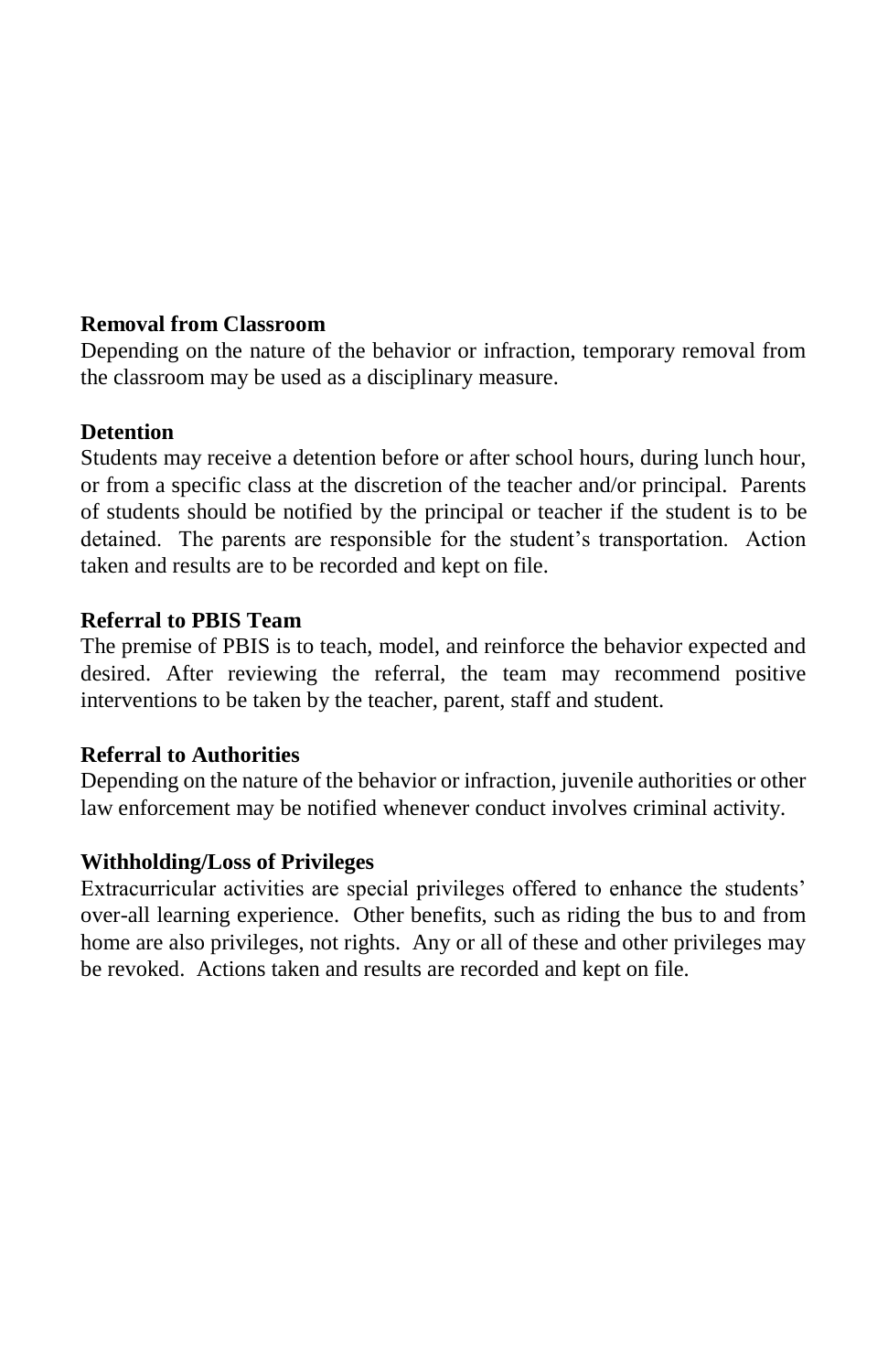### **Community Service**

Depending on the nature of the behavior or infraction, community service to meet human, educational, environmental, or public safety needs is an alternative to other disciplinary measures.

### **Seizure of Contraband**

Depending on the nature of the behavior or infraction, school administration may confiscate and temporarily retain personal property that was used to violate school disciplinary rules.

### **Suspension of Bus Riding Privileges**

Depending on the nature of the behavior or infraction, temporary removal from the bus may be used as a disciplinary measure in accordance with Board policy 7:220, Bus Conduct.

### **Detention/In-School**

In-school detention (in-school supervision) requires that the student be removed from the student population. The student will be placed in the ISS/ISD room for a prescribed period of time. The student, while in ISS/ISD, will be responsible for completing all daily assignments provided by his/her teacher(s).

### **Restorative Practices**

Restorative practices help students deal with the harm they have caused to individuals and to the school community. The goals of restorative practices apply to both those involved and to the larger educational community, and encourage accountability and responsibility through personal reflection within a collaborative planning process. A few examples of restorative practices include circles, conferencing, mediation, restitution, and peer jury.

### **Suspension/Out-of-School**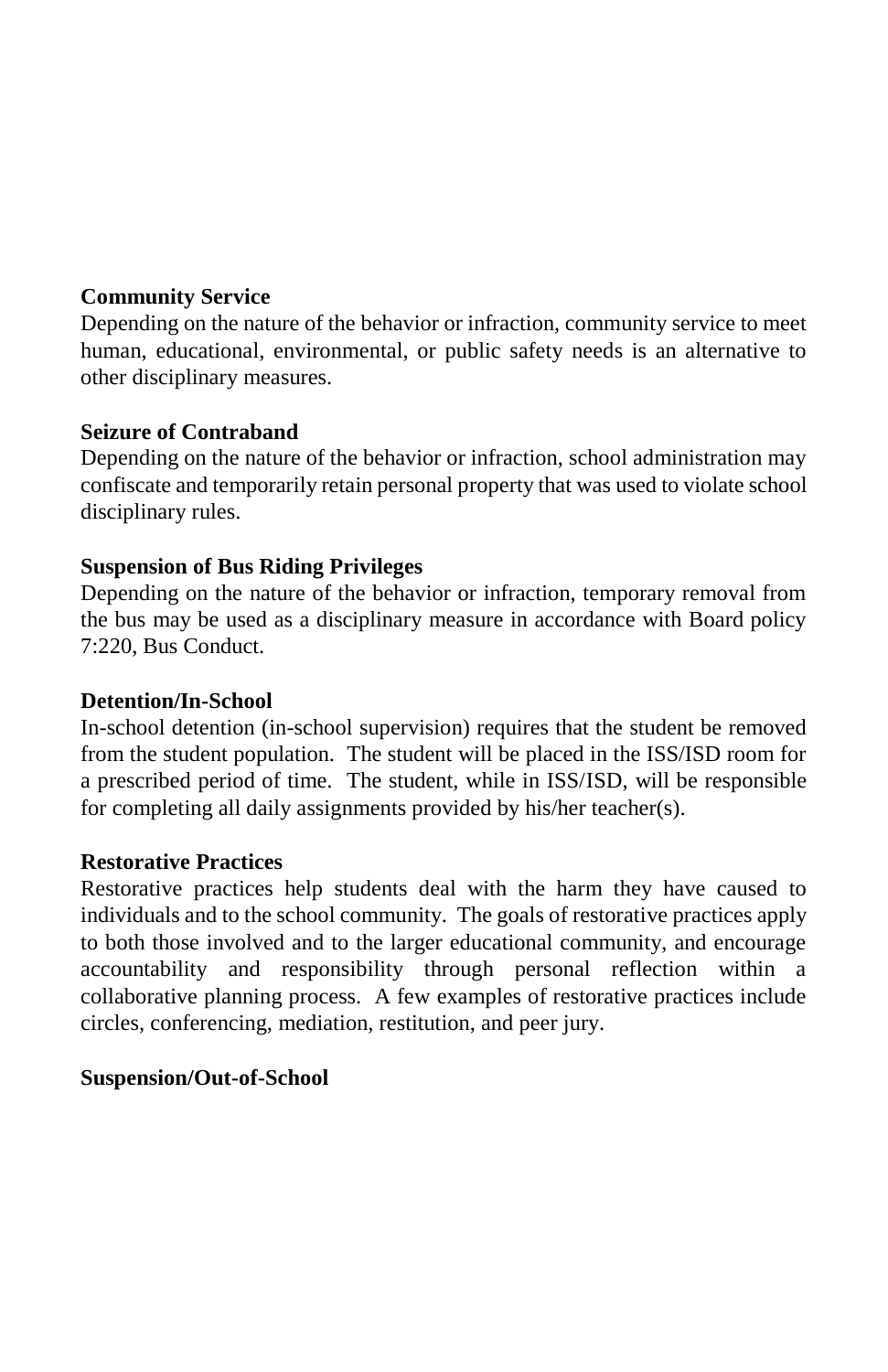Out-of-school suspension requires that the student be deprived of all the privileges of attending school for the number of days specified. All extra-curricular privileges are also suspended. Students shall not be present on any Alton School District property during suspension. Students receiving an out-of-school suspension are expected to remain current with class assignments. Action taken and results are recorded and kept on file. **Short-term suspensions consist of 1- 3 days. Long-term suspensions consist of 4-10 days.**

### **Administrative Transfer/Placement**

Administrative transfer/placement occurs when a student eligible for suspension or expulsion is transferred to a state-approved alternative program.

#### **Expulsion**

Expulsion is the removal of a student from school by action of the Board of Education. Students recommended for expulsion may be administratively transferred. See "Administrative Transfer/Placement".

The above list of disciplinary measures is a range of options that will not always be applicable in every case. Suspension and expulsion may be the available and appropriate disciplinary interventions in some circumstances where other available and appropriate interventions have been exhausted or it has been determined that there are no other available and appropriate behavioral or disciplinary interventions. School personnel shall not advise or encourage students to drop out voluntarily due to behavioral or academic difficulties.

Corporal punishment is prohibited. Corporal punishment is defined as slapping, paddling, or prolonged maintenance of students in physically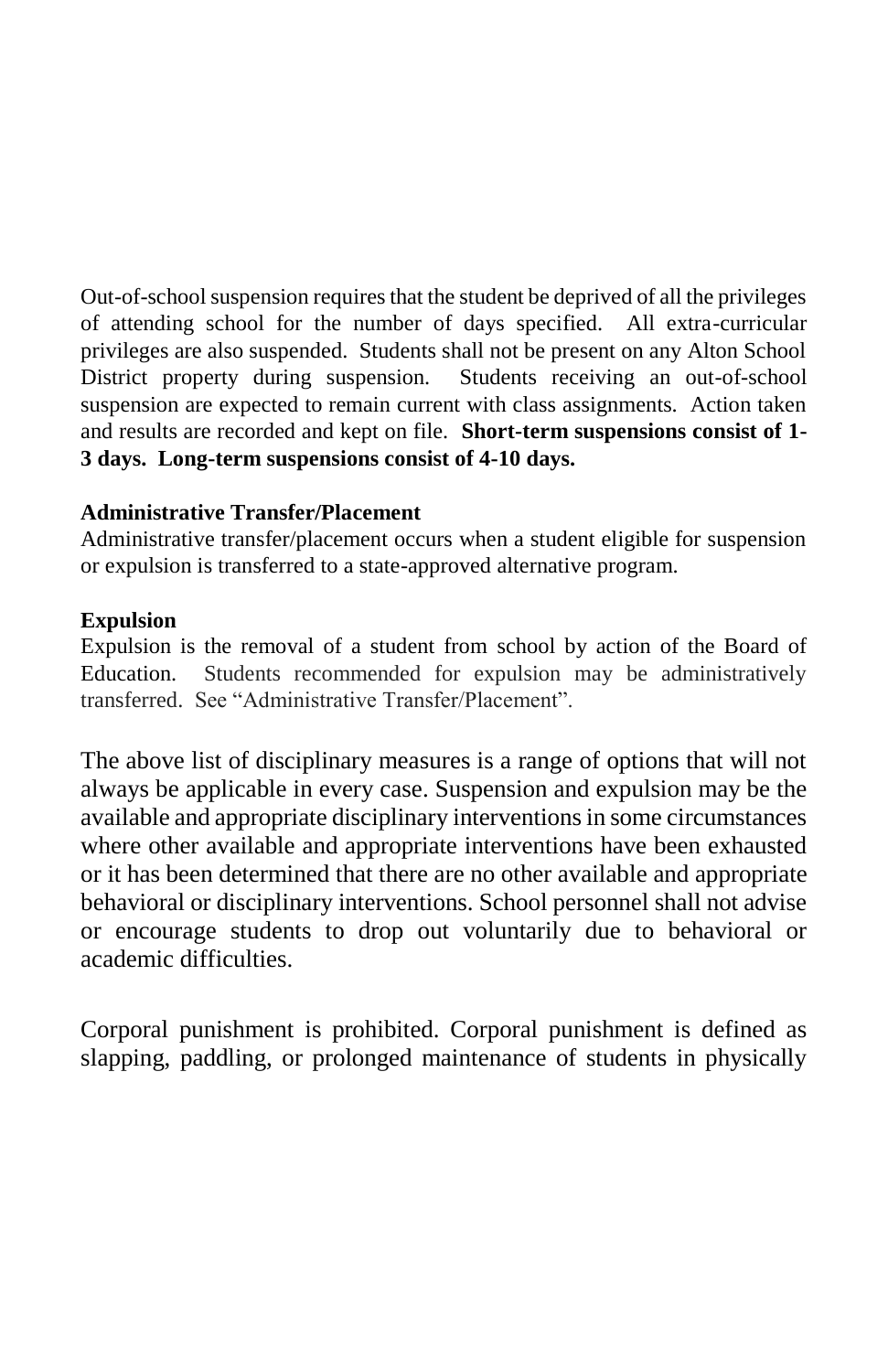painful positions, or intentional infliction of bodily harm. Corporal punishment does not include reasonable force as needed to maintain safety for students, staff, or other persons, or for the purpose of self-defense or defense of property.

### **Make-up Work**

A student who is absent from school for any reason, including suspension, is encouraged to continue to keep up with his/her school work. This recommendation is made for the purpose of helping students avoid major gaps in their educational program. In addition, keeping up with assignments during an absence is the best way for a student to ensure his/her ability to successfully complete assigned work upon returning to school following an absence. The guidelines governing work missed during an absence are as follows:

1. It is the student's responsibility to get assignments, lecture notes, and other material needed to keep up with work missed.

2. Students returning to class from an absence are responsible for making the arrangements (research papers, projects, major tests, etc.) for missed work. The work must be completed within a time frame representing a day for every day of absence, including suspension.

3. Students will receive grades and credit for work made up.

4. Partial to full credit will be given to students for work missed due to an unexcused absence. Amount of credit will be established and consistently applied by respective elementary, middle, and high school levels.

5. Students called or sent out of class for any reason will be expected to complete work missed except if sent out for cheating.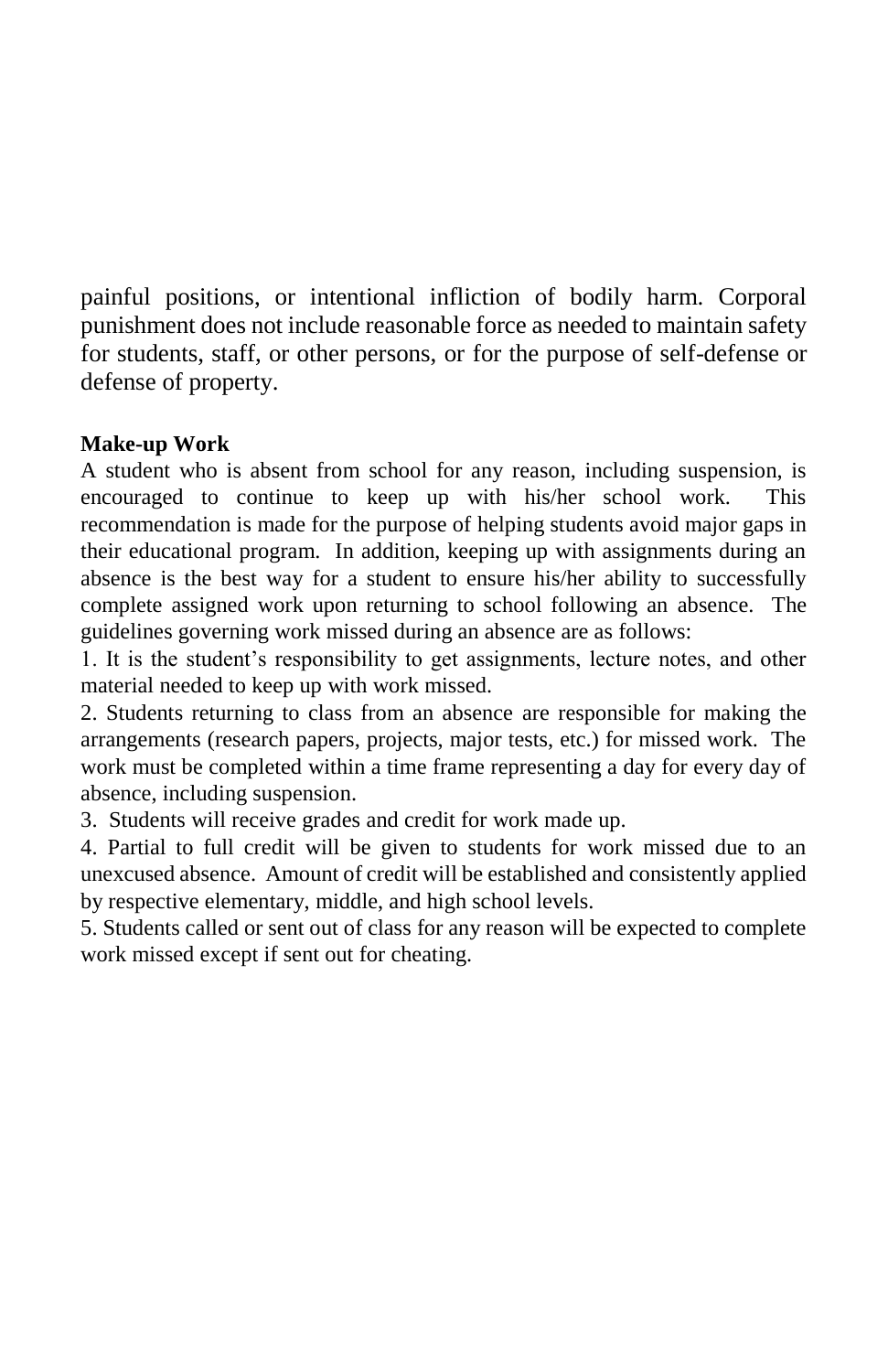### **DISCIPLINE PROCEDURES**

The following illustrations show the types of disciplinary action that may be taken for each disciplinary violation. In each instance a minimum and a maximum action is listed, as well as an action for the first occurrence and one for repeated occurrences. If a student has demonstrated excellent behavior and then becomes involved in a problem area, school officials may consider the record of that student's good behavior before any action is taken.

If a student has continually exhibited problem behaviors, then the disciplinary action may be the maximum action listed. **Students should not expect that they will automatically receive the minimum or maximum action.** Such factors as the length of time since their last problem, their attitude, etc., will be taken into account before any action is taken.

It must be clearly understood that the following examples and illustrations of discipline measures may be altered by the administration and the Board of Education depending on the nature of an infraction.

### **Due to the Illinois School Student Records Act and the Family and Educational Rights and Privacy Act, parents/guardians will not be given information by District personnel on the discipline action taken against other students involved in a given situation.**

### **Progressive Discipline**

The Alton Community Unit School District #11 utilizes the concept of progressive discipline in assigning consequences to students who exhibit inappropriate behavior. By assigning more significant consequences to students who continue to exhibit behaviors which disrupt the educational process, we are hoping to give children an opportunity to develop an understanding that they need to begin to exhibit appropriate behavior on a regular basis in order to benefit educationally.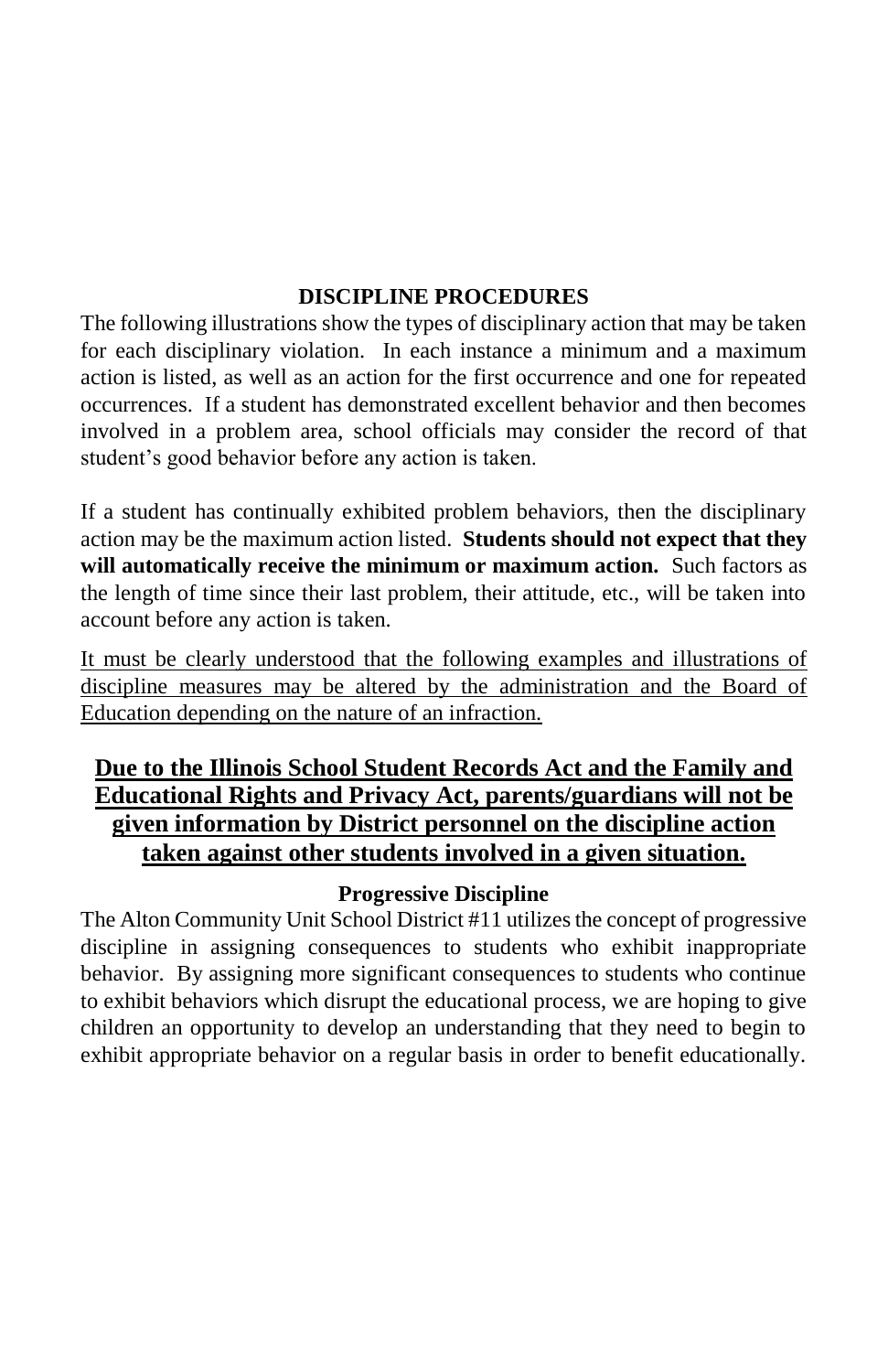The assignment of consequences for inappropriate behavior is at the sole discretion of the administrator, after consulting the guidelines in the Student Conduct Guidelines. The progression of consequences may result in a recommendation for expulsion.

### **Elementary School**

A team from each school has established building-wide expectations for behavior in all locations throughout the building. These positive expectations are continuously communicated to the student body. The premise of PBIS is to teach, model, and reinforce the behavior expected and desired.

### **Office Referral**

1. First and second discipline referral - principal and teacher intervention, parent informed.

2. Third discipline referral during the current grading period - conference may be held with the parents/guardian.

3. Contact with parents/guardian should be made as necessary.

4. Severe clause - student(s) shall be referred immediately to the office. Examples: fighting, obscenity, insubordination, destruction of property.

### **Observable Behavior And Rules That Students Must Follow During The School Day**

### **Classroom (includes library, gym, music room, fine arts room, computer labs)**

- 1. It is the student's responsibility to enter the classroom and quietly prepare to start work and follow stated classroom rules.
- 2. It is the student's responsibility to bring paper, pencils, books, and completed homework assignments every day.
- 3. Students are expected to treat others with respect. A. Keep hands, feet, books, and objects to yourself.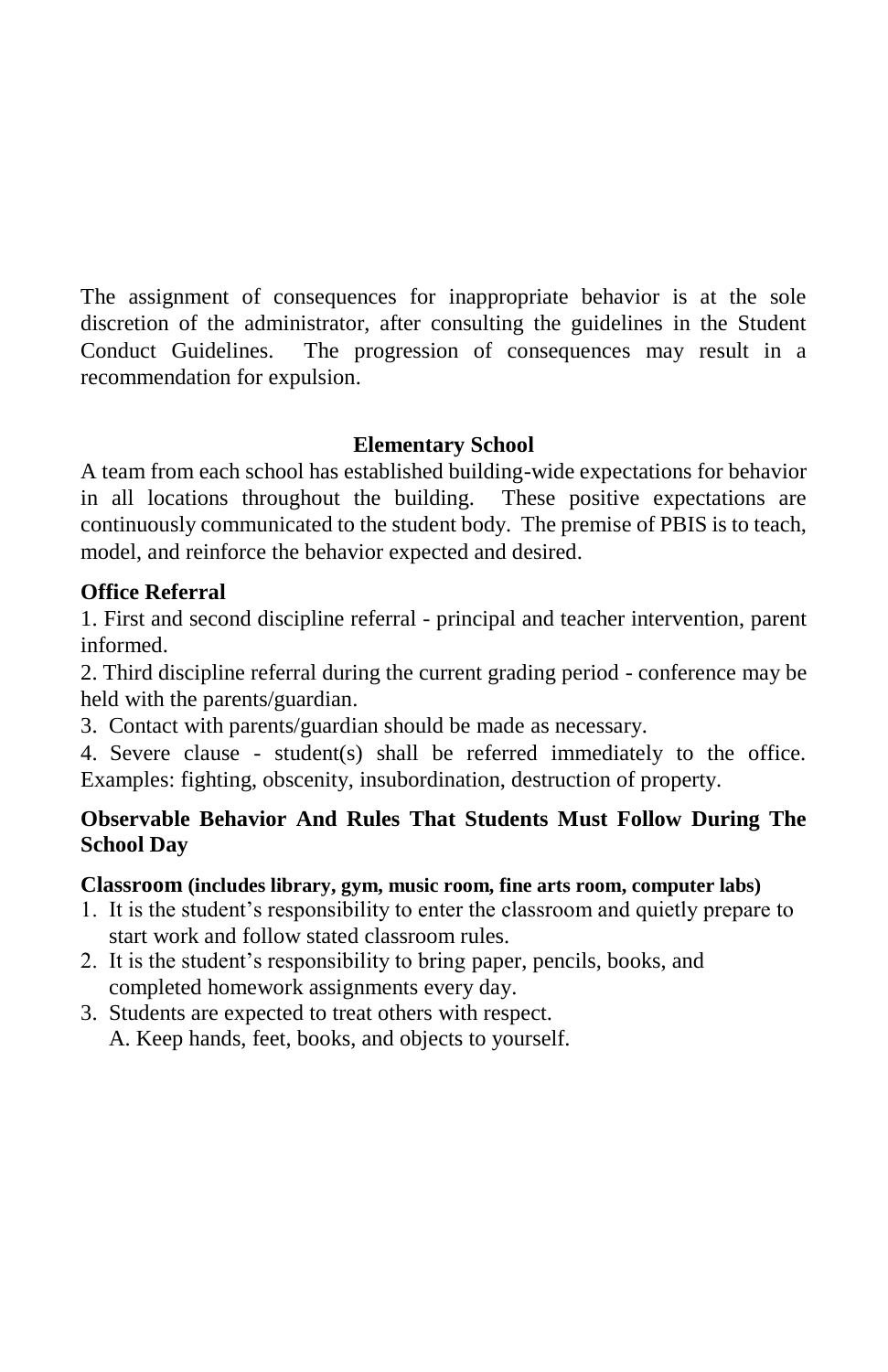B. Treat others with courtesy and respect. Swearing, rude gestures or bullying/teasing are unacceptable.

4. It is the student's responsibility to be attentive and follow directions in class.

5. Follow teacher directions.

### **Cafeteria Lunch Hour**

- 1. Follow adult directions.
- 2. Keep eating area clean of debris, food and liquids. Make sure area is clean for the next person.
- 3. Raise hand and wait to be recognized before leaving the table.
- 4. Keep noise level at a minimum. If a teacher can clearly hear a student's voice above other students at the table, the student is too loud.

5. Students should become quiet when staff member signals for silence or bell rings.

### **Restroom**

- 1. Enter restroom and take care of needs as quickly as possible.
- 2. Respect property writing on or defacing school or other property is unacceptable.
- 3. Students must wash hands before exiting the restroom.

### **Playground**

- 1. Follow adult directions.
- 2. Follow safety rules at all times.

3. Line up immediately and quietly when bell rings. Be ready to enter the building.

### **Hall Conduct**

- 1. Students will walk in the hall.
- 2. Always stay to the right in the hall.
- 3. Keep noise level down.
- 4. Remove hats upon entering building.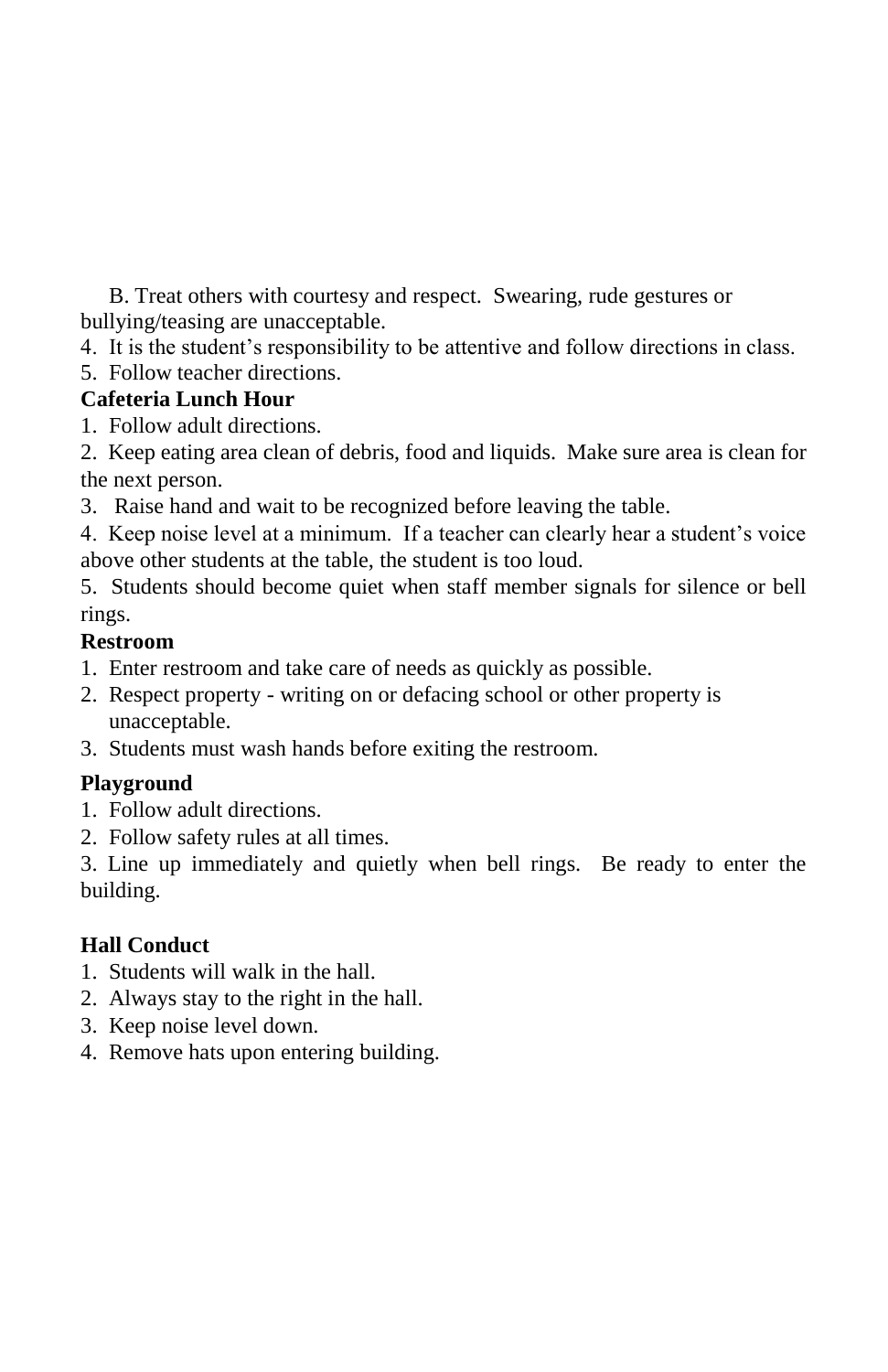#### **Bus Stops/Buses**

1. Follow adult directions.

2. Arrive at your assigned bus stop on time.

3. Students are expected to treat others with respect.

A. Keep hands, feet, books, and objects to yourself.

B. Treat others with courtesy and respect. Swearing, rude gestures or bullying/teasing are unacceptable.

C. Pushing and/or shoving are unacceptable.

4. Students are expected to stay in seats and face the front at all times except when entering and leaving the bus.

5. Food, gum, and/or drinks are not allowed on buses.

6. Shouting and loud talking are unacceptable.

**This Discipline Matrix does not equate to an irrevocable contractual commitment to the student, but only reflects the current status of the rules and policies. This Matrix provides only guidelines, and disciplinary decisions are made on a case-by-case basis. The District may impose discipline outside the scope of the Discipline Matrix where appropriate, in its sole discretion. The information provided is correct at time of deadline for publication.**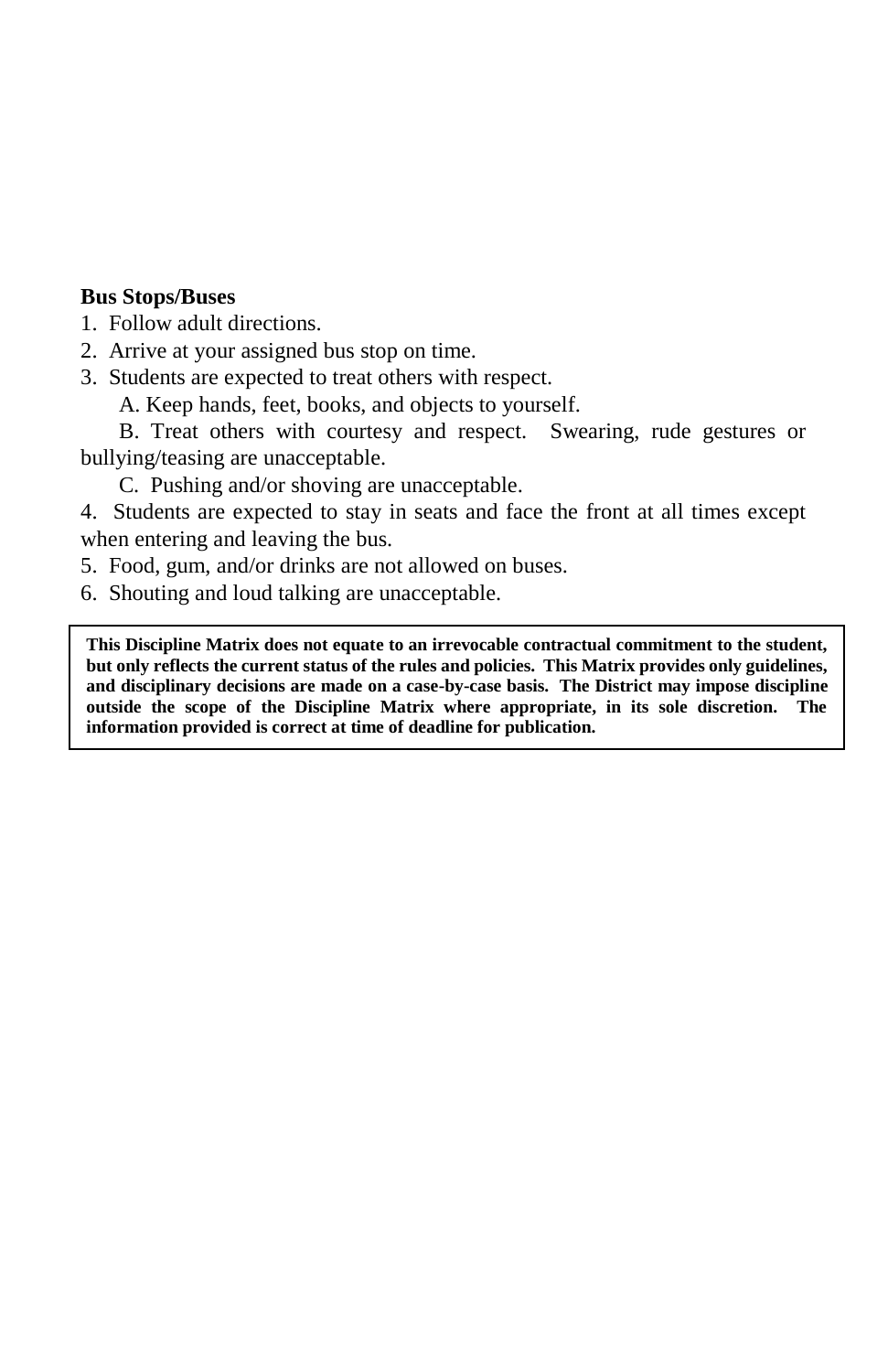|                                       |                    | <b>ELEMENTARY SCHOOLS</b>                    |                                         |
|---------------------------------------|--------------------|----------------------------------------------|-----------------------------------------|
|                                       | Action to be taken |                                              |                                         |
| Violation                             | Range              | <b>First Occurrence</b>                      | <b>Repeated Occurrence(s)</b>           |
|                                       | M inimum           | Parental Involvement                         | Parental Involvement                    |
| Absences/Truancy                      | <b>Maximum</b>     | Parental Involvement                         | Court Action                            |
|                                       | <b>M</b> inimum    | Parental Involvement                         | Suspension                              |
| Assault & Battery                     | <b>Maximum</b>     | Suspension**                                 | Expulsion**                             |
|                                       | Minimum            | <b>Informal Talk</b>                         | 5-Day Loss of Privilege                 |
| <b>Bicycle Violations</b>             | <b>Maximum</b>     | 5-Day Loss of Privilege                      | Perm. Loss of Privilege                 |
|                                       | <b>M</b> inimum    | <b>Informal Talk</b>                         | Parental Involvement                    |
| Cheating                              | <b>Maximum</b>     | Loss of Credit                               | Loss of Credit<br>Detention             |
| Coercion/Bullying                     | M inimum           | Parental Involvement<br><b>Informal Talk</b> | Short Suspension                        |
|                                       | M aximum           | Short Suspension                             | Long Suspension                         |
|                                       |                    | Parental Involvement                         |                                         |
|                                       | M inimum           | Detention                                    | Loss of Privileges**                    |
| Computer Violations: Internet Use     |                    | Loss of Privileges**                         |                                         |
| Agreement & Acceptable Use            | <b>Maximum</b>     | Short Suspension**                           | Privileges Revoked<br>Long Suspension** |
|                                       | <b>M</b> inimum    | <b>Informal Talk</b>                         | Detention(s)                            |
| Defiance of Authority                 |                    | Parental Involvement                         |                                         |
|                                       | <b>Maximum</b>     | Short Suspension**                           | Expulsion**                             |
|                                       |                    | Parental Involvement and                     |                                         |
|                                       | <b>M</b> inimum    | Restitution                                  | Suspension and Restitution              |
| Destruction of Property/Vandalism     | <b>Maximum</b>     | Short Suspension and                         |                                         |
|                                       |                    | Restitution**                                | Expulsion and Restitution**             |
|                                       | <b>M</b> inimum    | Detention                                    | Short Suspension**                      |
| Disorderly Conduct/Instigation        | <b>Maximum</b>     | Short Suspension**                           | Expulsion**                             |
|                                       | <b>M</b> inimum    | <b>Informal Talk</b>                         | Detention(s)                            |
| Disruption                            | <b>Maximum</b>     | Detention                                    | Short Suspension                        |
| Non-Prescribed Drugs and Look-        |                    | Short Suspension**                           | Long Suspension**                       |
| alike Drugs, Narcotics, Alcohol, and  | M inimum           | Parental Involvement                         | Parental Involvement                    |
| Paraphernalia (Use, Possession or     |                    | Long Suspension**                            | Expulsion**                             |
| Distribution of)                      | M aximum           | Parental Involvement                         | Parental Involvement                    |
|                                       |                    |                                              | Parental Involvement                    |
|                                       |                    | <b>Informal Talk</b>                         | Detention                               |
| Electronic Devices, Unauthorized      | M inimum           | Confiscation                                 | Confiscation                            |
| (Use of) (refer to Electronic Devices |                    | Parental Involvement**                       | Short Suspension**                      |
| Guidelines)                           |                    | Short Suspension                             | Suspension                              |
|                                       | <b>Maximum</b>     | Confiscation**                               | Confiscation**                          |
| Entering School Facility/Property     | M inimum           | Parental Involvement**                       | Suspension**                            |
| without Approval                      | <b>Maximum</b>     | Expulsion**                                  | Expulsion**                             |
| Fighting/Entering into an existing    | <b>M</b> inimum    | Detention                                    | Short Suspension                        |
| fight                                 | <b>Maximum</b>     | Long Suspension                              | Expulsion                               |
| Fire & Emergency Equipment            | <b>M</b> inimum    | <b>Informal Talk</b>                         | Detentions**                            |
| Tampering                             | <b>Maximum</b>     | Parental Involvement<br>Detention**          | Short Suspension**                      |
| Fireworks & Explosive Devices         | <b>M</b> inimum    | Parental Involvement                         | Detentions                              |
| (Possession of)                       | <b>Maximum</b>     | Expulsion**                                  | Expulsion**                             |
| Flammable items/materials and         | <b>M</b> inimum    | Parental Involvement                         | Long Suspension                         |
| chemicals                             | <b>Maximum</b>     | Expulsion**                                  | Expulsion**                             |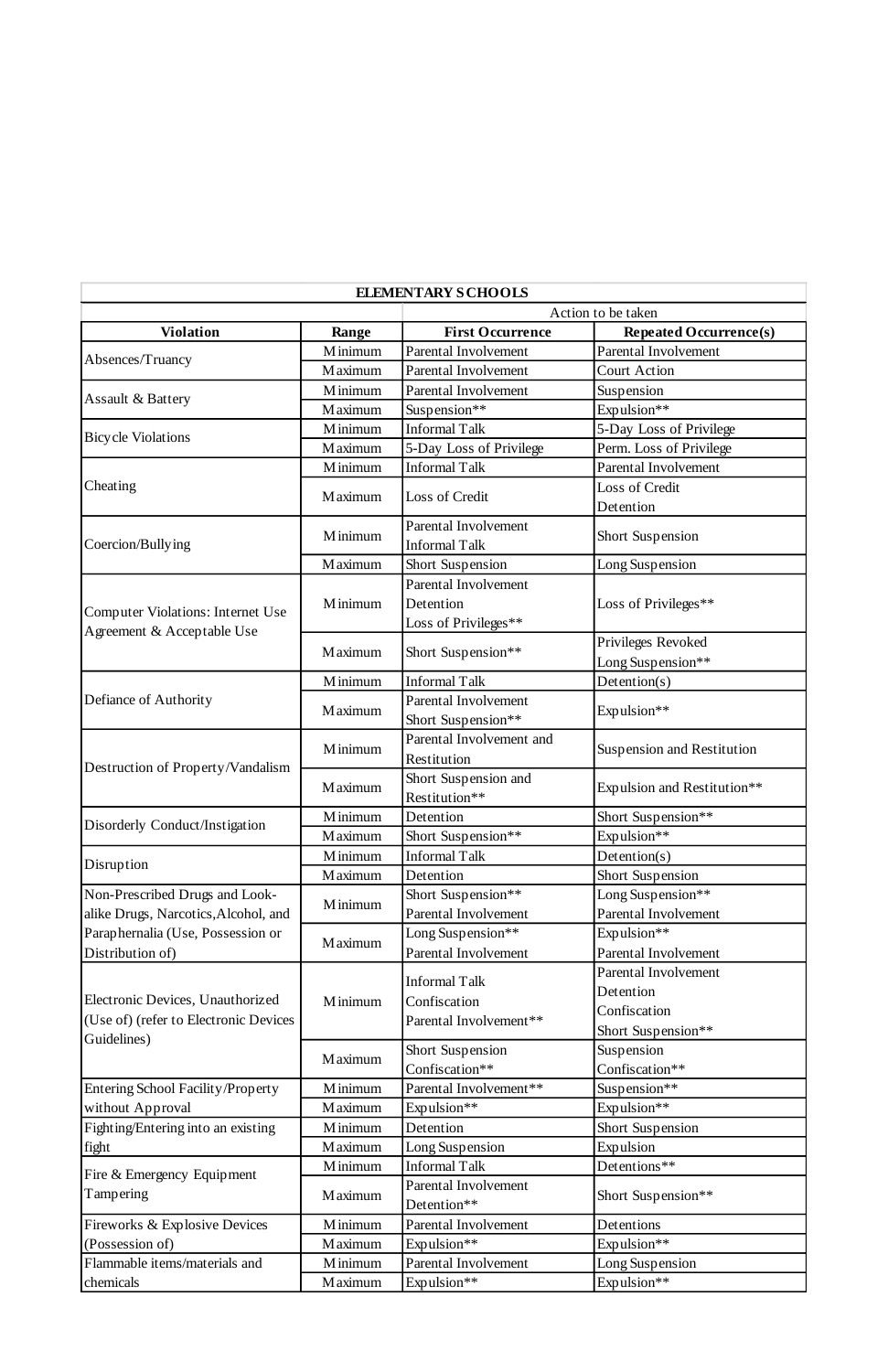| Food, Gum, Drin in Halls,         | Minimum         | <b>Informal Talk</b>                                  | Detentions                        |
|-----------------------------------|-----------------|-------------------------------------------------------|-----------------------------------|
| <b>Classrooms on School Buses</b> | Maximum         | Parental Involvement                                  | Short Suspension                  |
| Forgery                           | Minimum         | Parental Involvement                                  | Detention                         |
|                                   | Maximum         | Detention                                             | Short Suspension                  |
|                                   | <b>M</b> inimum | Parental Involvement**                                | Long Suspension**                 |
| Gangs & Related Gang Activities   |                 | Short Suspension**                                    | Expulsion**                       |
|                                   | Maximum         | <b>Activities' Suspension</b>                         | <b>Activities' Suspension</b>     |
| Guns/Ammunition                   | M inimum        | Short Suspension**                                    | Long Suspension**                 |
|                                   | Maximum         | Expulsion**                                           | Expulsion**                       |
|                                   | <b>M</b> inimum | <b>Informal Talk</b>                                  | Detentions                        |
| Hallway Conduct                   | Maximum         | Parental Involvement                                  | Detentions                        |
| Harassment                        | M inimum        | Parental Involvement<br>Detention                     | Short Suspension**                |
|                                   | Maximum         | Short Suspension**                                    | Expulsion**                       |
| Improper Display of Affection     | <b>M</b> inimum | <b>Informal Talk</b>                                  | Parental Involvement              |
|                                   | Maximum         | Parental Involvement                                  | Detention                         |
| <b>Improper Dress</b>             | <b>M</b> inimum | <b>Informal Talk-Corrected If</b><br>Deemed Necessary | Parental Involvement              |
|                                   | Maximum         | Parental Involvement                                  | Short Suspension                  |
| Leaving School Property Without   | M inimum        | Parental Involvement**                                | Detentions**                      |
| Permission                        | Maximum         | Short Suspension**                                    | Short Suspension**                |
|                                   | M inimum        | <b>Informal Talk</b>                                  | Parental Involvement              |
| Loitering                         | Maximum         | Parental Involvement                                  | Short Suspension                  |
|                                   | <b>M</b> inimum | Parental Involvement                                  | Short Suspension                  |
| Physical Aggression               | Maximum         | Detention                                             | Long Suspension                   |
|                                   |                 | Parental Involvement                                  | Parental Involvement              |
|                                   | <b>M</b> inimum | Detention                                             | Detention                         |
| Profanity                         | Maximum         | Parental Involvement                                  |                                   |
|                                   |                 | Detention                                             | Short Suspension                  |
|                                   | M inimum        | <b>Informal Talk</b>                                  | Parental Involvement              |
| School Bus Conduct                |                 | Parental Involvement                                  | Detention                         |
|                                   | <b>Maximum</b>  | <b>Suspension From Bus</b>                            | Removal From Bus/OSS              |
| Sexual Harassment                 | M inimum        | Parental Involvement                                  | Parental Involvement With         |
| Sexual Misconduct                 |                 |                                                       | Short Suspension                  |
|                                   | <b>Maximum</b>  | Expulsion**                                           | Expulsion**                       |
| Snowballs                         | <b>M</b> inimum | <b>Informal Talk</b>                                  | Parental Involvement              |
|                                   | Maximum         | Parental Involvement                                  | Detention                         |
|                                   | <b>M</b> inimum | Parental Involvement                                  | Parental Involvement              |
| Tardiness                         | Maximum         | Parental Involvement                                  | Parental Involvement<br>Detention |
| Theft                             | <b>M</b> inimum | Parental Involvement<br>Detention                     | Short Suspension                  |
|                                   | Maximum         | Short Suspension**                                    | Expulsion**                       |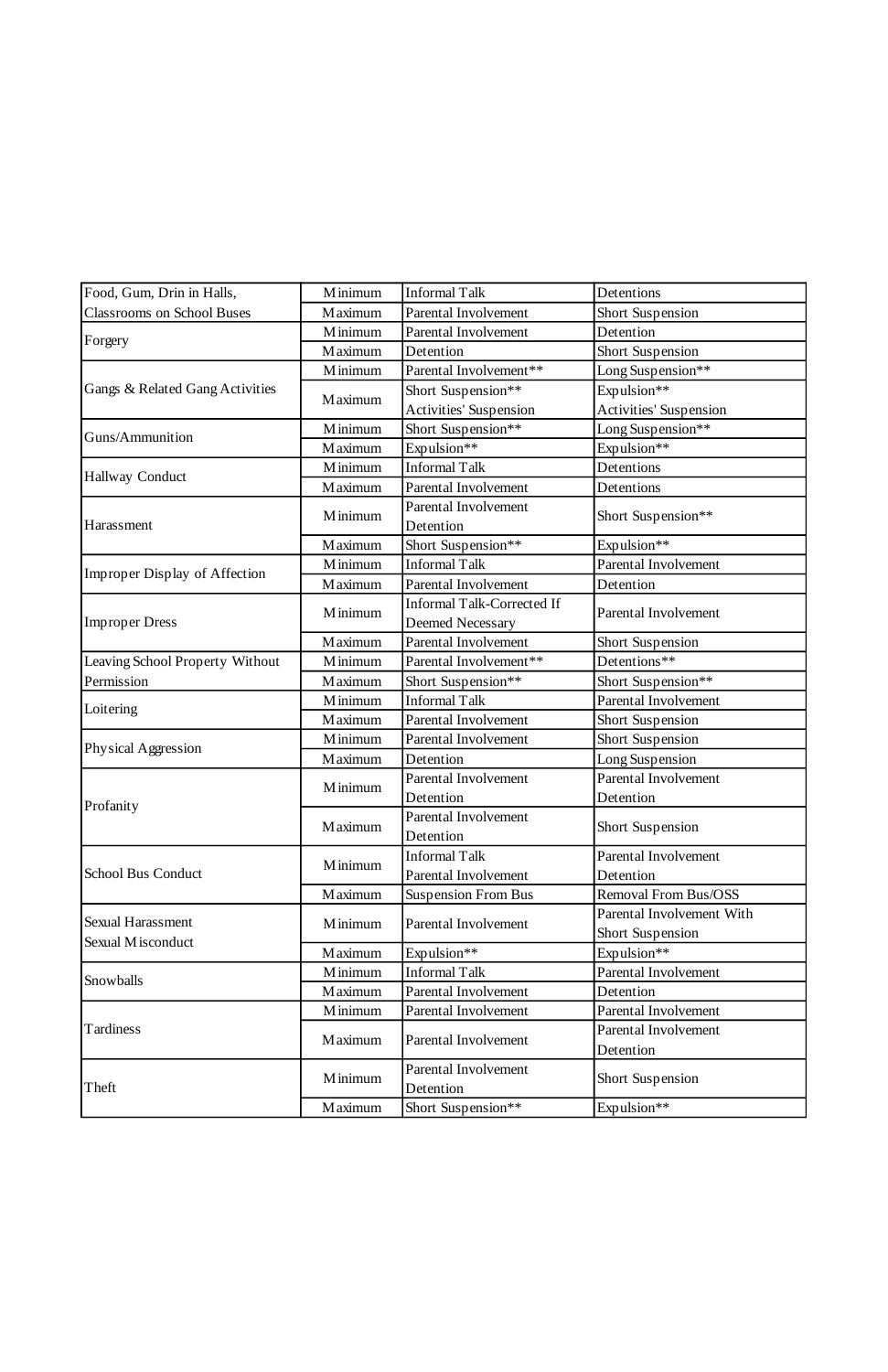| Tobacco (Use or Possession of)                                  | Minimum        | Parental Involvement<br>Detention** | Detentions**                            |
|-----------------------------------------------------------------|----------------|-------------------------------------|-----------------------------------------|
|                                                                 | <b>Maximum</b> | Parental Involvement<br>Detention** | <b>Detentions</b><br>Short Suspension** |
| Verbal Abuse/Threats                                            | Minimum        | Parental Involvement<br>Detention   | Parental Involvement<br>Detention       |
|                                                                 | <b>Maximum</b> | Expulsion**                         | Expulsion**                             |
| Weapons or look-alilke Weapons<br>including look-alike toy guns | Minimum        | Parental Involvement<br>Detention   | Short Suspension                        |
|                                                                 | <b>Maximum</b> | Expulsion**                         | Expulsion**                             |
|                                                                 |                | **Police Involvement                | **Police Involvement                    |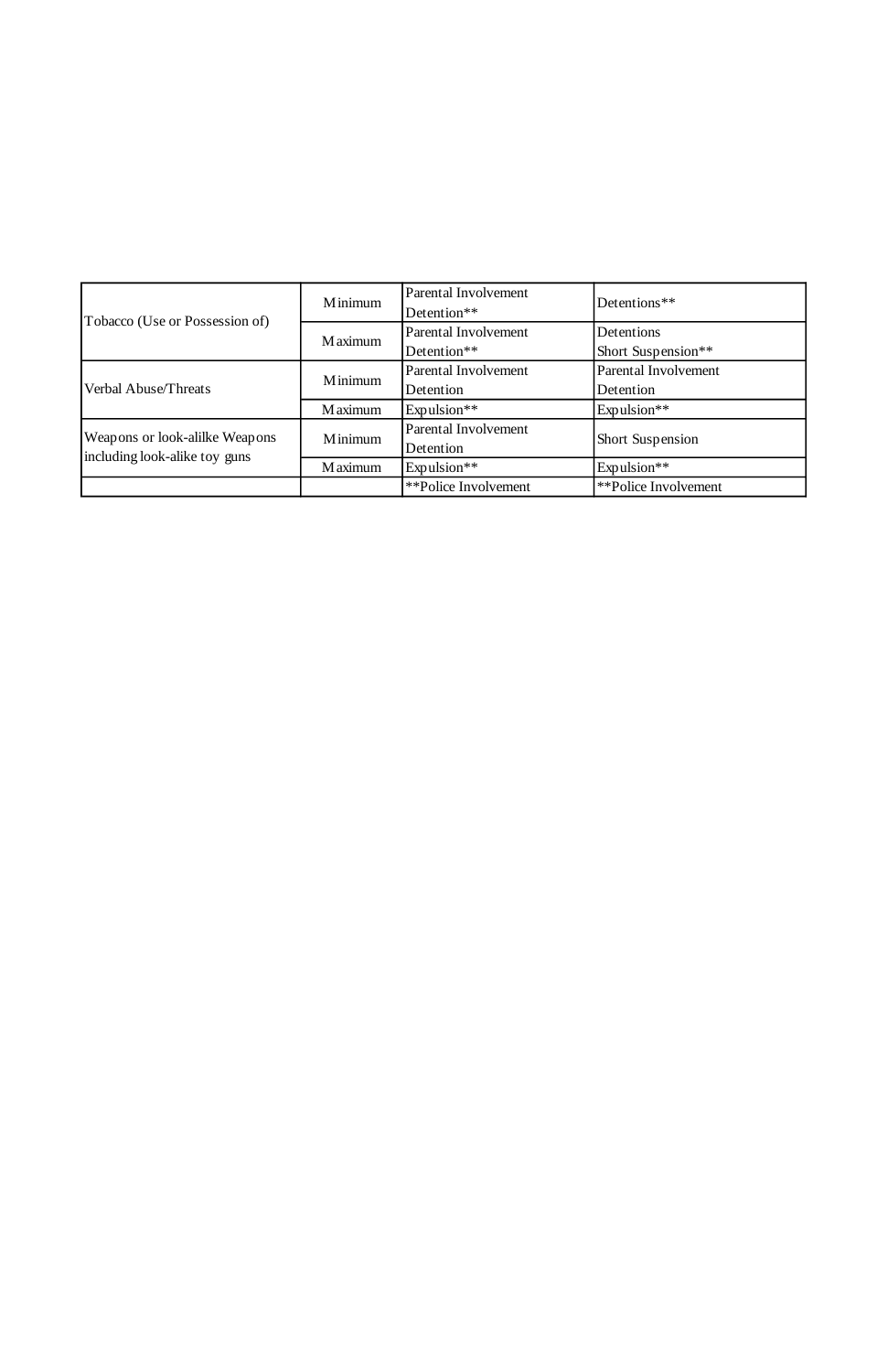### **Middle School**

A school team has established building-wide expectations for behavior in all locations throughout the campus. These positive expectations are continuously communicated to the student body. The premise of PBIS is to teach, model, and reinforce the behavior expected and desired.

Grade level teams, including unified arts teachers, have developed classroom management plans with steps for teacher-directed interventions including warnings, parent contacts, and classroom consequences prior to referral to an administrator.

It is expected that the teacher will implement the classroom management plan, including parental contact, within close proximity to the inappropriate behavior. Direct referrals to the building administrator should be made for more serious infractions, including fighting, profanity directed toward staff, drug possession, weapons possession, and threats and/or battery directed toward staff.

### **Observable Behavior And Rules That Students Must Follow During The School Day**

### **Classroom**

1. Be in assigned seat ready to work when the teacher closes the door or indicates class is beginning.

- 2. Bring books, pens, and paper to class.
- 3. Keep hands, feet, and objects to yourself.
- 4. Swearing, rude gestures or bullying/teasing are unacceptable. Treat others with courtesy and respect.
- 5. Follow teacher's directions.

**This Discipline Matrix does not equate to an irrevocable contractual commitment to the student, but only reflects the current status of the rules and policies. This Matrix provides only guidelines, and disciplinary decisions are made on a case-by-case basis. The District may impose discipline outside the scope of the Discipline Matrix where appropriate, in its sole discretion. The information provided is correct at time of deadline for publication.**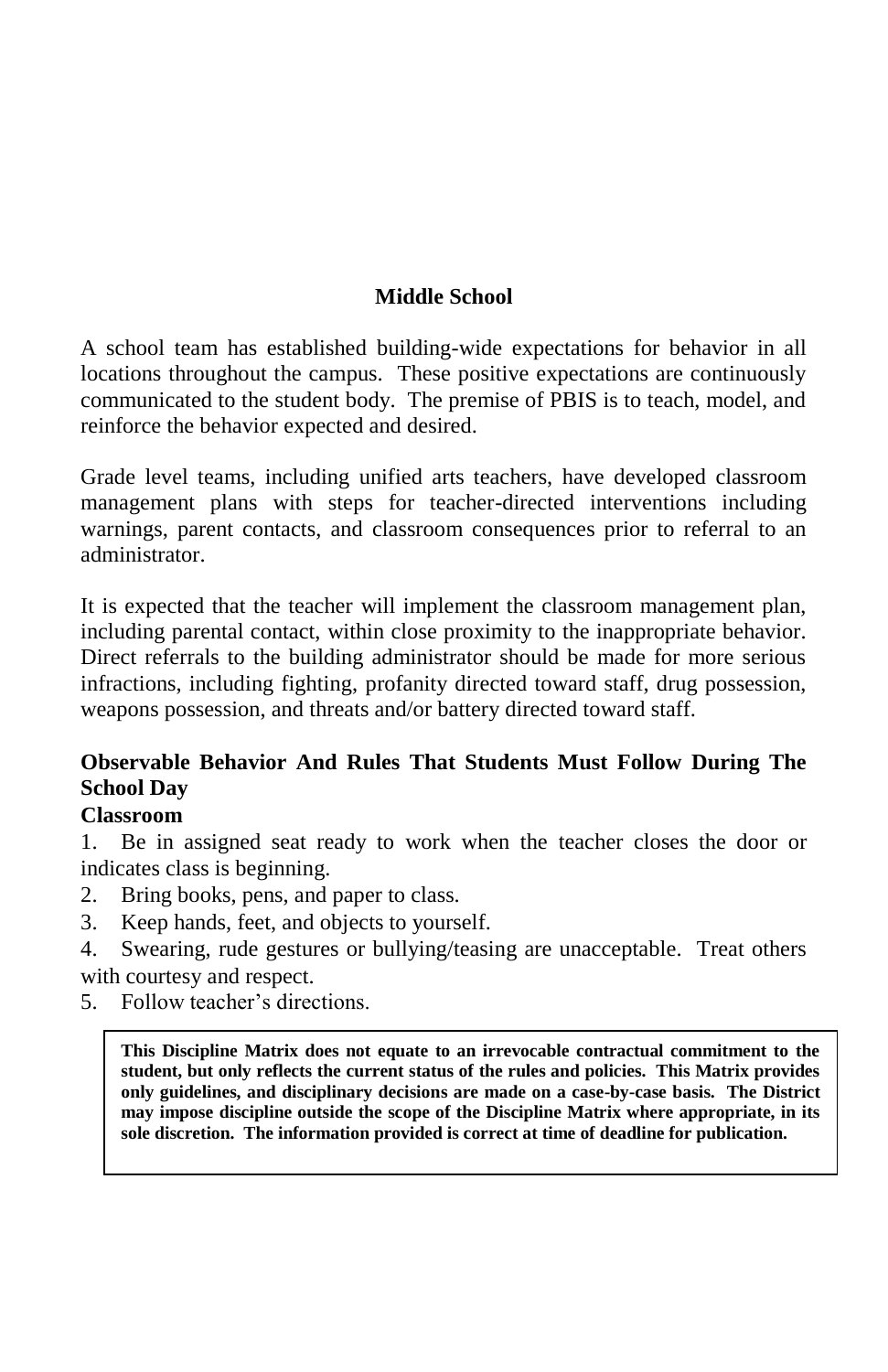|                                      |                 | <b>MIDDLE SCHOOLS</b>             |                                           |  |
|--------------------------------------|-----------------|-----------------------------------|-------------------------------------------|--|
|                                      |                 |                                   | Action to be taken                        |  |
| <b>Violation</b>                     | Range           | <b>First Occurrence</b>           | Repeated Occurrence(s)                    |  |
| Absences, Unexcused, Failure to      | <b>M</b> inimum | Parental Involvement              | <b>In-School Detention</b>                |  |
| Follow Directive to Attend All       | <b>Maximum</b>  | <b>In-School Detention</b>        | <b>Court Action</b>                       |  |
| Assault & Battery                    | M inimum        | In-School Supervision             | Long Suspension                           |  |
|                                      | <b>Maximum</b>  | Expulsion**                       | Expulsion**                               |  |
| <b>Bicycle Violations</b>            | <b>M</b> inimum | <b>Informal Talk</b>              | Parental Involvement                      |  |
|                                      | <b>Maximum</b>  | Permanent Loss of Privileges      | Long Suspension                           |  |
|                                      | M inimum        | <b>Informal Talk</b>              | Detention                                 |  |
| Cheating                             |                 | <b>Loss of Credit</b>             | Parental Involvement                      |  |
|                                      | <b>Maximum</b>  | Detention                         | Course Failure                            |  |
| Coercion/Bullying                    | M inimum        | Parental Involvement<br>Detention | Short Suspension                          |  |
|                                      | <b>Maximum</b>  | Expulsion**                       | Expulsion**                               |  |
|                                      |                 | Parental Involvement, Detention,  |                                           |  |
| Computer Violations: Internet Use    | Minimum         | Loss of Privileges**              | Loss of Privileges**                      |  |
| Agreement & Acceptable Use           | <b>Maximum</b>  | Short Suspension**                | Privileges Revoked                        |  |
|                                      |                 |                                   | Long Suspension**<br>Parental Involvement |  |
|                                      | M inimum        | Conference                        | Detention                                 |  |
| Defiance of Authority                | <b>Maximum</b>  | Detention<br>Short Suspension**   | Expulsion**                               |  |
|                                      |                 | Parental Involvement and          |                                           |  |
| Destruction of Property/Vandalism    | M inimum        | Restitution                       | Long Suspension and Restitution           |  |
|                                      | Maximum         | Expulsion and Restitution**       | Expulsion and Restitution**               |  |
| Disorderly Conduct                   | <b>M</b> inimum | In-School Supervision**           | Long Suspension**                         |  |
|                                      | <b>Maximum</b>  | Expulsion**                       | Expulsion**                               |  |
|                                      | Minimum         | <b>Informal Talk</b>              | Parental Involvement                      |  |
| Disruption/Continued Disruption      |                 |                                   | Detention                                 |  |
|                                      | <b>Maximum</b>  | Short Suspension                  | Expulsion**                               |  |
| Non-Prescribed Drugs and Look-       |                 | In-School Supervision**           | Long Suspension**                         |  |
| alike Drugs, Narcotics, Alcohol, and | M inimum        | <b>SAP</b> Referral               | Parental Involvement                      |  |
| Paraphernalia (Use, Possession or    |                 | Parental Involvement              |                                           |  |
| Distribution of)                     | <b>Maximum</b>  | Expulsion**                       | Expulsion**                               |  |
|                                      |                 |                                   | Parental Involvement                      |  |
| Electronic Devices, Unauthorized     | Minimum         | Informal Talk/Confiscation        | Detention                                 |  |
| (Use of) (refer to Electronic        |                 | Parental Involvement**            | Confiscation                              |  |
| Guidelines)                          |                 |                                   | Short Suspension**                        |  |
|                                      | Maximum         | Short Suspension                  | Suspension                                |  |
|                                      |                 | Confiscation**                    | Confiscation**                            |  |
| Entering School Facility/Property    | M inimum        | Parental Involvement**            | Suspension**                              |  |
| without Approval                     | <b>Maximum</b>  | Expulsion**                       | Expulsion**                               |  |
| Failure to Identify Self or Display  | M inimum        | Parental Involvement              | Short Suspension                          |  |
| ID                                   |                 | Detention                         |                                           |  |
|                                      | <b>Maximum</b>  | Short Suspension                  | Long Suspension                           |  |
| Fighting/Entering into an Existing   | <b>M</b> inimum | Short Suspension**                | Long Suspension**                         |  |
| Fight                                | <b>Maximum</b>  | Expulsion**                       | Expulsion**                               |  |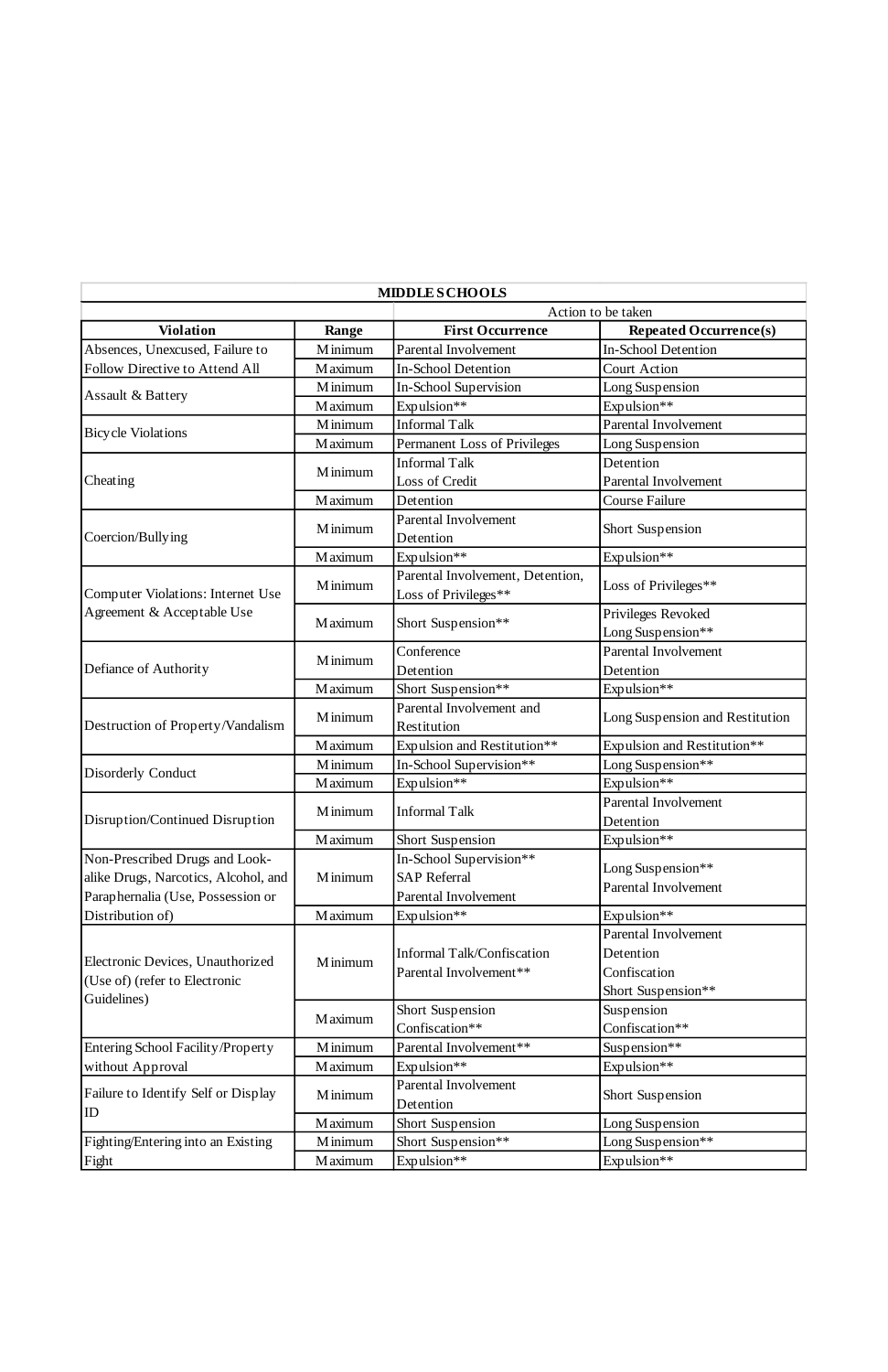| Fire and Emergency Equipment                | <b>M</b> inimum | In-School Supervision                                 | Long Supervision**     |
|---------------------------------------------|-----------------|-------------------------------------------------------|------------------------|
| Tampering                                   | <b>Maximum</b>  | Expulsion**                                           | Expulsion**            |
| Fireworks & Explosive Devices               | <b>M</b> inimum | Parental Involvement                                  | Short Suspension       |
| (Possession of)                             | <b>Maximum</b>  | Expulsion**                                           | Expulsion**            |
| Flammable items/materials and               | <b>M</b> inimum | Parental Involvement                                  | Long Suspension        |
| chemicals                                   | <b>Maximum</b>  | Expulsion**                                           | Expulsion**            |
| Food, Gum & Drink in Halls,                 | M inimum        | <b>Informal Talk</b>                                  | Parental Involvement   |
| Classrooms & on School Buses                |                 |                                                       | Detention              |
|                                             | <b>Maximum</b>  | Parental Involvement                                  | Short Suspension       |
| Forgery                                     | M inimum        | Parental Involvement<br>Detention                     | Detention              |
|                                             | <b>Maximum</b>  | Short Suspension                                      | Long Suspension        |
|                                             | <b>M</b> inimum | Conference                                            | Short Suspension       |
| Gambling                                    | <b>Maximum</b>  | Long Suspension**                                     | Expulsion**            |
|                                             | M inimum        | Parental Involvement**                                | Long Suspension**      |
| Gangs and Related Gang Activities           |                 | Short Suspension**                                    | Expulsion**            |
|                                             | Maximum         | <b>Activities' Suspension</b>                         | Activities' Suspension |
|                                             | M inimum        | In-School Supervision                                 | Long Suspension**      |
| Guns/Ammunition                             | Maximum         | Expulsion**                                           | Expulsion**            |
|                                             | M inimum        | <b>Informal Talk</b>                                  | Detention              |
| Hallway Conduct                             | <b>Maximum</b>  | Parental Involvement                                  |                        |
|                                             |                 | Detention                                             | Short Suspension       |
|                                             | M inimum        | Parental Involvement                                  |                        |
| Harassment                                  |                 | Detention                                             | Short Suspension**     |
|                                             | <b>Maximum</b>  | Short Suspension**                                    | Expulsion**            |
| Improper Display of Affection               | Minimum         | Conference                                            | Parental Involvement   |
|                                             | <b>Maximum</b>  | Short Suspension                                      | Long Suspension        |
| <b>Improper Dress</b>                       | M inimum        | <b>Informal Talk</b><br>Corrected If Deemed Necessary | Detention              |
|                                             | <b>Maximum</b>  | Short Suspension                                      | Long Suspension        |
|                                             | <b>M</b> inimum | Dentention                                            | Short Suspension       |
| Instigation                                 | <b>Maximum</b>  | Short Suspension                                      | Long Suspension        |
|                                             |                 | Parental Involvement                                  |                        |
| Leaving School Property Without             | Minimum         | Detention                                             | Short Suspension       |
| Permission                                  | <b>Maximum</b>  | Short Suspension                                      | Long Suspension        |
|                                             | <b>M</b> inimum | <b>Informal Talk</b>                                  | Parental Involvement   |
| Loitering                                   | <b>Maximum</b>  | Short Suspension**                                    | Long Suspension**      |
| Mob Action (Fighting involving 2 or         | M inimum        | Short Suspension**                                    | Long Suspension**      |
| more students against another or<br>others) | <b>Maximum</b>  | Expulsion**                                           | Expulsion**            |
|                                             | M inimum        | Detention                                             | Short Suspension       |
| Physical Aggression                         | <b>Maximum</b>  | Short Suspension                                      | Long Suspension        |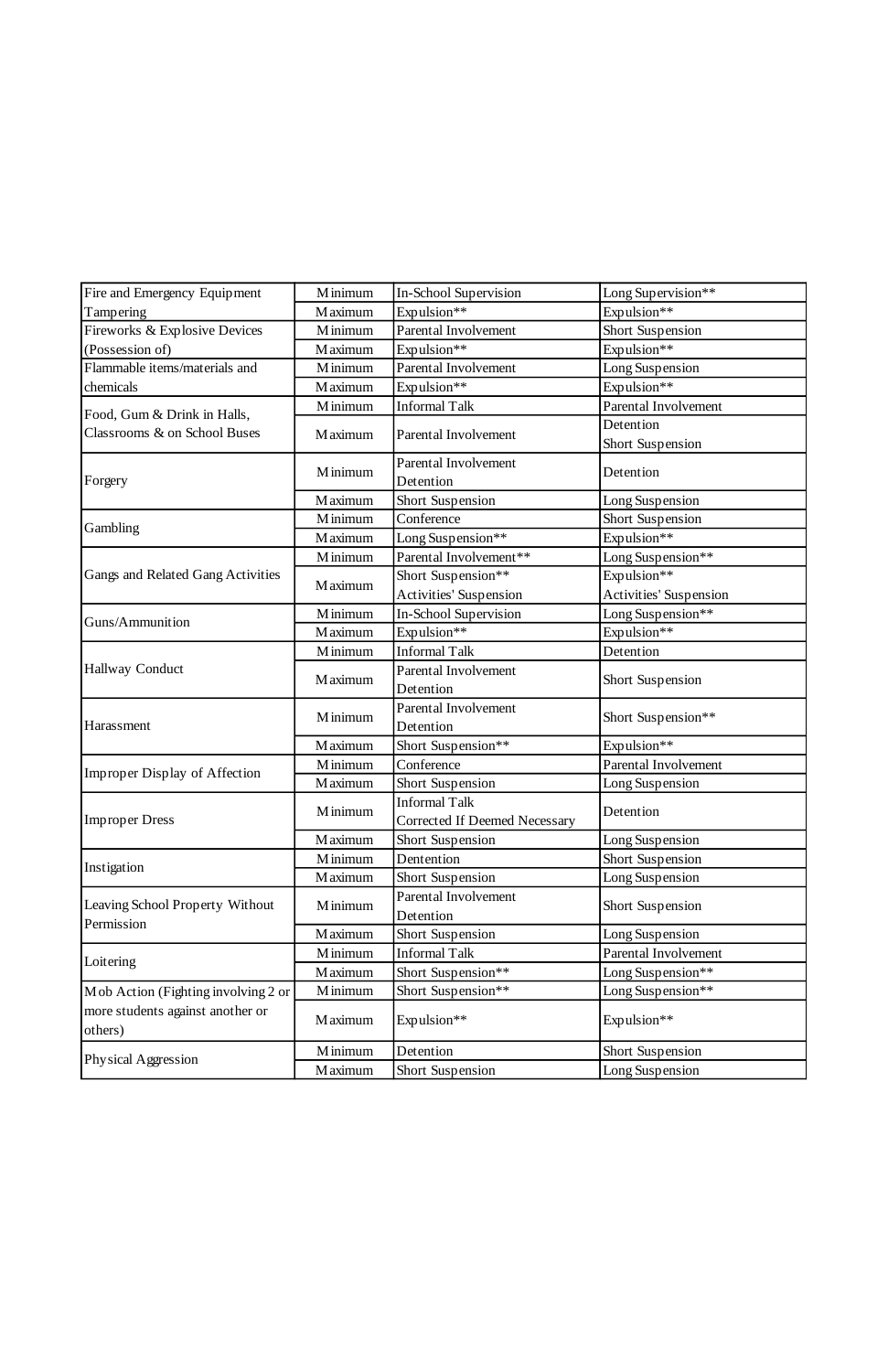| Profanity                          | <b>M</b> inimum | <b>Informal Talk</b>       | Parental Involvement      |
|------------------------------------|-----------------|----------------------------|---------------------------|
|                                    |                 | Detention                  | Detention                 |
|                                    | Maximum         | Long Suspension            | Long Suspension           |
| School Bus Conduct                 | M inimum        | <b>Informal Talk</b>       | Suspension from Bus       |
|                                    | <b>Maximum</b>  | Suspension from Bus        | Remove from Bus/OSS       |
| Sexual Harassment                  | Minimum         | Parental Involvement       | Parental Involvement with |
| Sexual Misconduct                  |                 |                            | Short Suspension          |
|                                    | Maximum         | Expulsion**                | Expulsion**               |
|                                    | M inimum        | Parental Involvement       | Parental Involvement      |
| Snowballs/Rocks                    |                 | Detention                  | Detention                 |
|                                    | <b>Maximum</b>  | Short Suspension           | Long Suspension           |
|                                    | <b>M</b> inimum | Conference                 | Parental Involvement      |
| Tardiness                          |                 |                            | Detention                 |
|                                    | Maximum         | <b>In-School Detention</b> | In-School Supervision     |
|                                    |                 | Parental Involvement       |                           |
| Theft                              | <b>M</b> inimum | Detention                  | Short Suspension          |
|                                    | Maximum         | Expulsion**                | Expulsion**               |
| Tobacco (Use or Possession of)     | M inimum        | In-School Supervision**    | Short Suspension**        |
|                                    | <b>Maximum</b>  | Short Suspension**         | Long Suspension**         |
|                                    | <b>M</b> inimum |                            | Parental Involvement      |
|                                    |                 | Parental Involvement       | Detention                 |
| Truancy                            | Maximum         | Parental Involvement       | <b>ISS</b>                |
|                                    |                 | Detention                  | Court Action              |
| Vaping - nicotine based-           | <b>M</b> inimum | In-School Supervision**    | Short Suspension**        |
| synonymous with a cigarette        | Maximum         | Short Suspension**         | Long Suspension**         |
| Vaping - any inhalant not          | <b>M</b> inimum | Short Suspension**         | Long Suspension**         |
| synonymous with a cigarette        | Maximum         | Expulsion**                | Expulsion**               |
| Verbal Abuse                       | M inimum        | Parental Involvement       |                           |
|                                    |                 | Detention                  | Short Suspension          |
| Threats                            | <b>Maximum</b>  | Expulsion**                | Expulsion**               |
| Weapons or look-alike Weapons      |                 | Parental Involvement       |                           |
|                                    | Minimum         | Detention                  | Short Suspension          |
| including look-a-like and toy guns | <b>Maximum</b>  | Expulsion**                | Expulsion**               |
|                                    |                 | **Police Involvement       | **Police Involvement      |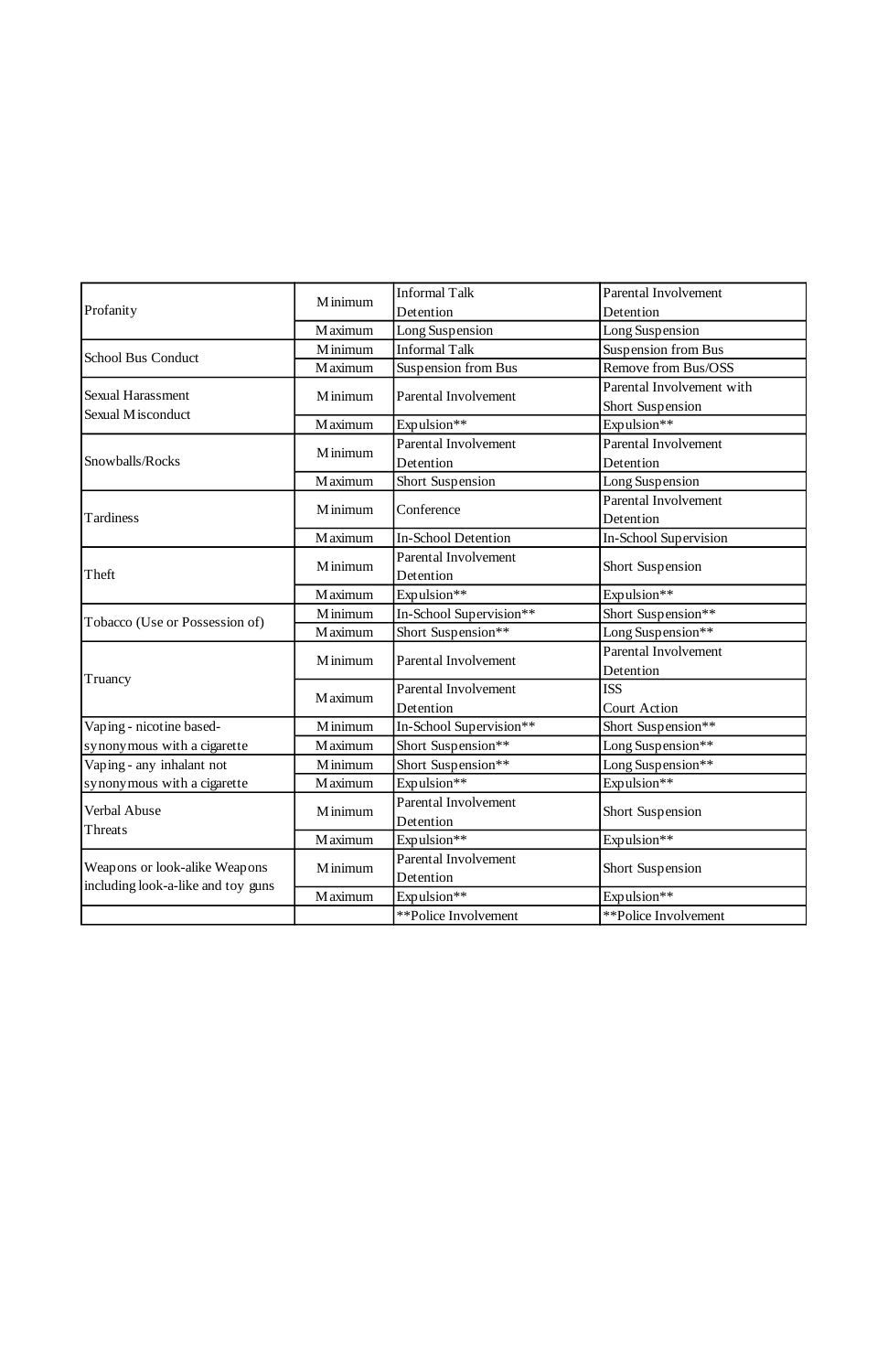### **High School**

A team has established building-wide expectations for behavior in all locations throughout the building. These positive expectations are continuously communicated to the student body. The premise of PBIS is to teach, model and reinforce the behavior expected and desired.

The cooperation and support of every member of the student body is needed in order to achieve the educational objectives of Alton High School. Following instructions, exercising courtesy, working hard, and developing and practicing school loyalty can do much to minimize problems which are always present when large numbers of people get together in a limited area. If each student accepts the responsibility for his or her own conduct, he or she can contribute much toward keeping Alton High School an excellent school.

The administration, faculty, and student representatives of Alton High School, wish to provide a clear set of procedures for a consistent and orderly school. Answers to common questions can be found in the material which follows. If changes seem advisable, they may be recommended to the administration and reported to the Board of Education. Students desiring any change in this material should contact a Student Council member. Appropriate action will be taken by the administration for any situation or incident not specifically

covered in this publication. The following procedures shall be implemented at Alton High School:

#### **Classroom**

1. Teacher intervention.

2. Make a PBIS referral or Pillars of Support referral to the appropriate individual.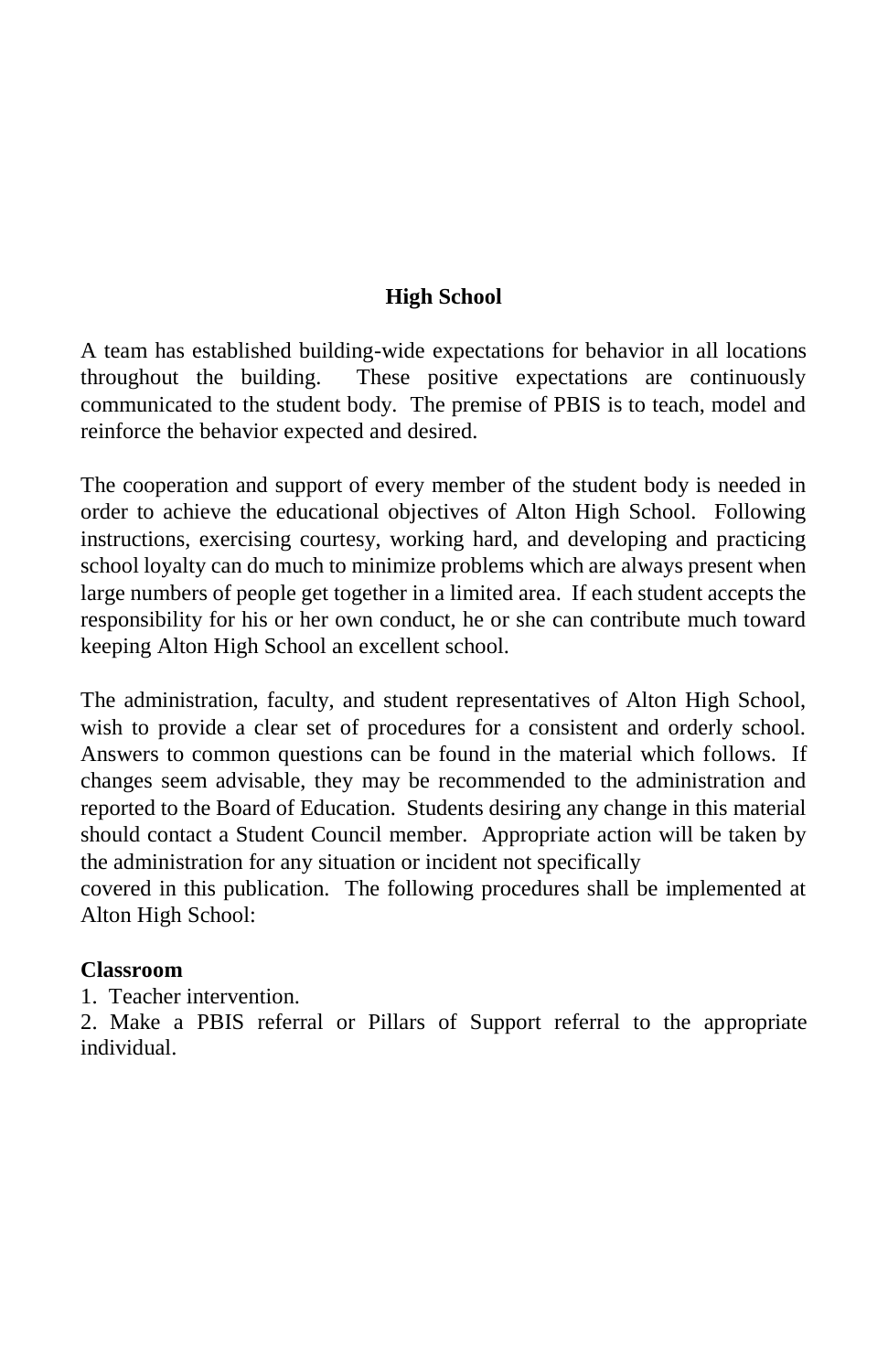3. Severe clause - student(s) shall be referred immediately to the office. Examples would include, but are not limited to: fighting, obscenity, insubordination, destruction of school property.

4. Students should not expect that they will automatically receive the minimum or maximum action.

**This Discipline Matrix does not equate to an irrevocable contractual commitment to the student, but only reflects the current status of the rules and policies. This Matrix provides only guidelines, and disciplinary decisions are made on a case-by-case basis. The District may impose discipline outside the scope of the Discipline Matrix where appropriate, in its sole discretion. The information provided is correct at time of deadline for publication.**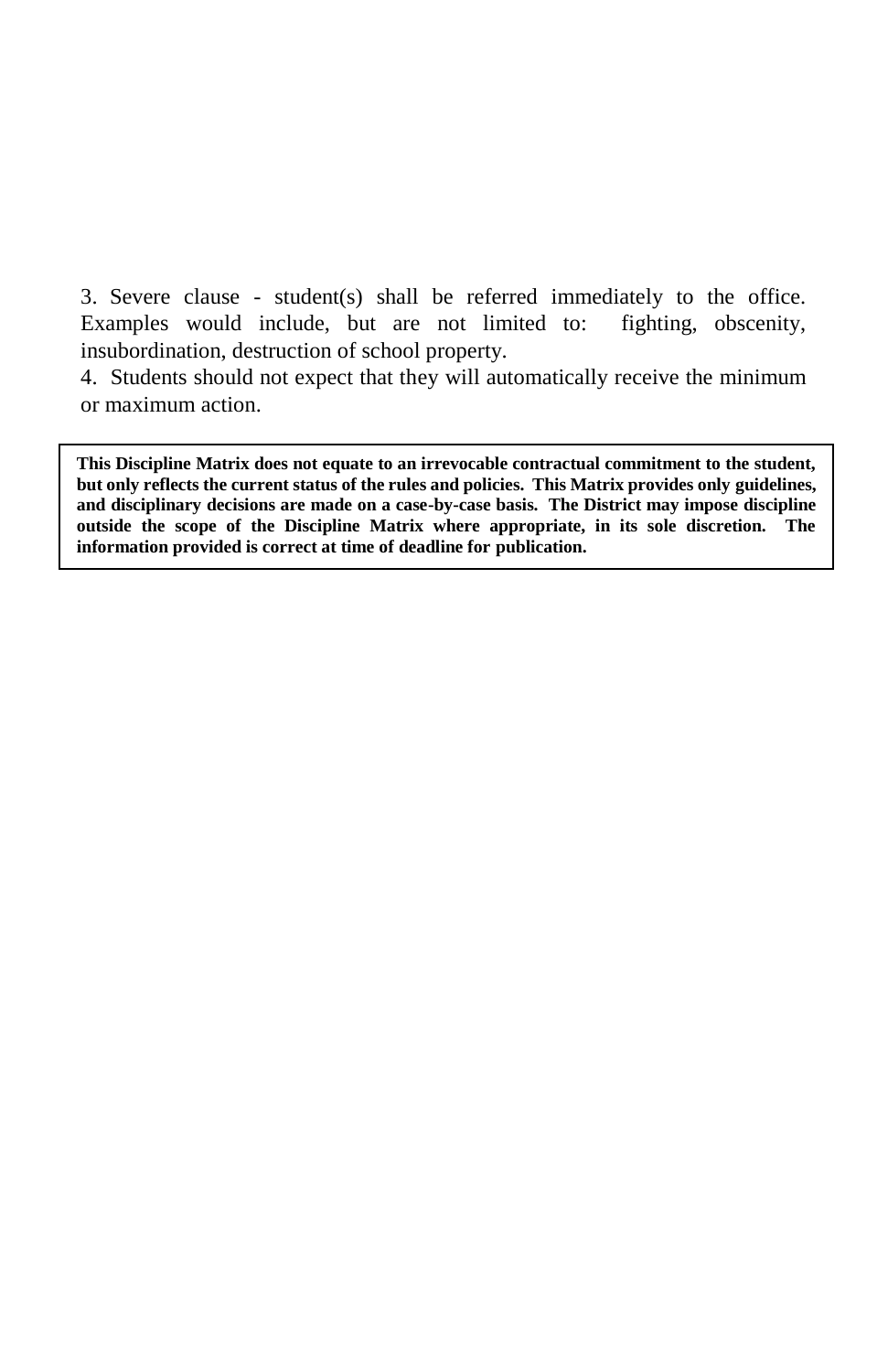|                                     |                | <b>HIGH S CHOOL</b>         |                                 |
|-------------------------------------|----------------|-----------------------------|---------------------------------|
|                                     |                |                             | Action to be taken              |
| <b>Violation</b>                    | Range          | <b>First Occurrence</b>     | <b>Repeated Occurrence(s)</b>   |
|                                     | M inimum       | Parental Involvement        | In-School Detention             |
| Absences, Unexcused, Failure to     |                |                             | Drop                            |
| Follow Directive to Attend All      | M aximum       | In-School Detention         | <b>Alternative Placement</b>    |
| Classes, Truancy                    |                |                             | Court Action                    |
|                                     | M inimum       | In-School Supervision       | Long Suspension                 |
| Assault & Battery                   | <b>Maximum</b> | Expulsion**                 | Expulsion**                     |
|                                     |                | Parental Involvement        |                                 |
|                                     | M inimum       | Detention                   | Short Suspension                |
| Cheating                            |                | Loss of Credit              | Loss of Credit                  |
|                                     | <b>Maximum</b> | Short Suspension            | Course Failure                  |
|                                     |                | Conference                  | Parent Involvement              |
| Coercion/Bullying                   | M inimum       | Detention                   | Short/Long Suspension           |
|                                     | <b>Maximum</b> | Expulsion**                 | Expulsion**                     |
|                                     |                | Parental Involvement        |                                 |
|                                     | M inimum       | Detention                   | Loss of Privileges**            |
| Computer Violations: Internet Use   |                | Loss of Privileges**        |                                 |
| Agreement & Acceptable Use          |                |                             | Privileges Revoked              |
|                                     | <b>Maximum</b> | Short Suspension**          | Long Suspension**               |
|                                     |                |                             |                                 |
| Confrontation                       | M inimum       | Detention                   | In-School Suspension            |
|                                     | <b>Maximum</b> | Short Suspension**          | Long Suspension**               |
|                                     |                | Conference                  |                                 |
| Defiance of Authority               | M inimum       | Detention                   | Suspension                      |
|                                     | <b>Maximum</b> | Short Suspension**          | Expulsion**                     |
|                                     |                | Parental Involvement and    |                                 |
|                                     | M inimum       | Restitution                 | Long Suspension and Restitution |
| Destruction of Property/Vandalism   |                | Detention                   |                                 |
|                                     | <b>Maximum</b> | Expulsion and Restitution** | Expulsion and Restitution**     |
|                                     | M inimum       | In-School Supervision**     | Long Suspension**               |
| Disorderly Conduct                  | <b>Maximum</b> | Expulsion**                 | Expulsion**                     |
|                                     |                |                             | Parental Involvement            |
|                                     | M inimum       | <b>Informal Talk</b>        | Detention                       |
| Disruption/Continued Disruption     |                |                             |                                 |
|                                     | <b>Maximum</b> | Short Suspension            | Expulsion**                     |
| Non-Prescribed Drugs and Look-      |                | In-School Supervision**     | Expulsion**                     |
| alike Drugs, Narcotics, Alcohol &   | M inimum       | Parental Involvement        | Parental Involvement            |
| Paraphernalia (Use, Possession or   |                | <b>SAP</b> Referral         |                                 |
| Distribution of)                    | <b>Maximum</b> | Expulsion**                 | Expulsion**                     |
|                                     |                | Parental Involvement        | Parental Involvement            |
|                                     |                | <b>Informal Talk</b>        | Parental Involvement            |
| Electronic Devices, Unauthorized    | M inimum       | Confiscation                | Detention                       |
| (Use of)(refer to Electronic Device |                | Parent Involvement**        | Confiscation                    |
| Guidelines)                         |                |                             | Short Suspension**              |
|                                     | <b>Maximum</b> | Short Suspension            | Suspension                      |
|                                     |                | Confiscation**              | Confiscation**                  |
| Entering School Facility/Property   | M inimum       | Parental Involvement**      | Suspension**                    |
| without Approval                    | <b>Maximum</b> | Expulsion**                 | Expulsion**                     |
| Failure to Identify One's Self or   | M inimum       | Conference                  | Short Suspension                |
| Display ID                          | <b>Maximum</b> | Detention                   | Long Suspension                 |
|                                     |                | Short Suspension            |                                 |
| Fighting/Entering into an existing  | M inimum       | In-School Supervision**     | Long Suspension**               |
| Fight                               | <b>Maximum</b> | Expulsion**                 | Expulsion**                     |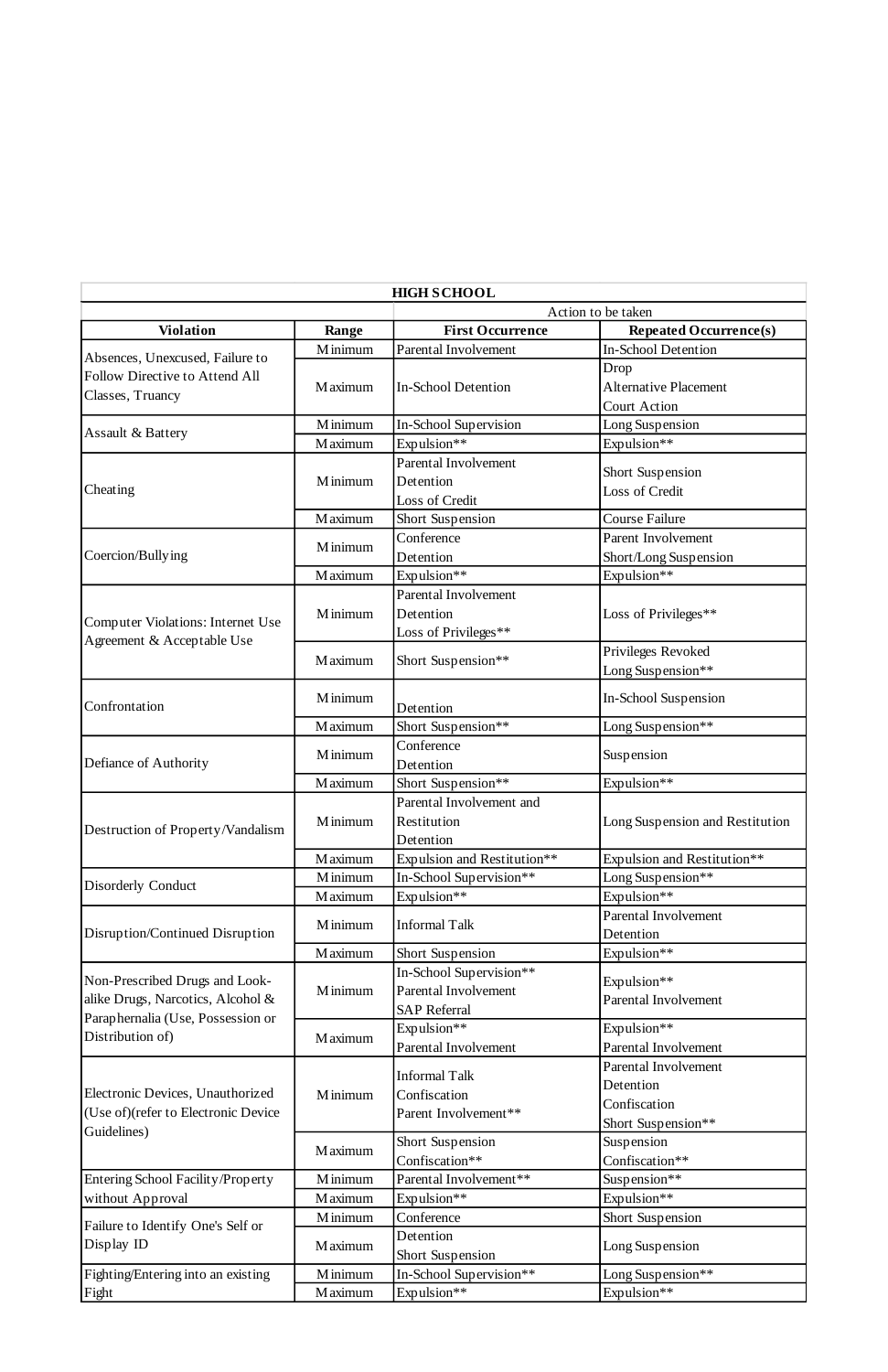| Fire and Emergency Equipment<br>Tampering | Minimum        | In-School Sueprvision**                         | Long Suspension**             |
|-------------------------------------------|----------------|-------------------------------------------------|-------------------------------|
|                                           | <b>Maximum</b> | Long Suspension**<br>Expulsion**                | Expulsion**                   |
| Fireworks and Explosive Devices           | Minimum        | In-School Supervision                           | Long Suspension               |
| (Use or Possession of)                    | <b>Maximum</b> | Expulsion**                                     | Expulsion**                   |
| Flammable items/materials and             | Minimum        | Parental Involvement                            | Long Suspension               |
| chemicals                                 | <b>Maximum</b> | Expulsion**                                     | Expulsion**                   |
| Food & Drink in Halls, Classrooms         | Minimum        | <b>Informal Talk</b>                            | Parental Involvement          |
| & On School Buses                         | <b>Maximum</b> | Detention                                       | Short Suspension              |
| Forgery                                   | Minimum        | Conference/Detention                            | Short Suspension              |
|                                           | <b>Maximum</b> | Short Suspension                                | Long Suspension               |
| Gambling                                  | Minimum        | Conference<br>Detention                         | Short Suspension              |
|                                           | <b>Maximum</b> | Long Suspension**                               | Expulsion**                   |
|                                           | Minimum        | Parental Involvement**                          | Long Suspension**             |
| Gangs and Related Gang Activities         |                | Short Suspension**                              | Expulsion**                   |
|                                           | <b>Maximum</b> | Activities' Suspension**                        | <b>Activities' Suspension</b> |
| Guns/Ammunition                           | Minimum        | In-School Supervision**                         | Long Suspension**             |
|                                           | <b>Maximum</b> | Expulsion**                                     | Expulsion**                   |
|                                           | Minimum        | <b>Informal Talk</b>                            | Short Suspension              |
| Hallway Conduct                           | <b>Maximum</b> | Short Suspension                                | Long Suspension               |
| Harassment                                | Minimum        | Parental Involvement<br>Detention               | Short Suspension**            |
|                                           | <b>Maximum</b> | Short Suspension**                              | Expulsion**                   |
| Improper Display of Affection             | Minimum        | Conference<br>Detention                         | Short Suspension              |
|                                           | <b>Maximum</b> | Short Suspension                                | Long Suspension               |
| <b>Improper Dress</b>                     | Minimum        | Informal Talk-Corrected if Deemed<br>Necessary  | Conference<br>Detention       |
|                                           | <b>Maximum</b> | Short Suspension                                | Long Suspension               |
|                                           | Minimum        | Detention                                       | Short Suspension              |
| Instigation                               | Maximum        | Short Suspension                                | Long Suspension               |
| Leaving Campus Without<br>Permission      | Minimum        | Parental Involvement<br>Detention               | In-School Supervision         |
|                                           | <b>Maximum</b> | In-School Supervision                           | Long Suspension               |
| Loitering                                 | Minimum        | Conference<br>Detention<br>Parental Involvement | Detention                     |
|                                           | <b>Maximum</b> | Short Suspension**                              | Long Suspension**             |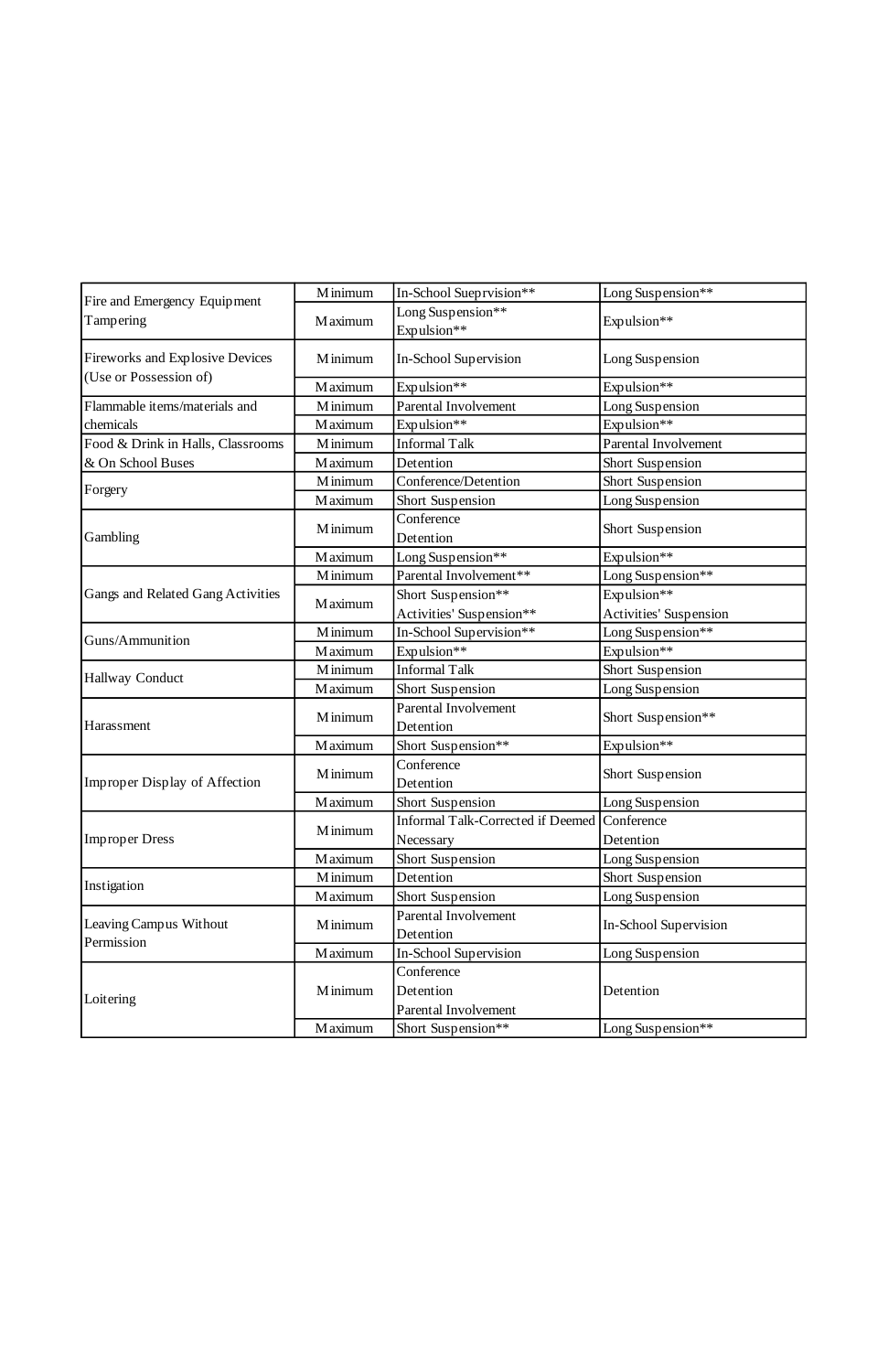| Mob Action (Fighting involving 2 or         | Minimum        | Short Suspension**                | Long Suspension**                             |
|---------------------------------------------|----------------|-----------------------------------|-----------------------------------------------|
| more students against another or<br>others) | Maximum        | Expulsion**                       | Expulsion**                                   |
| Motorized Vehicles and Bicycles             | Minimum        | <b>Informal Talk</b><br>Detention | Permanent Loss of Permit                      |
|                                             | <b>Maximum</b> | Loss of Permit                    | Long Suspension                               |
| Physical Aggression                         | Minimum        | Detention                         | Short Suspension                              |
|                                             | <b>Maximum</b> | Expulsion**                       | Expulsion**                                   |
| Profanity                                   | Minimum        | Conference<br>Detention           | Short Suspension                              |
|                                             | <b>Maximum</b> | Short Suspension                  | Long Suspension                               |
|                                             | Minimum        | <b>Informal Talk</b>              | <b>Bus Suspension</b>                         |
| School Bus Conduct                          | Maximum        | Suspension from Bus               | <b>Removal from Bus</b><br>Long Suspension    |
| Sexual Harassment<br>Sexual Misconduct      | Minimum        | Parental Involvement              | Parental Involvement with Short<br>Suspension |
|                                             | <b>Maximum</b> | Expulsion**                       | Expulsion**                                   |
| Snowballs/Rocks                             | Minimum        | Conference<br>Detention           | Short Suspension                              |
|                                             | <b>Maximum</b> | Short Suspension                  | Long Suspencion                               |
| Tardiness                                   | Minimum        | Conference                        | Parental Involvement<br>Detention             |
|                                             | Maximum        | <b>In-School Detention</b>        | In-School Supervision<br>Short Suspension     |
| Theft                                       | Minimum        | In-School Supervision             | Long Suspension                               |
|                                             | Maximum        | Expulsion**                       | Expulsion**                                   |
| Tobacco/Vaporizers/Nicotine                 | Minimum        | In-School Supervision**           | Short Suspension**                            |
| Products (Use or Possession of)             | <b>Maximum</b> | Short Suspension**                | Long Suspension**                             |
| Vaping - nicotine based-                    | Minimum        | In-School Supervision**           | Short Suspension**                            |
| synonymous with a cigarette                 | <b>Maximum</b> | Short Suspension**                | Long Suspension**                             |
| Vaping - any inhalant not                   | Minimum        | Short Suspension**                | Long Suspension**                             |
| synonymous with a cigarette                 | <b>Maximum</b> | Expulsion**                       | Expulsion**                                   |
| Verbal Abuse<br>Threats                     | Minimum        | Parental Involvement<br>Detention | Short Suspension                              |
|                                             | <b>Maximum</b> | Expulsion**                       | Expulsion**                                   |
| Weapons or look-alike Weapons               | Minimum        | Parental Involvement              | Long Suspension                               |
| including look-alike and toy guns           | <b>Maximum</b> | Expulsion**                       | Expulsion**                                   |
|                                             |                | **Police Involvement              | **Police Involvement                          |

**Repeated occurrences of expellable offenses may be calculated over the student's entire Alton High School career.**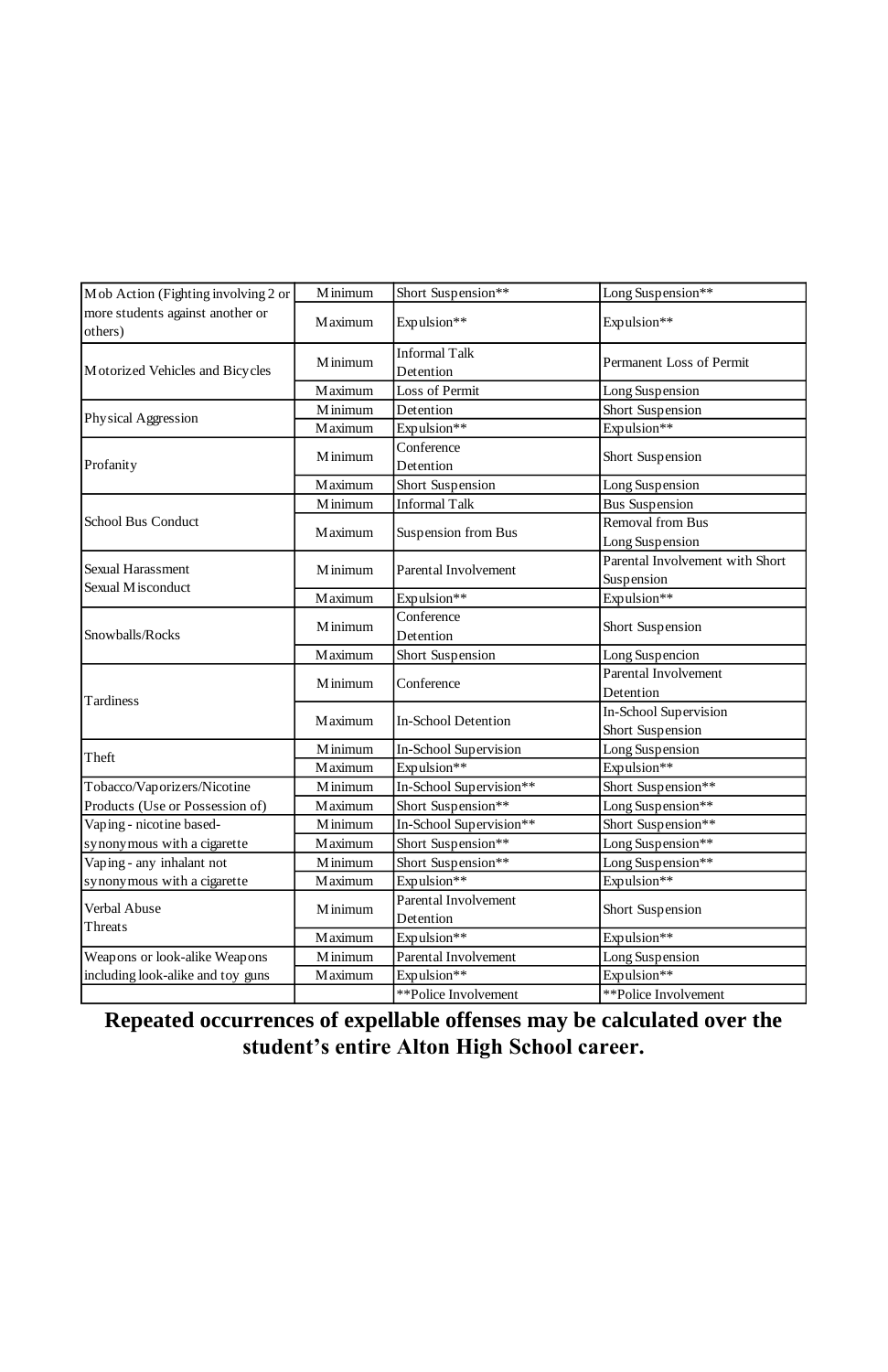### **GLOSSARY**

The following definitions apply to all K-12 students in attendance in district instructional and support programs as well as school sponsored activities and events.

### **Ammunition**

Projectiles fired from guns or explosive devices.

### **Arson**

The malicious, intentional attempt to burn any property.

### **Abusive Language**

Name calling, racial slurs, or derogatory statements addressed to others.

### **Assault and Battery**

Attempting to cause and/or causing injury to another student or staff member.

### **ASD**

After School Detention

### **Breaking and Entering**

Forceful entry into the property of another or into any portion of the school property.

### **Bullying/Coercion**

Any severe or pervasive physical or verbal act or conduct, including communications made in writing or electronically, directed toward a student.

### **Cheating**

Using, submitting, or attempting to obtain data or answers dishonestly, by deceit, or by means other than those authorized by the teacher.

### **Complicity**

Association or participation in a wrongful act.

### **Conference**

A meeting conducted among students, parents, and school officials where participants may be notified either verbally or in writing of misconduct.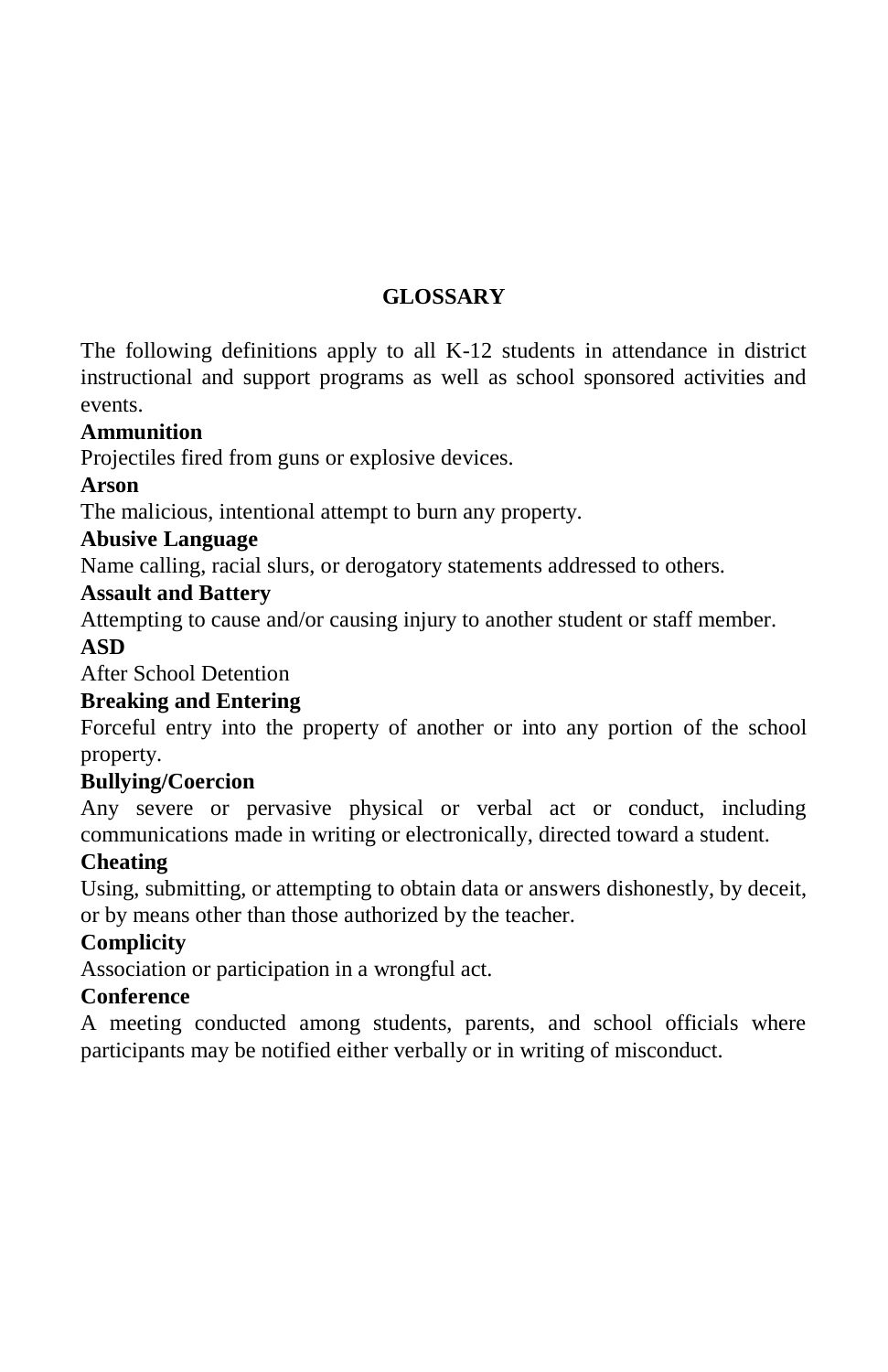### **Controlled Substance**

- 1. any alcoholic substance
- 2. other illicit drugs or look alike drugs
- 3. any potentially mind-altering substance

### **Defiance of School Authority**

Refusal to comply with reasonable requests of school personnel.

### **Detention**

Temporary assignment of a student in a special room or area under the supervision of authorized school personnel.

### **Disorderly Conduct/Instigation**

Any action of such unreasonable manner as to alarm or disturb another and to provoke a breach of peace.

### **Disruption**

To disturb the regular or normal function as related to a standard of behavior. A breakdown in the orderly process of instruction and/or school activities.

### **Disrespect**

Display of rudeness or discourteousness toward a school employee.

### **Electronic Devices**

Including, but not limited to, cell phones, smart phones, tablets, pagers, text messaging devices, camera phones, MP3 players, walkie/talkie, radios, CD/tape players, laser pointers, electronic cigarettes, and/or other devices that are similar to and/or perform the same functions as items listed.

### **Explosive Device**

Any device or material that may explode or ignite.

### **Extortion**

The act or practice of obtaining something from another person by force or undue or illegal power or ingenuity.

### **Fighting**

Engaging in physical contact for the purpose of inflicting harm to another person. Entering into an existing fight.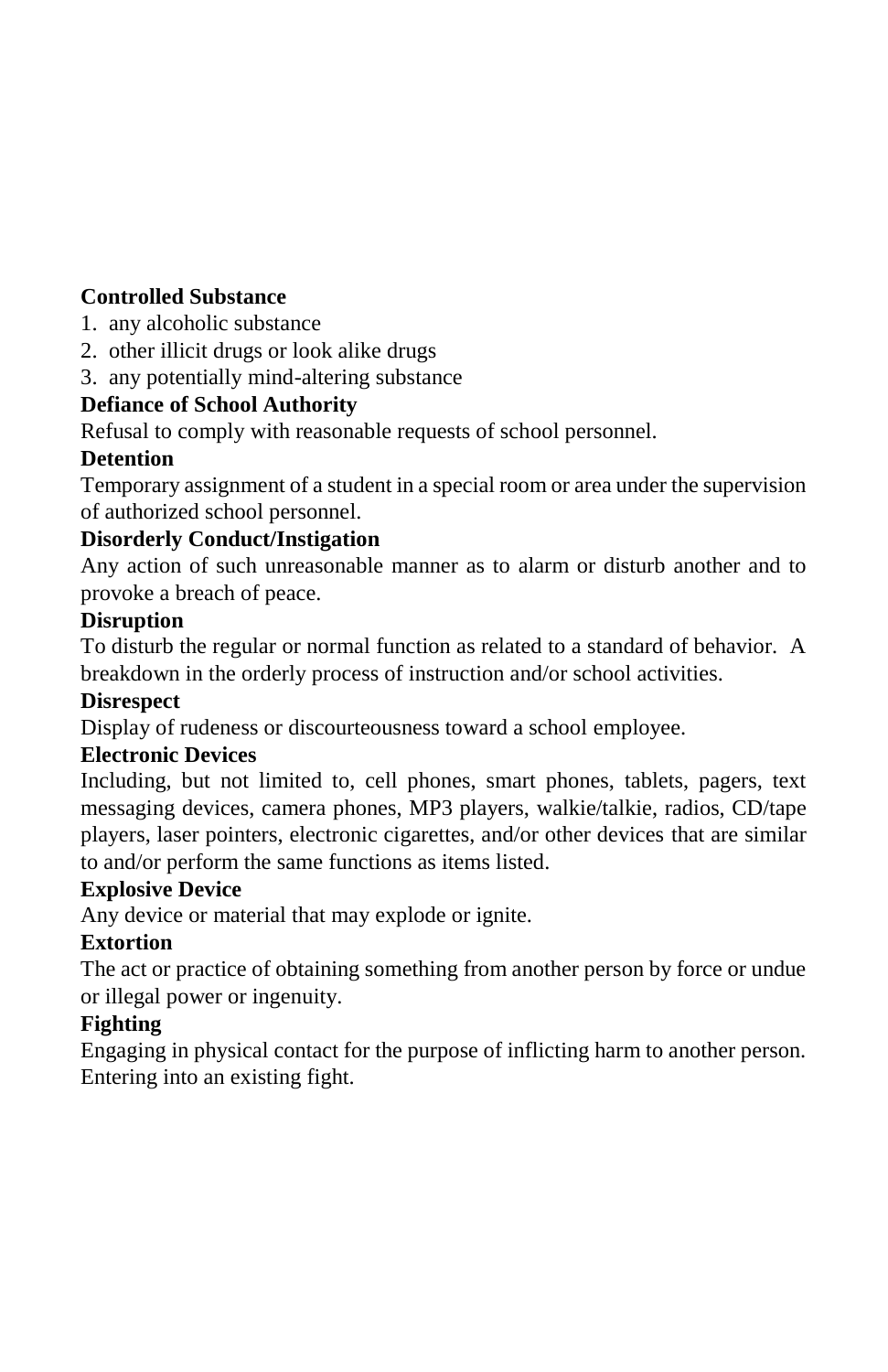### **Forgery**

The false making or alteration of a written document or another person's name or signature.

### **Gambling**

To play a game for money or for other stakes.

### **Gang Activity**

Any violation of school rules/policy/malicious or criminal behavior that a group of individuals come together to commit.

### **Harassment**

To annoy continually. Words and/or actions directed toward an individual which are intended to harass that individual based on a person's sex, race, religion, or ethnic origin are considered harassment.

### **ICE**

Intervention Center for Education

### **Intimidation**

Threats or verbal comments with the intent to cause fear.

### **Instigation**

Comment or action that promotes violence or inappropriate behavior.

### **Insubordination**

Any action involving open or persistent defiance of authority and/or school rules and regulations.

### **Intoxicating Agent**

Any substance, including but not limited to medical marijuana, used to excite or stupefy to the point where physical and mental control is markedly diminished. **ISD**

In School Detention.

### **ISS**

In School Supervision.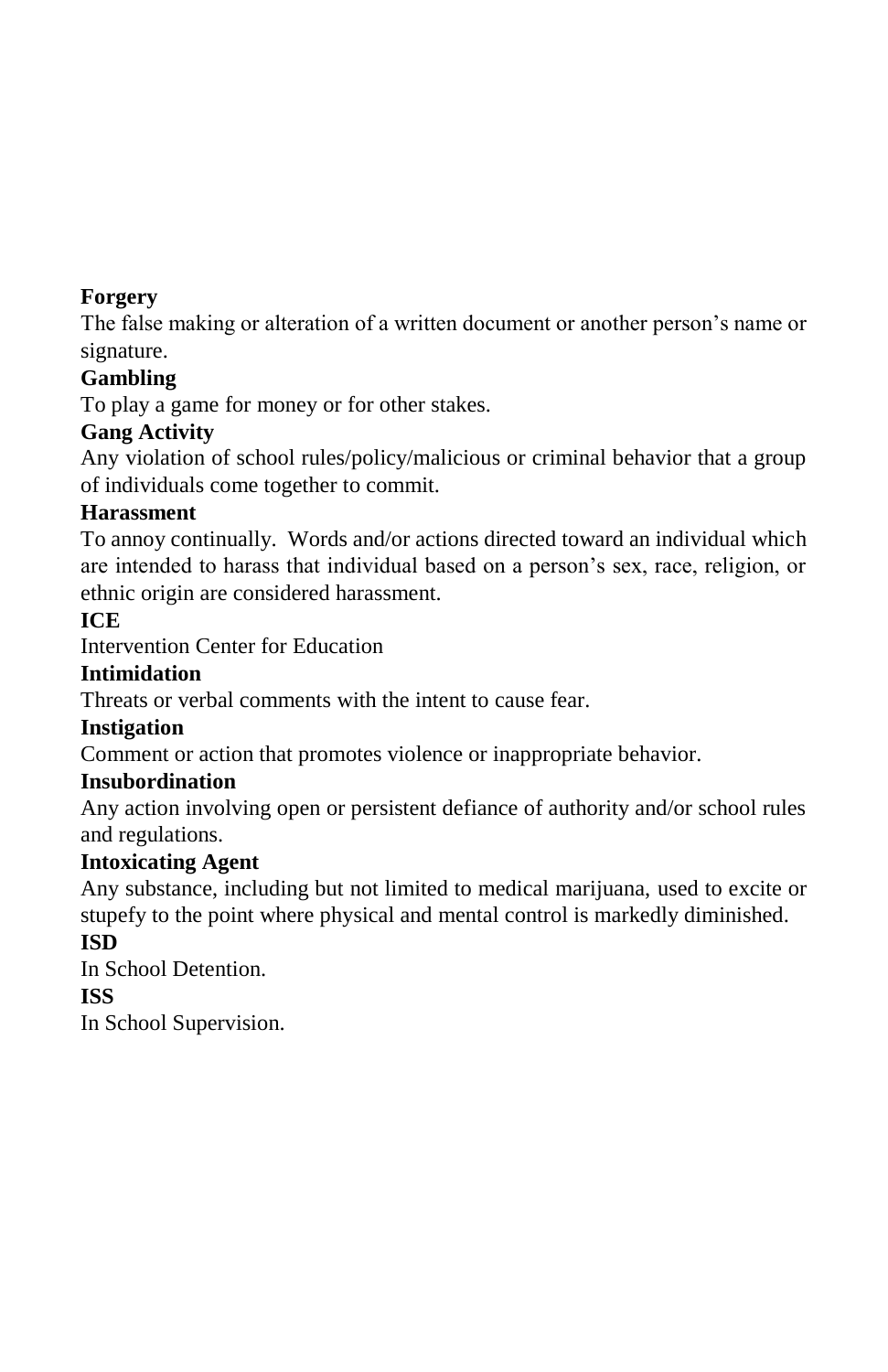### **Loitering**

Standing, littering, or traversing private property going to or from school, the bus stop, or any school sponsored event will be considered loitering when one of the following conditions exist:

- 1. after a reasonable request to leave
- 2. does not have any legitimate reason for being there
- 3. does not have written permission to be there from anyone authorized to grant permission.

### **Long-term Suspension**

Removal of a student from school and school activities for a specific period of time, usually more than three days.

#### **Look Alike Drugs and Weapons**

Any material or substance that has the appearance of or is similar to the real thing.

#### **Lying**

Intentionally giving untrue communication.

#### **Loss of Privileges**

Occurs when a student is not allowed to participate in any school activity other than academic classes. This may include extra-curricular activities during or after the regular school day.

### **Malicious Damage**

The intent to cause loss or harm resulting in injury to person, property, or reputation.

### **Non-Prescribed Drugs**

Any prescription drug when not prescribed for the student by a licensed health care provider or when not used in the manner prescribed.

### **Normal Educational Process**

Generally accepted action or operation of being educated.

### **Normally Established Rules**

Generally accepted prescribed guide for conduct or action.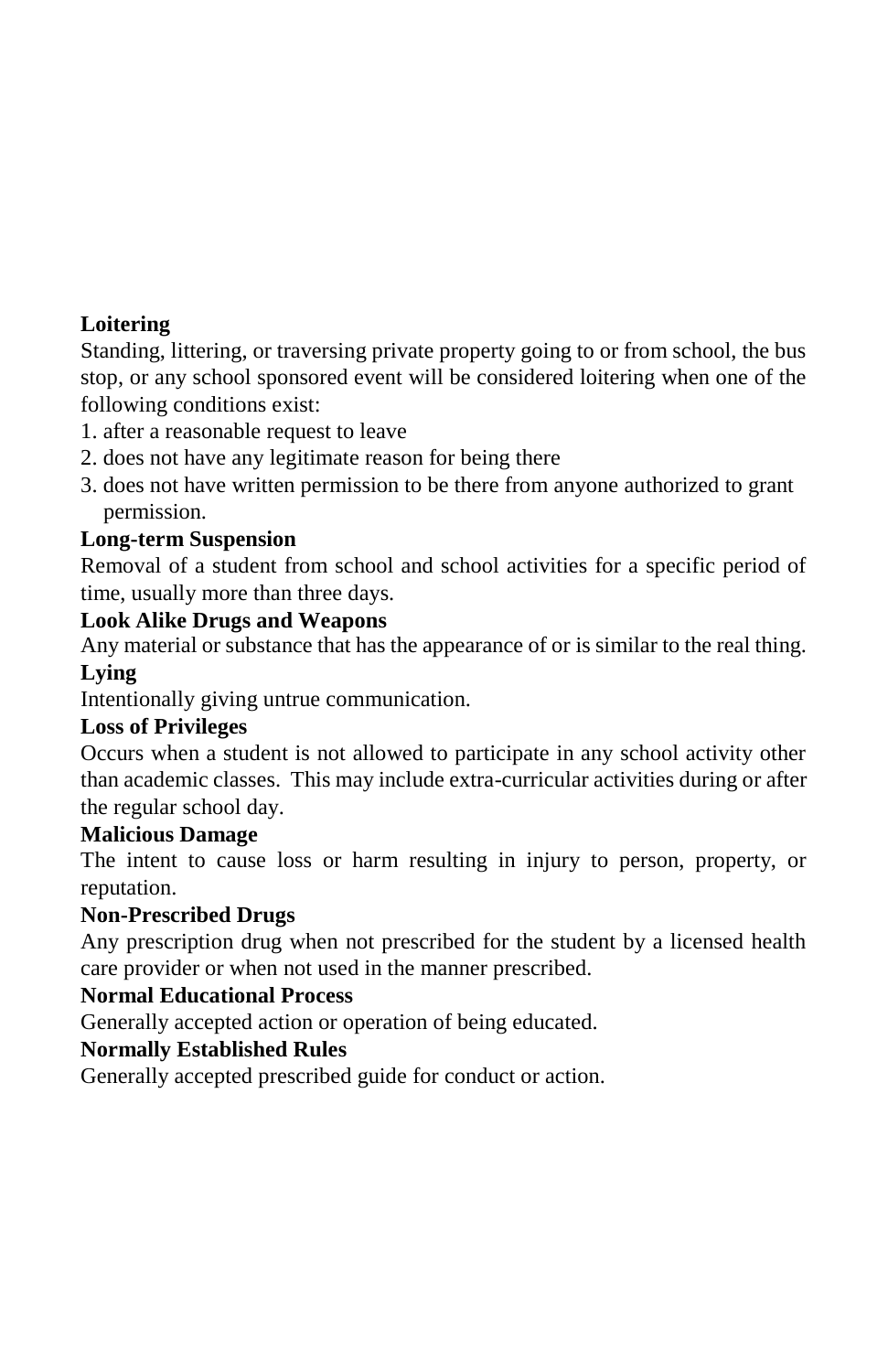#### **Obscene**

Statements and materials that school officials applying contemporary school standards would find offensive.

### **OSS**

Out of School Suspension.

### **Paraphernalia**

Accessories, apparatus, or equipment that may be used in the manufacture of or utilization of a controlled substance.

### **Physical Abuse**

Any act intended to cause injury to another.

### **Physical Aggression**

A provoked or unprovoked attack using part of one's body.

### **Project Success/Student Assistance Program**

An optional educational support program provided to students through the Student Assistance Coordinator. Conducted after the school day, it may be offered to any student as a prevention program or as a reduction of suspension in some infractions (pending completion of a required number of sessions which provide training in substance abuse prevention, social skills, communication, emotional self-control, and conflict resolution).

### **Profanity**

The act of uttering contemptuous language for the purpose of debasing the dignity of another person. The departure in the use of language from what is normally considered to be acceptable within the environment of a school or school-related area.

### **Referral**

A written notice of alleged misconduct to the appropriate administrator.

### **Refusal to Identify Self**

Refusal to give correct name when requested to do so by school personnel.

### **Reprimand**

Warning or disciplinary action taken by a school official for student misbehavior.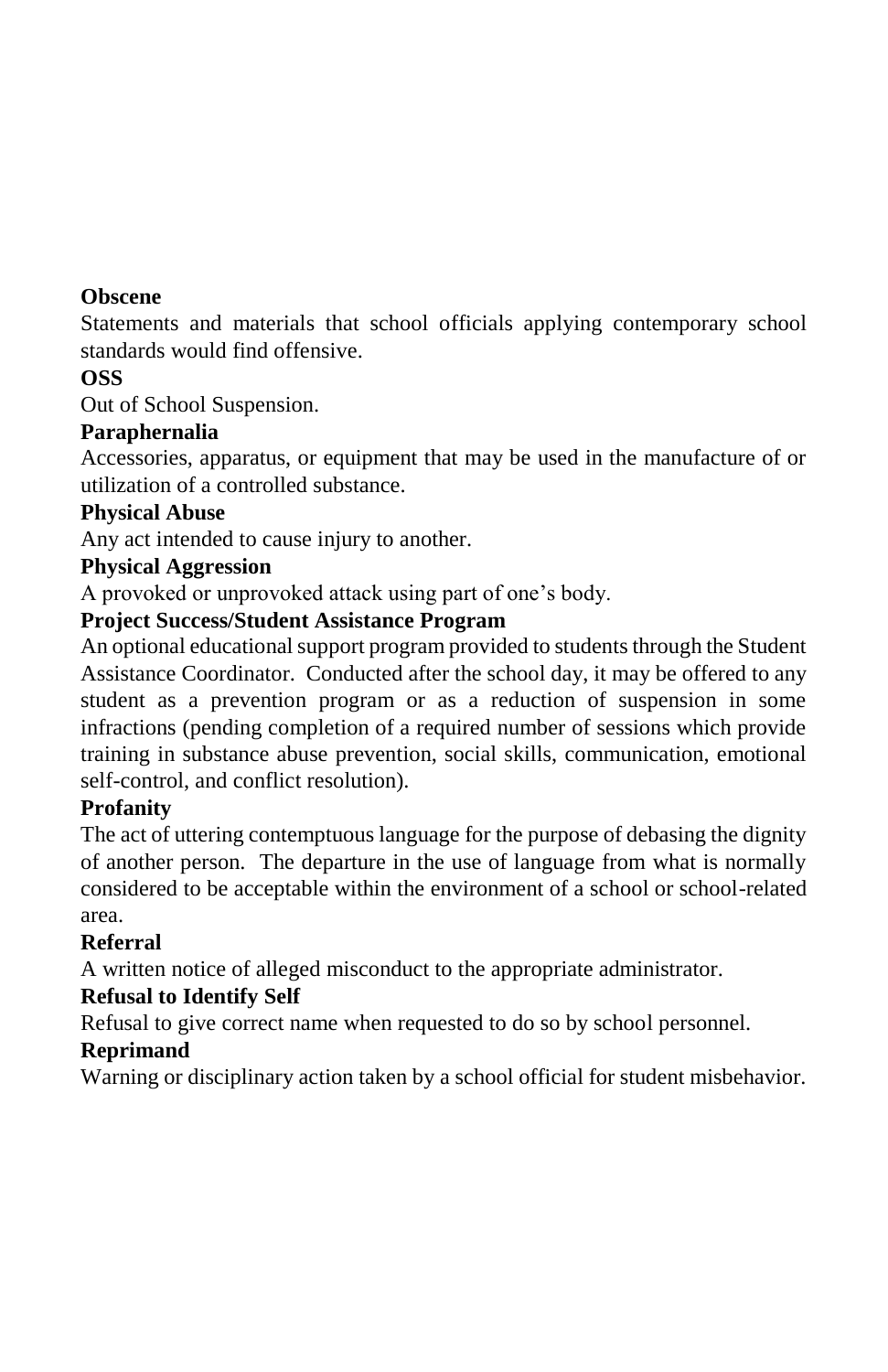### **Restitution**

Restoration of something to its rightful owner: the making good of or giving an equivalent for some injury (as a loss of or damage to property).

### **Restriction of Bus Privileges**

Temporary exclusion of a student from school transportation.

### **Restriction Pending a Parent Conference**

Removal of a student from school, school transportation, and school activities until a parental conference is held with the appropriate building administrator.

### **Robbery**

The taking of property of another by force, violence, or threat.

### **Sale of Intoxicants**

The transfer of ownership from one person to another for a price or item of value, those substances that excite or stupefy to the point where physical and mental control is markedly diminished.

### **Sexting**

Sending, receiving, or possessing sexually explicit or otherwise inappropriate picture or images. Includes, but is not limited to, creating, sending, sharing, viewing, receiving or possessing an indecent depiction of oneself or another person through the use of a computer, electronic communication device, or cellular phone.

### **Sexual Harassment**

Policy 7:20 contains a complete definition of conduct which constitutes sexual harassment.

### **Sexual Misconduct**

Inappropriate behavior of a sexual nature; may include, but is not limited to, physical, verbal, written and/or electronic communication.

### **Short-term Suspension**

Removal of a student from school and school activities for a period of 1 to 3 school days.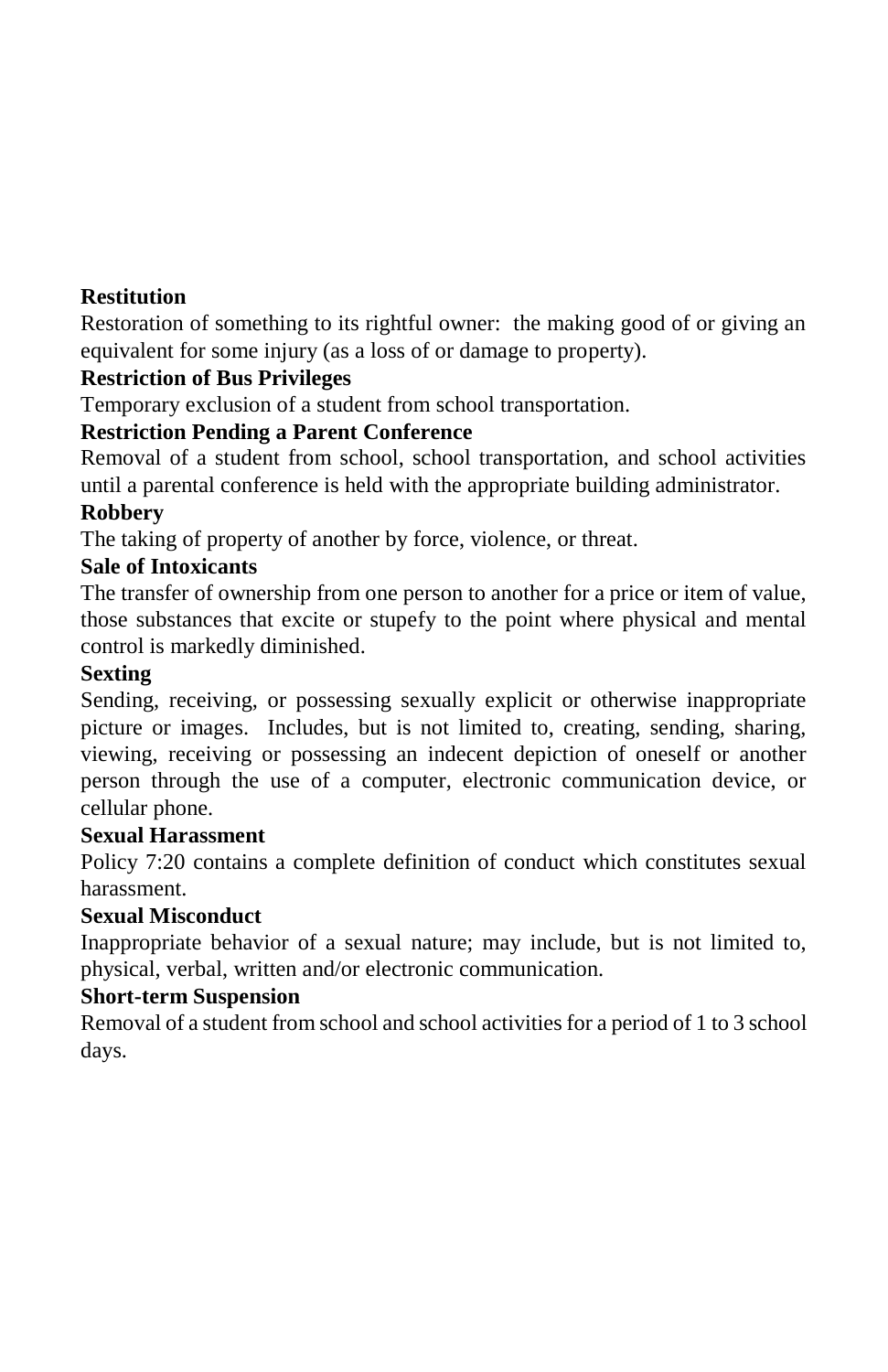### **Special Assignment**

Occurs when a student is given any additional work to perform that other students in a non-disciplinary situation are not required to do.

### **Tardy**

A student is considered "tardy" if he/she is not in the classroom (across the threshold) by the end of the tardy bell.

### **Time-Out**

Removal of the student from the regular academic setting or a restriction of privileges.

### **Theft**

Taking property that does not belong to that person.

### **Threats**

Disrespectful or other language that expresses an intent to do harm toward persons or property at school or school-related events.

### **Tobacco**

Dried leaves of plants or liquids used for smoking, chewing, and snuffing.

### **Trespass**

The unauthorized presence of an individual on school property.

### **Truancy**

The intentional absence from school without legitimate cause.

### **Vandalism**

Destroying, mutilating, and defacing objects or materials belonging to the school, school personnel, or other persons.

### **Verbal Abuse**

Disrespectful language and/or language which is threatening in nature to a staff member or a student.

### **Vaping Devices**

A device used to vaporize substances for inhalation. The names of these devices may include but is not limited to JUUL, Vuse, MarkTen, blu e-cigs, and Logic.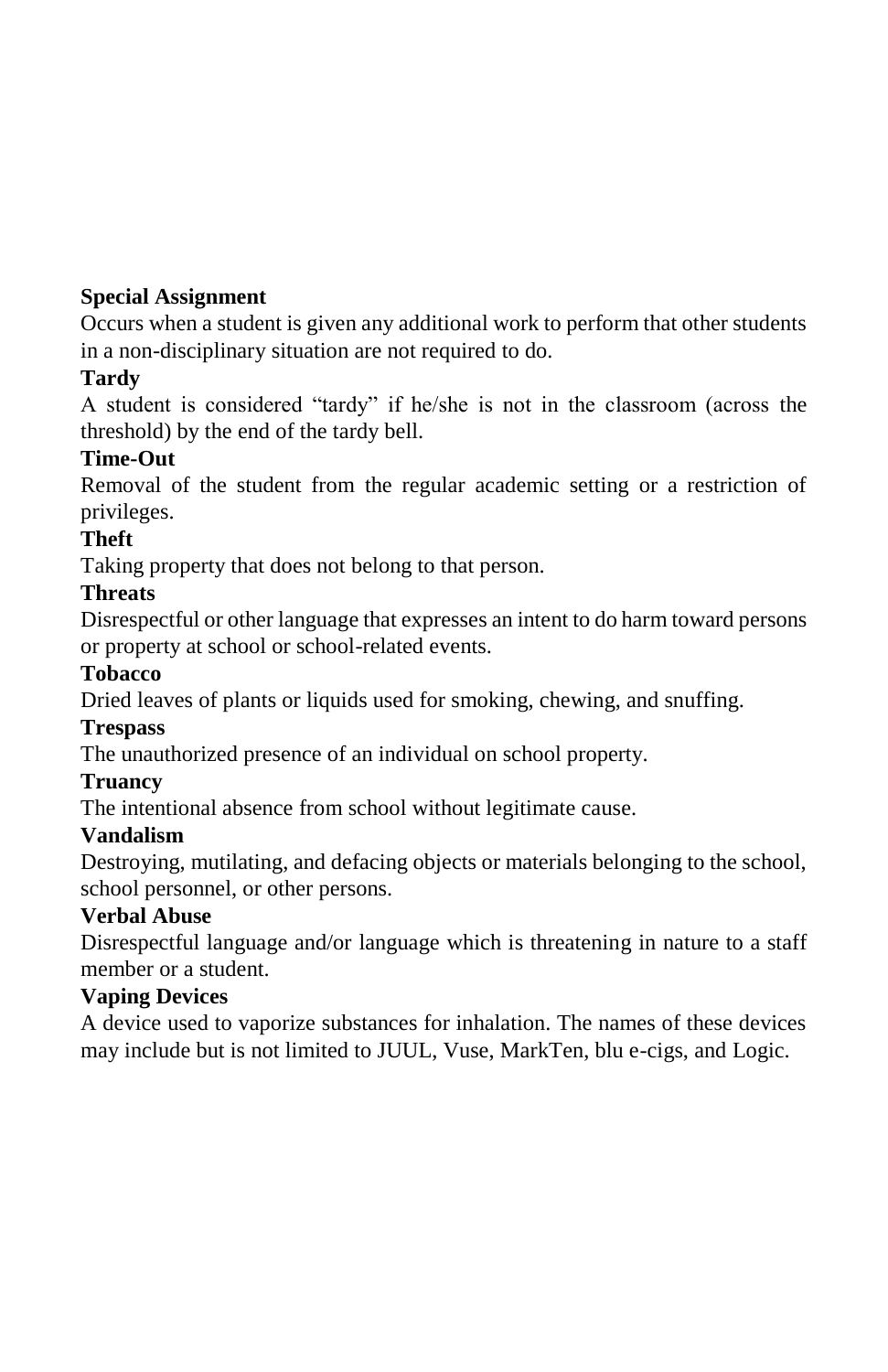### **Vulgarity**

The use of offensive language; repulsive language; profane language.

### **Weapons**

A weapon shall be defined as any object used or which could be used to cause harm.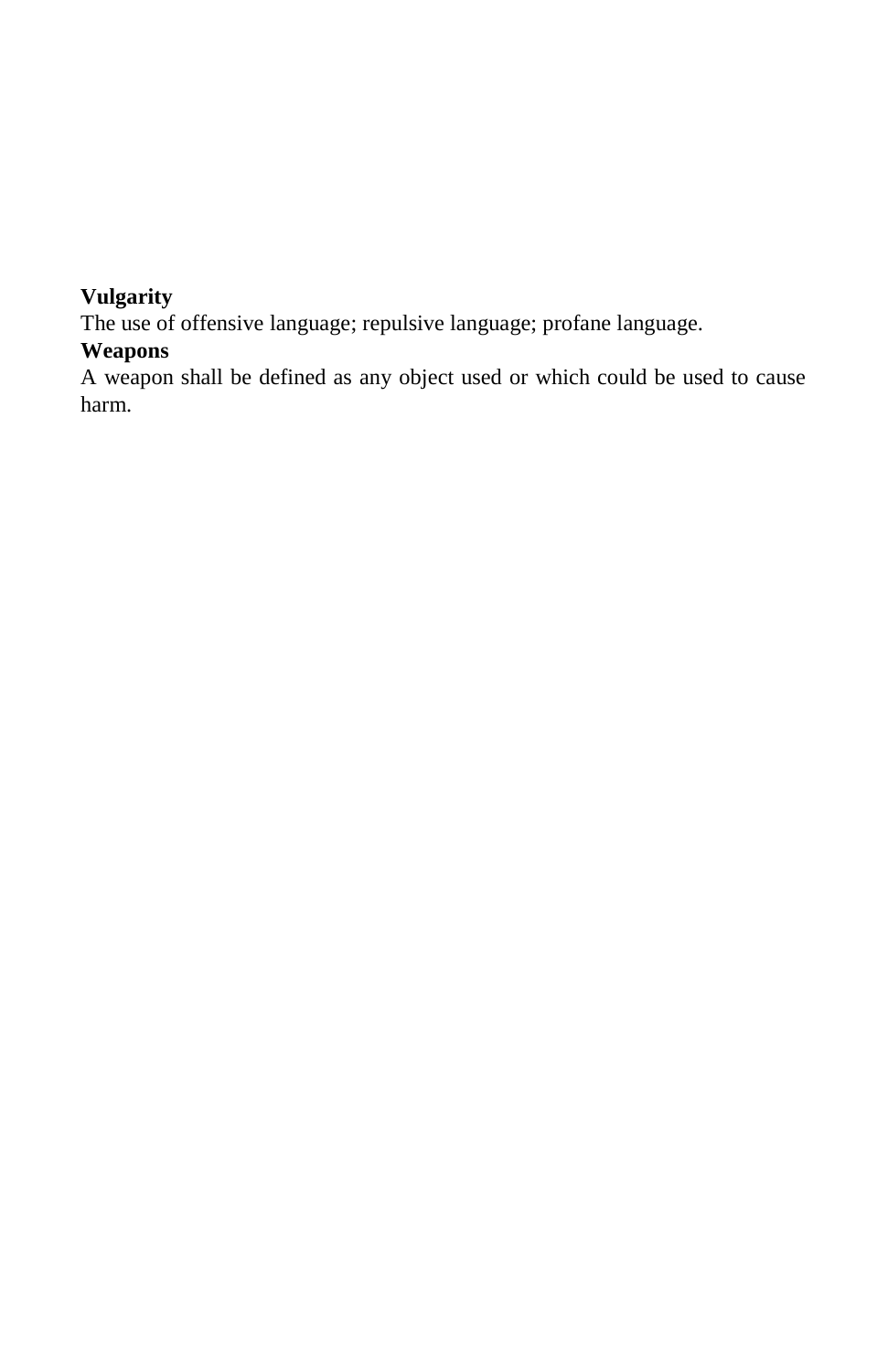## **District Mission**

The Alton School District accepts the responsibility that students will perform at a high level of academic achievement by mastering the district curriculum. Analysis of assessment data will determine the level of mastery. Research-based interventions, delivered by highly-qualified staff, will promote academic success.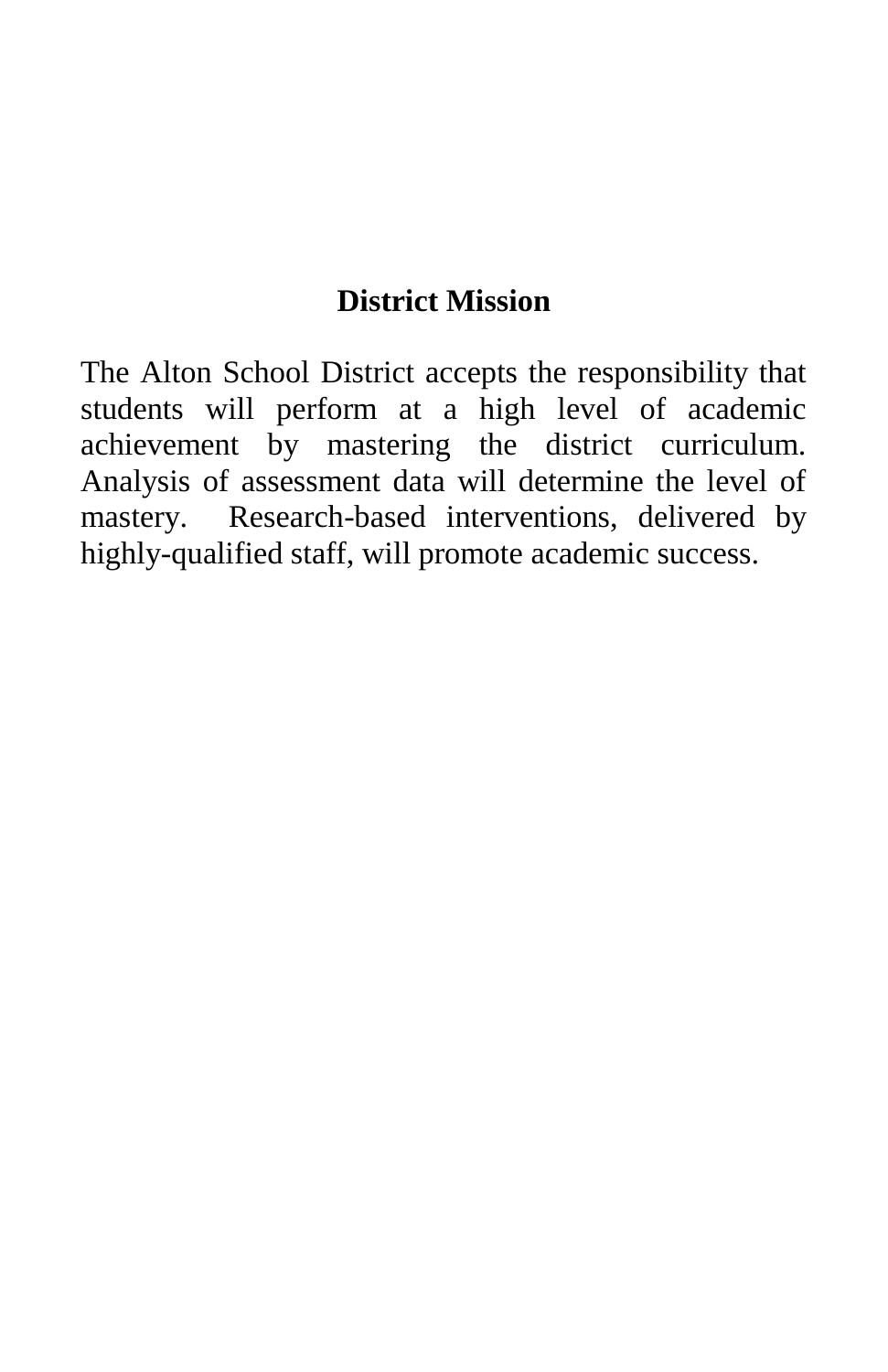## ALTON COMMUNITY UNIT SCHOOL DISTRICT NO. 11 Alton, Illinois

#### **BOARD OF EDUCATION**

Edmond Gray, President David Lauschke, Vice President Vivian Monckton, Secretary Rosetta Brown David Fritz David Goins Barry Macias